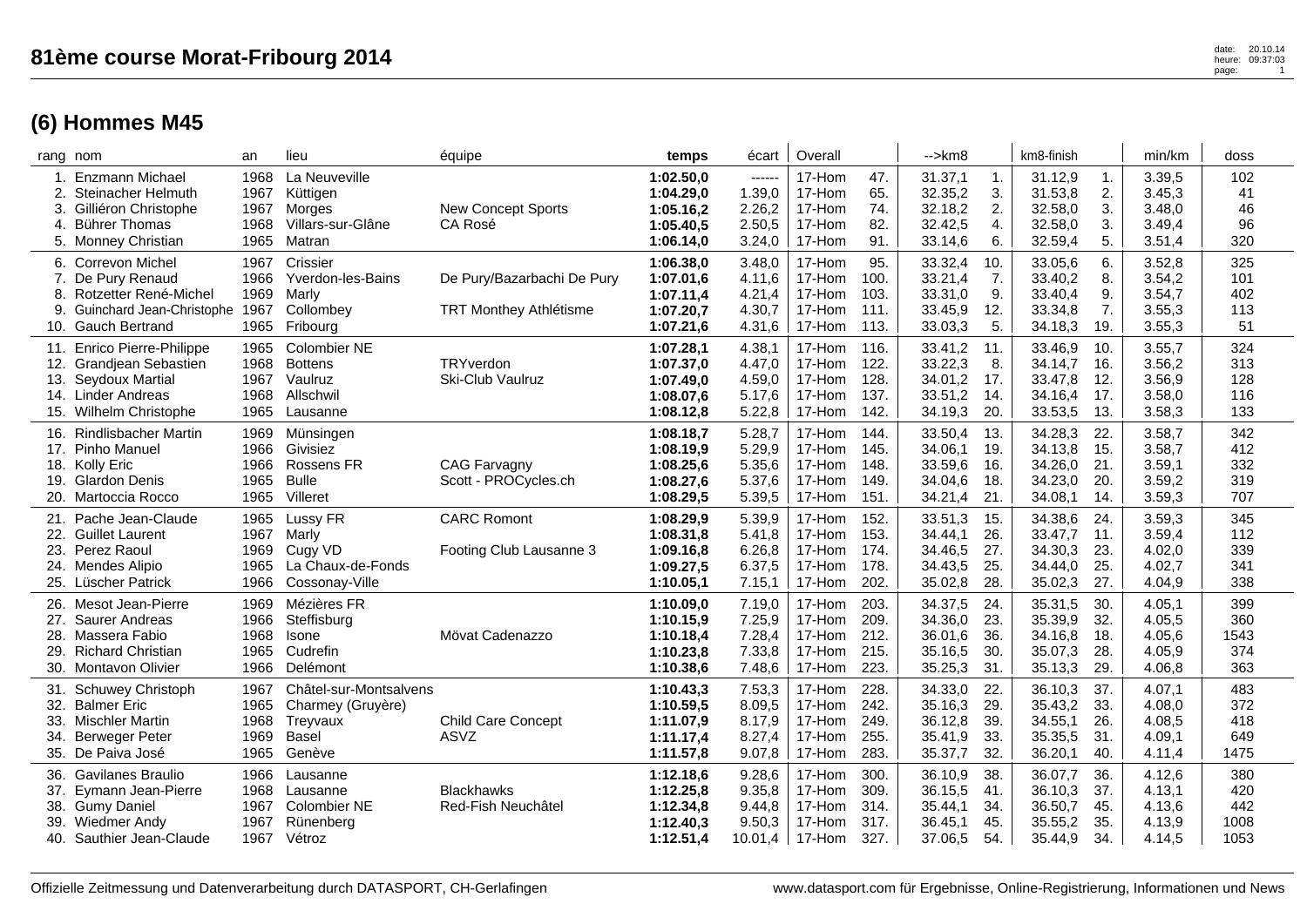| 41.  Costa Albino<br>42. Ferreira José Carlos<br>43. Staub Jürg<br>44. Patti Benedetto<br>45. Austinat Volker                    | 1968<br>1967<br>1969<br>1966<br>1967 | Villars-sur-Glâne<br><b>Cressier NE</b><br>Oberönz<br>Le Locle<br><b>Cressier NE</b>            | CAS CAF<br>Patti / Guyot                                                   | 1:12.52,0<br>1:13.09,4<br>1:13.11,7<br>1:13.16,1<br>1:13.17,3 | 10.02,0<br>10.19,4<br>10.21,7<br>10.26,1<br>10.27,3 | 17-Hom<br>17-Hom<br>17-Hom<br>17-Hom<br>17-Hom | 329.<br>345.<br>347.<br>353.<br>355. | 35.48,7<br>36.03,9<br>36.36,0<br>36.54,5<br>37.05,3 | 35.<br>37.<br>43.<br>47.<br>53. | 37.03,3<br>37.05,5<br>36.35,7<br>36.21,6<br>36.12,0      | 51.<br>52.<br>43.<br>41.<br>39. | 4.14,6<br>4.15,6<br>4.15,7<br>4.16,0<br>4.16,1 | 663<br>676<br>491<br>805<br>505   |
|----------------------------------------------------------------------------------------------------------------------------------|--------------------------------------|-------------------------------------------------------------------------------------------------|----------------------------------------------------------------------------|---------------------------------------------------------------|-----------------------------------------------------|------------------------------------------------|--------------------------------------|-----------------------------------------------------|---------------------------------|----------------------------------------------------------|---------------------------------|------------------------------------------------|-----------------------------------|
| 46. Dubey Nicolas<br>47. Boschung Peter<br>48. Pache Thierry<br>49. Valzino Jean-Philippe<br>50. Golliard Thierry                | 1968<br>1969<br>1969<br>1967<br>1969 | Neyruz FR<br><b>Schmitten FR</b><br>Belmont-sur-Lausanne<br><b>Boussens</b><br>Prez-vers-Noréaz | CAG Farvagny II<br>Swisscom Move 1                                         | 1:13.24,3<br>1:13.51,3<br>1:13.58,2<br>1:14.07,2<br>1:14.17,5 | 10.34,3<br>11.01,3<br>11.08,2<br>11.17,2<br>11.27,5 | 17-Hom<br>17-Hom<br>17-Hom<br>17-Hom<br>17-Hom | 360.<br>389.<br>400.<br>414.<br>429. | 36.14,7<br>37.02,3<br>37.02,7<br>37.15,1<br>36.26,2 | 40.<br>50.<br>51.<br>57.<br>42. | 37.09,6<br>36.49,0<br>36.55,5<br>36.52,1<br>37.51,3      | 54.<br>44.<br>50.<br>46.<br>67. | 4.16,5<br>4.18,0<br>4.18,4<br>4.19,0<br>4.19,6 | 404<br>1009<br>433<br>550<br>429  |
| 51. Genoud Patrick<br>52. Détraz Jean-François<br>53. Zbinden Robert<br>54. Savary Joël<br>55. Sonney Jean-Pierre                | 1969<br>1965<br>1969<br>1965<br>1969 | Vuadens<br>Cugy VD<br>St. Silvester<br>Corminboeuf<br>Auboranges                                | Footing-club Lausanne<br>Rechthalten                                       | 1:14.23,0<br>1:14.24,4<br>1:14.29,5<br>1:14.30,2<br>1:14.32,2 | 11.33,0<br>11.34,4<br>11.39,5<br>11.40,2<br>11.42,2 | 17-Hom<br>17-Hom<br>17-Hom<br>17-Hom<br>17-Hom | 439.<br>440.<br>446.<br>447.<br>452. | 37.48,9<br>37.11,4<br>37.12,9<br>37.36,2<br>37.19,6 | 70.<br>55.<br>56.<br>62.<br>59. | 36.34,1<br>37.13,0<br>37.16,6<br>36.54,0<br>37.12,6      | 42.<br>56.<br>59.<br>49.<br>55. | 4.19,9<br>4.20,0<br>4.20,3<br>4.20,3<br>4.20,4 | 553<br>398<br>784<br>488<br>1045  |
| 56. Quistini Olivier<br>57. Lavenex Patrick<br>58. Droz Raynald<br>59. Onillon Emmanuel<br>60. Rouvé Nicolas                     | 1966<br>1967<br>1965<br>1969<br>1969 | Meyrin<br>Villars-sur-Glâne<br>Estavayer-le-Lac<br>Les Hauts-Geneveys<br>Tatroz                 | SIG<br>Triclub Esta Broye Pro Cycles<br>CSEM <sub>1</sub>                  | 1:14.32,6<br>1:14.34,5<br>1:14.47,2<br>1:14.58,8<br>1:15.00,7 | 11.42,6<br>11.44,5<br>11.57,2<br>12.08,8<br>12.10,7 | 17-Hom<br>17-Hom<br>17-Hom<br>17-Hom<br>17-Hom | 453.<br>456.<br>471.<br>484.<br>489. | 37.19,5<br>36.52,0<br>36.55,7<br>37.44,2<br>38.07,0 | 58.<br>46.<br>49.<br>66.<br>76. | 37.13,1<br>37.42,5<br>37.51,5<br>37.14,6<br>36.53,7      | 57.<br>64.<br>68.<br>58.<br>48. | 4.20,4<br>4.20,5<br>4.21,3<br>4.22,0<br>4.22,1 | 720<br>525<br>536<br>507<br>1384  |
| 61. Hirtz Christian<br>62. Riesle Stephane<br>63. Gutjahr Rolf<br>64. Ringli Stefan<br>65. Schwager Linus                        | 1966<br>1966<br>1967<br>1968<br>1967 | Les Acacias<br>Monthey<br>Schenkon<br>Avenches<br>Wängi                                         | T-R-T Monthey<br><b>Triathlonclub Sursee</b><br>Micarna<br>Lauftreff Wängi | 1:15.04,3<br>1:15.09,7<br>1:15.17,9<br>1:15.19,1<br>1:15.22,1 | 12.14,3<br>12.19,7<br>12.27,9<br>12.29,1<br>12.32,1 | 17-Hom<br>17-Hom<br>17-Hom<br>17-Hom<br>17-Hom | 496.<br>499.<br>506.<br>507.<br>511. | 37.45,8<br>38.04,2<br>38.25,2<br>37.23,1<br>38.00,9 | 68.<br>74.<br>81.<br>60.<br>73. | 37.18,5<br>37.05,5<br>36.52,7<br>37.56,0<br>37.21,2      | 60.<br>52.<br>47.<br>69.<br>61. | 4.22,3<br>4.22,6<br>4.23,1<br>4.23,1<br>4.23,3 | 384<br>1075<br>777<br>534<br>1592 |
| 66. Milesi Corrado<br>67. Fluckiger Bruno<br>68. Poroes Dos Santos Benjamin 1966<br>69. Kohli Markus<br>70. Valsangiacomo Sergio | 1969<br>1968<br>1967<br>1967         | Crissier<br>Tatroz<br>Courtepin<br>Montagny-près-Yverdon AGY<br>Comano                          | Micarna<br>usc                                                             | 1:15.36,4<br>1:15.40,8<br>1:15.42,5<br>1:15.45.1<br>1:15.50,4 | 12.46,4<br>12.50,8<br>12.52,5<br>12.55,1<br>13.00,4 | 17-Hom<br>17-Hom<br>17-Hom<br>17-Hom<br>17-Hom | 529.<br>534.<br>535.<br>539.<br>552. | 37.37,4<br>38.14,5<br>36.40,4<br>37.57,2<br>37.37,1 | 65.<br>78.<br>44.<br>72.<br>63. | 37.59,0<br>37.26,3<br>39.02,1<br>37.47,9<br>38.13,3      | 71.<br>62.<br>94.<br>65.<br>78. | 4.24,2<br>4.24,4<br>4.24,5<br>4.24,7<br>4.25,0 | 710<br>502<br>547<br>1215<br>1010 |
| 71. Sartoni Raffaello<br>72. Rey Jacques<br>73. Kolly Michel<br>74. Hentzi Nicolas<br>75. Dupraz Marc                            | 1969<br>1966<br>1967<br>1968<br>1969 | Choëx<br>Montet (Broye)<br>Bussigny-près-Lausanne Alpiq<br>Belprahon<br>St-George               |                                                                            | 1:15.53,7<br>1:16.03,6<br>1:16.10,9<br>1:16.17,4<br>1:16.18,2 | 13.03,7<br>13.13,6<br>13.20,9<br>13.27,4<br>13.28,2 | 17-Hom<br>17-Hom<br>17-Hom<br>17-Hom<br>17-Hom | 556.<br>567.<br>579.<br>588.<br>591. | 38.16,1<br>38.12,4<br>38.05,2<br>37.44,6<br>37.49,0 | 79.<br>77.<br>75.<br>67.<br>71. | 37.37,6<br>37.51,2<br>38.05,7<br>38.32,8<br>38.29,2      | 63.<br>66.<br>74.<br>87.<br>84. | 4.25,2<br>4.25,7<br>4.26,2<br>4.26,5<br>4.26,6 | 359<br>1225<br>1173<br>772<br>535 |
| 76. Annen Thierry<br>77. Da Mota Jorge<br>78. Wicht Christophe<br>79. Sanchez Galan Francisco 1969<br>80. Carita Philippe        | 1969<br>1966<br>1966<br>1965         | St-Saphorin-Morges<br>Vevey<br>Sommentier<br>F-Thoirv<br>Châtel-St-Denis                        | <b>CORRER ES DE COBARDES</b>                                               | 1:16.20,2<br>1:16.22,5<br>1:16.27,4<br>1:16.40,3<br>1:16.43,6 | 13.30,2<br>13.32,5<br>13.37,4<br>13.50,3<br>13.53,6 | 17-Hom<br>17-Hom<br>17-Hom<br>17-Hom<br>17-Hom | 594.<br>603.<br>611.<br>631.<br>634. | 36.55,4<br>37.33,5<br>37.03,6<br>38.28,8<br>38.22,1 | 48.<br>61.<br>52.<br>82.<br>80. | 39.24,8<br>38.49,0<br>39.23,8 106.<br>38.11,5<br>38.21,5 | 107.<br>91.<br>77.<br>80.       | 4.26,7<br>4.26,8<br>4.27,1<br>4.27,9<br>4.28,1 | 803<br>504<br>423<br>802<br>537   |
|                                                                                                                                  |                                      |                                                                                                 |                                                                            |                                                               |                                                     |                                                |                                      |                                                     |                                 |                                                          |                                 |                                                |                                   |

rang nom an lieu équipe **temps** écart | Overall | -->km8 | km8-finish | min/km | doss

#### **(6) Hommes M45**

heure: 09:37:03 page: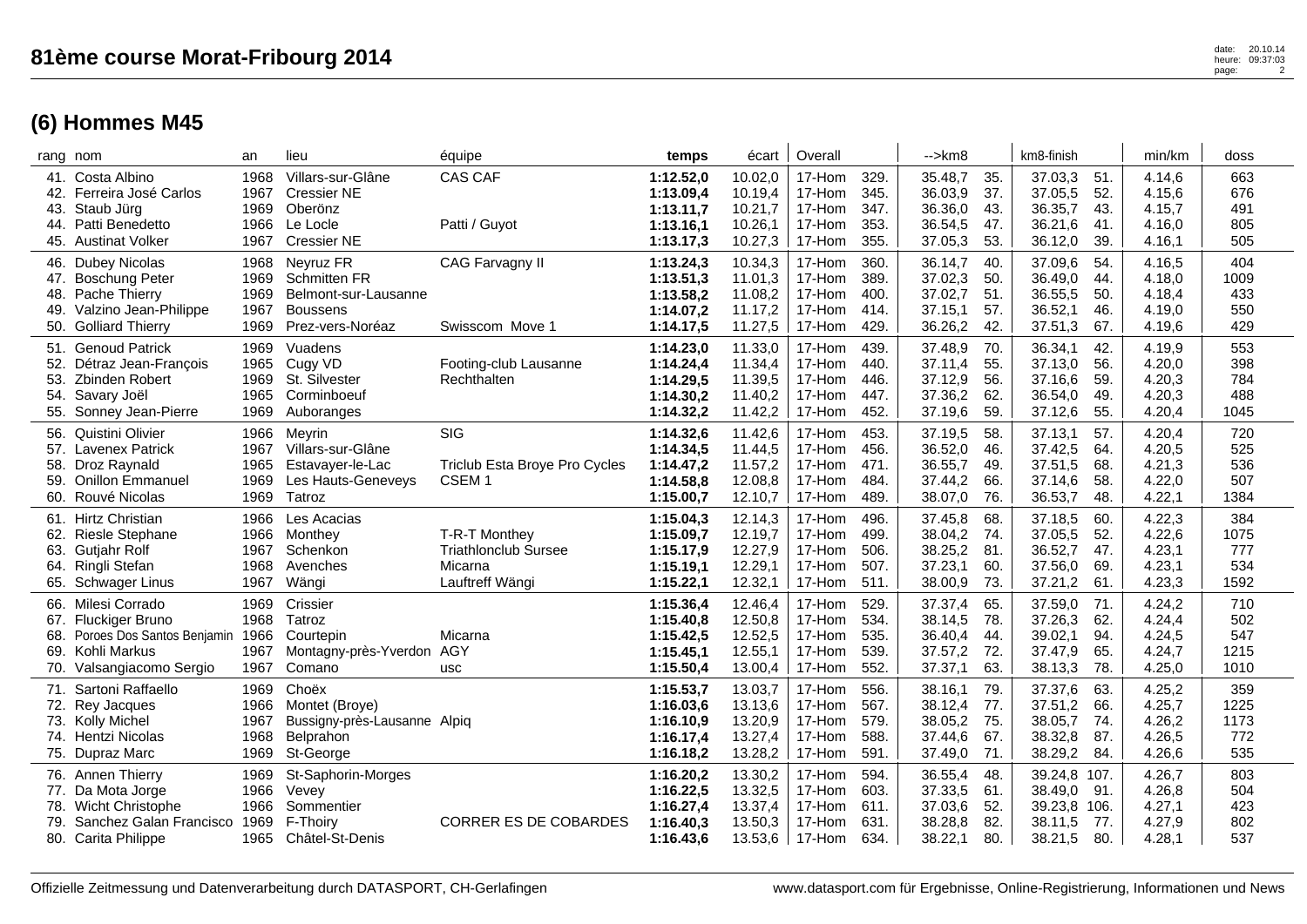| Offizielle Zeitmessung und Datenverarbeitung durch DATASPORT, CH-Gerlafingen | www.datasport.com für Ergebnisse, Online-Registrierung, Informationen und News |
|------------------------------------------------------------------------------|--------------------------------------------------------------------------------|
|                                                                              |                                                                                |

|      | rang nom                                  | an           | lieu                     | équipe                         | temps                  | écart   | Overall |              | -->km8                         | km8-finish      | min/km | doss |
|------|-------------------------------------------|--------------|--------------------------|--------------------------------|------------------------|---------|---------|--------------|--------------------------------|-----------------|--------|------|
| 81.  | <b>Brülhart Benoit</b>                    | 1965         | Ecuvillens               | <b>CAG FARVAGNY</b>            | 1:16.50,0              | 14.00,0 | 17-Hom  | 646.         | 38.51,0<br>89.                 | 37.59,0<br>71.  | 4.28,4 | 1102 |
|      | 82. Guntern Alexandre                     | 1966         | Haute-Nendaz             |                                | 1:17.08,0              | 14.18,0 | 17-Hom  | 666.         | 39.08,3<br>97.                 | 37.59,7<br>73.  | 4.29,5 | 1189 |
| 83.  | Robadey Jacques                           | 1967         | Zürich                   | <b>FSG Bulle</b>               | 1:17.19,2              | 14.29,2 | 17-Hom  | 684.         | 38.36,8<br>84.                 | 38.42,4<br>88.  | 4.30,1 | 728  |
| 84.  | Petignat Yan                              | 1968         | Alle                     | <b>FSG Alle</b>                | 1:17.27,8              | 14.37,8 | 17-Hom  | 709.         | 37.37,2<br>64.                 | 39.50,6<br>118. | 4.30,6 | 629  |
|      | 85. Suter Yvan                            | 1967         | Genolier                 |                                | 1:17.31,4              | 14.41,4 | 17-Hom  | 717.         | 39.24,5 106.                   | 38.06,9<br>75.  | 4.30,9 | 477  |
| 86.  | <b>Scarton Steve</b>                      | 1968         | Bösingen                 |                                | 1:17.39,4              | 14.49,4 | 17-Hom  | 723.         | 39.08,5<br>98.                 | 38.30,9<br>85.  | 4.31,3 | 2070 |
|      | 87. Lüthi Jürg                            | 1968         | Rümligen                 |                                | 1:17.41,8              | 14.51,8 | 17-Hom  | 728.         | 39.32,6 109.                   | 38.09,2<br>76.  | 4.31,5 | 2692 |
| 88.  | Heiniger Stefan                           | 1969         | Dieterswil               |                                | 1:17.44,8              | 14.54,8 | 17-Hom  | 731.         | 39.12,7<br>-99.                | 38.32,1<br>86.  | 4.31,6 | 1143 |
| 89.  | <b>Schoch Daniel</b>                      | 1967         | Lausanne                 |                                | 1:17.51,5              | 15.01,5 | 17-Hom  | 737.         | 39.23,7 105.                   | 38.27,8<br>82.  | 4.32,0 | 528  |
| 90.  | <b>Gilliand Patrick</b>                   | 1965         | Crissier                 | Footing-Club Lausanne          | 1:17.56,8              | 15.06,8 | 17-Hom  | 749.         | 38.40,0<br>86.                 | 39.16,8<br>103. | 4.32,3 | 1147 |
|      |                                           |              | Le Sentier               |                                |                        | 15.08,1 | 17-Hom  | 751.         |                                | 38.21,1<br>79.  | 4.32,4 | 3990 |
| 92.  | 91. Mozzon Jean-Marie<br>Lo Conte Antonio | 1968<br>1967 | Carouge GE               |                                | 1:17.58,1<br>1:18.00,8 | 15.10,8 | 17-Hom  | 754.         | 39.37,0 113.<br>88.<br>38.48,2 | 99.<br>39.12,6  | 4.32,6 | 117  |
|      |                                           | 1965         |                          |                                |                        | 15.12,0 | 17-Hom  | 756.         | 39.03,8<br>95.                 | 93.             | 4.32,6 | 1140 |
| 93.  | <b>Egger Daniel</b>                       |              | Fribourg                 |                                | 1:18.02,0              |         |         |              |                                | 38.58,2         |        | 1068 |
| 94.  | Mota Lopes Luis<br>95. Ouertani Imed      | 1967<br>1965 | Fribourg                 |                                | 1:18.09,4<br>1:18.13,7 | 15.19,4 | 17-Hom  | 769.<br>775. | 40.12,9 135.<br>90.            | 37.56,5<br>70.  | 4.33,1 | 542  |
|      |                                           |              | Marly                    |                                |                        | 15.23,7 | 17-Hom  |              | 38.52,0                        | 39.21,7<br>104. | 4.33,3 |      |
|      | 96. Gauch Beat                            | 1966         | <b>Alterswil FR</b>      |                                | 1:18.15,4              | 15.25,4 | 17-Hom  | 777.         | 39.46,3 120.                   | 38.29,1<br>83.  | 4.33,4 | 1713 |
| 97.  | <b>Chevalley Stephane</b>                 | 1968         | Prangins                 | <b>Team New Concept Sports</b> | 1:18.15,5              | 15.25,5 | 17-Hom  | 778.         | 94.<br>39.01,4                 | 39.14,1 100.    | 4.33,4 | 1167 |
|      | 98. Martin Olivier                        | 1969         | La Chaux-de-Fonds        |                                | 1:18.18,3              | 15.28,3 | 17-Hom  | 785.         | 38.34,7<br>83.                 | 39.43,6 115.    | 4.33,6 | 1051 |
| 99.  | Mendes Jose                               | 1968         | La Chaux-de-Fonds        |                                | 1:18.22,3              | 15.32,3 | 17-Hom  | 792.         | 38.54,3<br>91.                 | 39.28,0 108.    | 4.33,8 | 1002 |
|      | 100. Personeni Alberto                    | 1967         | Le Noirmont              |                                | 1:18.30,7              | 15.40,7 | 17-Hom  | 806.         | 37.48,8<br>69.                 | 40.41,9<br>141. | 4.34,3 | 1563 |
|      | 101. Caenepeel Filip                      | 1968         | <b>Bettens</b>           |                                | 1:18.37,8              | 15.47,8 | 17-Hom  | 810.         | 39.34,3 110.                   | 39.03,5<br>97.  | 4.34,7 | 2776 |
|      | 102. Darlix Fréderic                      | 1965         | F-Annemasse              |                                | 1:18.42,4              | 15.52,4 | 17-Hom  | 817.         | 39.57,8 125.                   | 38.44,6<br>89.  | 4.35,0 | 1304 |
| 103. | Jubin Peter                               | 1969         | Winkel                   |                                | 1:18.46,0              | 15.56,0 | 17-Hom  | 823.         | 39.15,0 101.                   | 39.31,0 111.    | 4.35,2 | 694  |
|      | 104. De Sousa Joao Domingos               | 1965         | Fleurier                 | Pink Runner                    | 1:18.46,1              | 15.56,1 | 17-Hom  | 824.         | 40.19,0 141.                   | 38.27,1<br>81.  | 4.35,2 | 2035 |
|      | 105. Andres Aitor                         | 1967         | Neuchâtel                |                                | 1:18.52,3              | 16.02,3 | 17-Hom  | 833.         | 39.37,1 114.                   | 39.15,2 102.    | 4.35,6 | 2118 |
| 106. | Spicher Jacques                           | 1967         | Péry                     |                                | 1:18.52,8              | 16.02,8 | 17-Hom  | 835.         | 39.38,5 117.                   | 39.14,3 101.    | 4.35,6 | 1041 |
| 107. | Zosso François                            | 1968         | Domdidier                |                                | 1:18.55,0              | 16.05,0 | 17-Hom  | 837.         | 39.43,7 118.                   | 39.11,3<br>98.  | 4.35,7 | 1237 |
|      | 108. Kalt Thomas                          | 1968         | Murten                   |                                | 1:18.55,5              | 16.05,5 | 17-Hom  | 840.         | 40.05,8 131.                   | 38.49,7<br>92.  | 4.35,8 | 2901 |
| 109. | Débonnaire Hervé                          | 1965         | Neuchâtel                |                                | 1:18.56,3              | 16.06,3 | 17-Hom  | 842.         | 39.13,5 100.                   | 39.42,8 114.    | 4.35,8 | 1079 |
|      | 110. Nagai Koichi                         | 1965         | <b>F-Prevessin Moens</b> |                                | 1:19.00,3              | 16.10,3 | 17-Hom  | 851.         | 38.37,9<br>85.                 | 40.22,4 128.    | 4.36,0 | 520  |
|      | 111. Pierret Philippe                     | 1967         | Corminboeuf              |                                | 1:19.00,8              | 16.10,8 | 17-Hom  | 852.         | 39.57,6 124.                   | 39.03,2<br>96.  | 4.36,1 | 2861 |
|      | 112. Roibal José                          | 1966         | Oberschrot               |                                | 1:19.01,2              | 16.11,2 | 17-Hom  | 854.         | 39.58,8 127.                   | 39.02,4<br>95.  | 4.36,1 | 2019 |
|      | 113. Millan Diego                         | 1968         | Fribourg                 |                                | 1:19.03,0              | 16.13,0 | 17-Hom  | 861.         | 40.16,1 137.                   | 38.46,9<br>90.  | 4.36,2 | 3827 |
| 114. | <b>Giroud Thierry</b>                     | 1966         | Monthey                  | T-R-T ATHLETISME MONTHEY       | 1:19.03,1              | 16.13,1 | 17-Hom  | 862.         | 38.40,1<br>87.                 | 40.23,0 130.    | 4.36,2 | 1016 |
|      | 115. Anthamatten Olivier                  | 1966         | Villars-sur-Glâne        |                                | 1:19.19,8              | 16.29,8 | 17-Hom  | 891.         | 39.49,3 122.                   | 39.30,5 110.    | 4.37,2 | 1159 |
|      | 116. Dousse Georges                       | 1968         | Marly                    |                                | 1:19.21,5              | 16.31,5 | 17-Hom  | 896.         | 39.05,2<br>96.                 | 40.16,3 125.    | 4.37,3 | 1072 |
|      | 117. Crelier Gérald                       | 1967         | Alle                     | <b>FSG Alle</b>                | 1:19.25,6              | 16.35,6 | 17-Hom  | 903.         | 39.37,5 115.                   | 39.48,1 117.    | 4.37,5 | 606  |
| 118. | <b>Fasel Guido</b>                        | 1968         | Düdingen                 |                                | 1:19.38,6              | 16.48,6 | 17-Hom  | 933.         | 39.57,9 126.                   | 39.40,7 112.    | 4.38,3 | 2635 |
| 119. | <b>Gumy Laurent</b>                       | 1967         | Lully VD                 |                                | 1:19.43,4              | 16.53,4 | 17-Hom  | 941.         | 39.36,0 112.                   | 40.07,4 124.    | 4.38,5 | 810  |
|      | 120. Zurkinden Andreas                    | 1965         | Tafers                   | LAT Sense 2                    | 1:19.44,2              | 16.54,2 | 17-Hom  | 943.         | 40.02,7 129.                   | 39.41,5 113.    | 4.38,6 | 1193 |
|      |                                           |              |                          |                                |                        |         |         |              |                                |                 |        |      |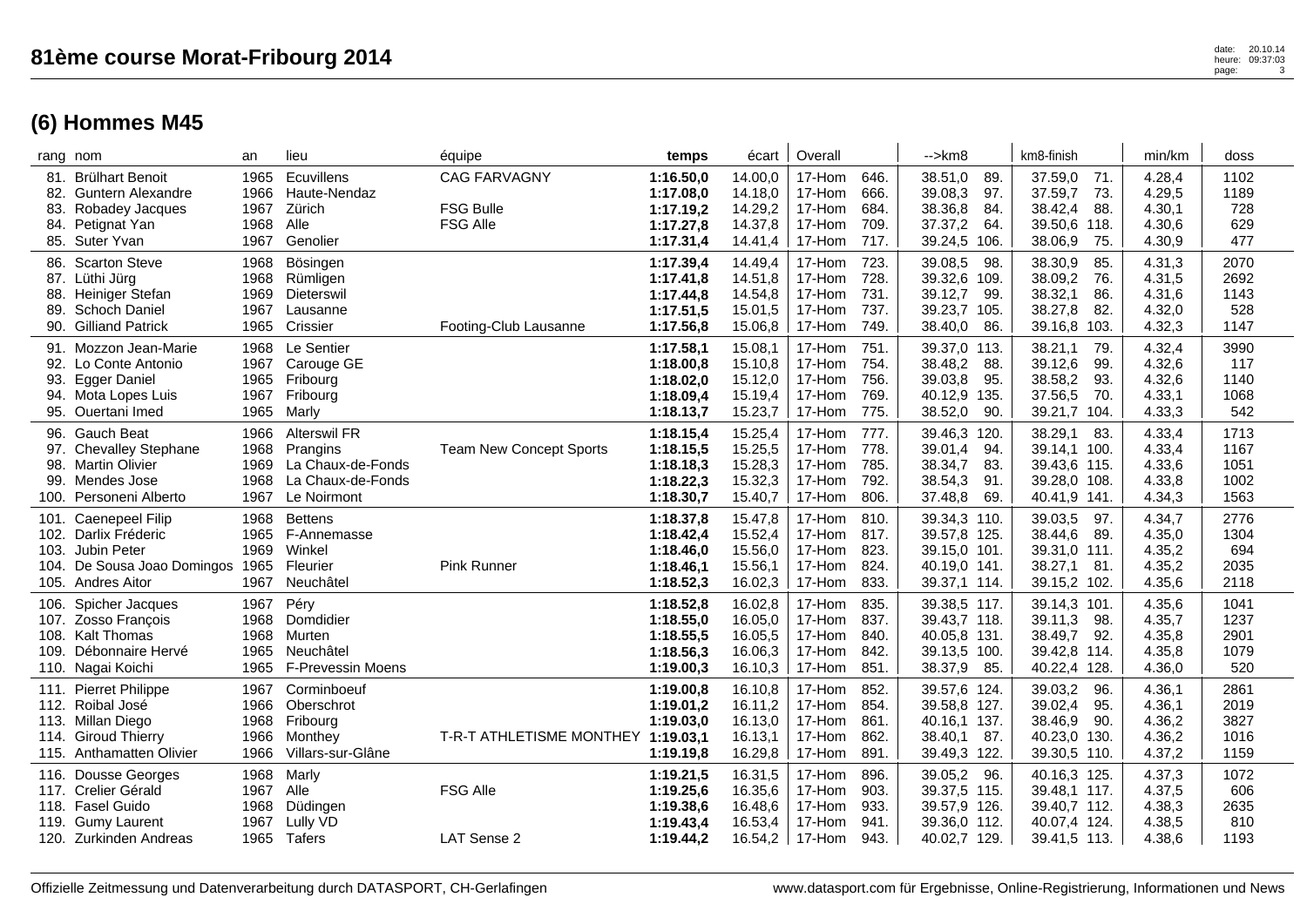|                      | rang nom                                                                                                               | an                                   | lieu                                                                            | équipe                                                                                            | temps                                                         | écart                                               | Overall                                                                                 | $\rightarrow$ km $\beta$                                                       | km8-finish                                                                   | min/km                                         | doss                                 |
|----------------------|------------------------------------------------------------------------------------------------------------------------|--------------------------------------|---------------------------------------------------------------------------------|---------------------------------------------------------------------------------------------------|---------------------------------------------------------------|-----------------------------------------------------|-----------------------------------------------------------------------------------------|--------------------------------------------------------------------------------|------------------------------------------------------------------------------|------------------------------------------------|--------------------------------------|
| 122.                 | 121. Didierlaurent Xavier<br>De Luca Sandro<br>123. Stucki Roger<br>124. Clévenot Marcel<br>125. Laville Jean-Philippe | 1966<br>1969<br>1966<br>1966<br>1966 | La Chaux-de-Fonds<br>Neuchâtel<br>Vevey<br>Grandval<br>Saignelégier             | <b>Team Elwin</b>                                                                                 | 1:19.45,4<br>1:19.48,5<br>1:19.54,9<br>1:20.00,1<br>1:20.10,1 | 16.55,4<br>16.58,5<br>17.04,9<br>17.10,1<br>17.20,1 | 17-Hom<br>944.<br>17-Hom<br>953.<br>17-Hom<br>967.<br>979.<br>17-Hom<br>17-Hom<br>1000. | 40.17,0 138.<br>39.53,7 123.<br>39.21,1 103.<br>39.17,1 102.<br>39.35,6 111.   | 39.28,4 109.<br>39.54,8 121.<br>40.33,8 136.<br>40.43,0 143.<br>40.34,5 137. | 4.38,7<br>4.38,8<br>4.39,2<br>4.39,5<br>4.40,1 | 1071<br>4005<br>1598<br>2377<br>2685 |
|                      | 126. Bétrisey Olivier<br>127. Riehm Rainer<br>128. Cabrera Francisco<br>129. Martins Carlos<br>130. Pittet Nicolas     | 1965<br>1965<br>1965<br>1969<br>1968 | St-Léonard<br>Bern<br>Fribourg<br>Fiez<br>Vufflens-la-Ville                     | ES St-Léonard<br><b>Rushteam Ecublens</b>                                                         | 1:20.11,0<br>1:20.16,0<br>1:20.20,2<br>1:20.23,3<br>1:20.34,6 | 17.21,0<br>17.26,0<br>17.30,2<br>17.33,3<br>17.44,6 | 17-Hom 1002.<br>17-Hom 1008.<br>17-Hom 1016.<br>17-Hom 1022.<br>17-Hom 1042.            | 40.23,4 148.<br>40.21,1 144.<br>39.28,9 107.<br>40.17,8 140.<br>41.11,8 167.   | 39.47,6 116.<br>39.54,9 122.<br>40.51,3 147.<br>40.05,5 123.<br>39.22,8 105. | 4.40,1<br>4.40,4<br>4.40,7<br>4.40,9<br>4.41,5 | 1294<br>401<br>1266<br>2089<br>1302  |
| 133.                 | 131. Berchier Philippe<br>132. Richard Serge<br><b>Broch Marcel</b><br>134. Gauthier Pierre<br>135. Monney Laurent     | 1965<br>1969<br>1966<br>1965<br>1968 | Fétigny<br>La Neuveville<br>St. Silvester<br>La Chaux-de-Fonds<br>Satigny       | Team Elsa<br><b>TSV Rechthalten</b>                                                               | 1:20.39,3<br>1:20.42,1<br>1:20.45,7<br>1:21.09,4<br>1:21.11,6 | 17.49,3<br>17.52,1<br>17.55,7<br>18.19,4<br>18.21,6 | 17-Hom 1049.<br>17-Hom 1052.<br>17-Hom 1057.<br>17-Hom 1097.<br>17-Hom 1105.            | 39.47,8 121.<br>40.04,1 130.<br>39.00,1<br>93.<br>39.23,0 104.<br>40.20,1 142. | 40.51,5 148.<br>40.38,0 139.<br>41.45,6 192.<br>41.46,4 195.<br>40.51,5 148. | 4.41,8<br>4.42,0<br>4.42,2<br>4.43,5<br>4.43,7 | 1279<br>2829<br>1158<br>1497<br>1552 |
| 136.<br>139.<br>140. | Jodry David<br>137. Rochat Christian<br>138. Rutscho Jean-Daniel<br><b>Voirol Bernard</b><br>Aebischer Gallus          | 1969<br>1966<br>1967<br>1967<br>1965 | Givisiez<br>Crissier<br>Riaz<br>Zürich<br>St. Ursen                             | TC-KG The Running Men/Women I<br><b>Meggit Sensing Systems 1</b><br><b>TRIGETHER</b><br>lat sense | 1:21.13,1<br>1:21.23,9<br>1:21.25,1<br>1:21.26,7<br>1:21.29,2 | 18.23,1<br>18.33,9<br>18.35,1<br>18.36,7<br>18.39,2 | 17-Hom 1108.<br>17-Hom 1120.<br>17-Hom 1122.<br>17-Hom 1125.<br>17-Hom 1133.            | 40.20,5 143.<br>41.03,8 163.<br>41.33,1 187.<br>40.17,6 139.<br>40.21,7 145.   | 40.52,6 151.<br>40.20,1 126.<br>39.52,0 120.<br>41.09.1 160.<br>41.07,5 159. | 4.43,8<br>4.44,4<br>4.44,5<br>4.44,6<br>4.44,7 | 785<br>2190<br>2112<br>2306<br>1431  |
| 141.<br>143.<br>144. | Wendenburg Veit<br>142. Delessert Serge<br><b>Guanter Renato</b><br>Domon Eric<br>145. Rosselet Paul-Eric              | 1968<br>1968<br>1968<br>1967<br>1966 | F-Evian les Bains<br>Ferlens VD<br><b>Belfaux</b><br>Glovelier<br>La Châtagne   | Tserpenas                                                                                         | 1:21.31,2<br>1:21.31,5<br>1:21.35,3<br>1:21.36,0<br>1:21.36,1 | 18.41,2<br>18.41,5<br>18.45,3<br>18.46,0<br>18.46,1 | 17-Hom 1139.<br>17-Hom 1140.<br>17-Hom 1149.<br>17-Hom 1151.<br>17-Hom 1152.            | 40.12,1 134.<br>39.38,3 116.<br>40.58,3 160.<br>41.12,8 168.<br>39.44,7 119.   | 41.19,1 167.<br>41.53,2 203.<br>40.37,0 138.<br>40.23,2 131.<br>41.51,4 197. | 4.44,8<br>4.44,8<br>4.45,1<br>4.45,1<br>4.45,1 | 3100<br>2006<br>1050<br>2068<br>731  |
| 146.<br>149.         | <b>Costa Carlos</b><br>147. Gavillet Philippe<br>148. Ayer Serge<br>Moraz Philippe<br>150. Dubey Jean-Philippe         | 1969<br>1965<br>1965<br>1965<br>1966 | Villars-sur-Glâne<br><b>Echandens-Denges</b><br>Farvagny<br>St-Légier<br>Lovens | CAS CAF<br>CAG Farvagny II<br>Triviera                                                            | 1:21.37,9<br>1:21.40,1<br>1:21.43,1<br>1:21.44,0<br>1:21.47,1 | 18.47,9<br>18.50,1<br>18.53,1<br>18.54,0<br>18.57,1 | 17-Hom 1156.<br>17-Hom 1160.<br>17-Hom 1166.<br>17-Hom 1168.<br>17-Hom 1175.            | 39.29,9 108.<br>40.53,5 156.<br>40.11,6 133.<br>40.52,0 154.<br>40.22,6 147.   | 42.08,0 216.<br>40.46,6 146.<br>41.31,5 174.<br>40.52,0 150.<br>41.24,5 170. | 4.45,2<br>4.45,3<br>4.45,5<br>4.45,6<br>4.45,7 | 664<br>2847<br>1202<br>3831<br>1484  |
| 151.<br>154.         | <b>Kuster Alain</b><br>152. Ryter Daniel<br>153. Aeby Pascal<br><b>Bruchez Alain</b><br>155. Binggeli Markus           | 1966<br>1965<br>1967<br>1967<br>1965 | Zermatt<br><b>Biel/Bienne</b><br>Fétigny<br>Le Châble VS<br>Cordast             | <b>SC Val Ferret</b>                                                                              | 1:21.54,7<br>1:21.57,0<br>1:22.03,5<br>1:22.07,0<br>1:22.09,9 | 19.04,7<br>19.07,0<br>19.13,5<br>19.17,0<br>19.19,9 | 17-Hom 1186.<br>17-Hom 1190.<br>17-Hom 1202.<br>17-Hom 1207.<br>17-Hom 1219.            | 40.39,4 150.<br>40.22,0 146.<br>39.59,5 128.<br>41.24,6 181.<br>40.09,7 132.   | 41.15,3 165.<br>41.35,0 177.<br>42.04,0 209.<br>40.42,4 142.<br>42.00,2 206. | 4.46,2<br>4.46,3<br>4.46,7<br>4.46,9<br>4.47,1 | 1055<br>2235<br>1636<br>3028<br>2064 |
| 156.<br>159.         | <b>Pilet Nicolas</b><br>157. Antener Beat<br>158. Kjelsen Olaf<br><b>Schaller Nicolas</b><br>160. Giboin Xavier        | 1967<br>1968<br>1967<br>1966<br>1968 | Missy<br>Ormalingen<br>Kirchdorf BE<br>Cormondrèche<br>Vésenaz                  |                                                                                                   | 1:22.12,6<br>1:22.21,4<br>1:22.27,3<br>1:22.28,1<br>1:22.31,4 | 19.22,6<br>19.31,4<br>19.37,3<br>19.38,1<br>19.41,4 | 17-Hom<br>1224.<br>17-Hom 1244.<br>17-Hom<br>1255.<br>1257.<br>17-Hom<br>17-Hom 1264.   | 41.10,2 166.<br>40.40,8 151.<br>41.42,0 195.<br>41.28,7 184.<br>40.47,2 153.   | 41.02,4 155.<br>41.40,6 182.<br>40.45,3 144.<br>40.59,4 153.<br>41.44,2 189. | 4.47,2<br>4.47,7<br>4.48,1<br>4.48,1<br>4.48,3 | 2308<br>1293<br>2816<br>1331<br>677  |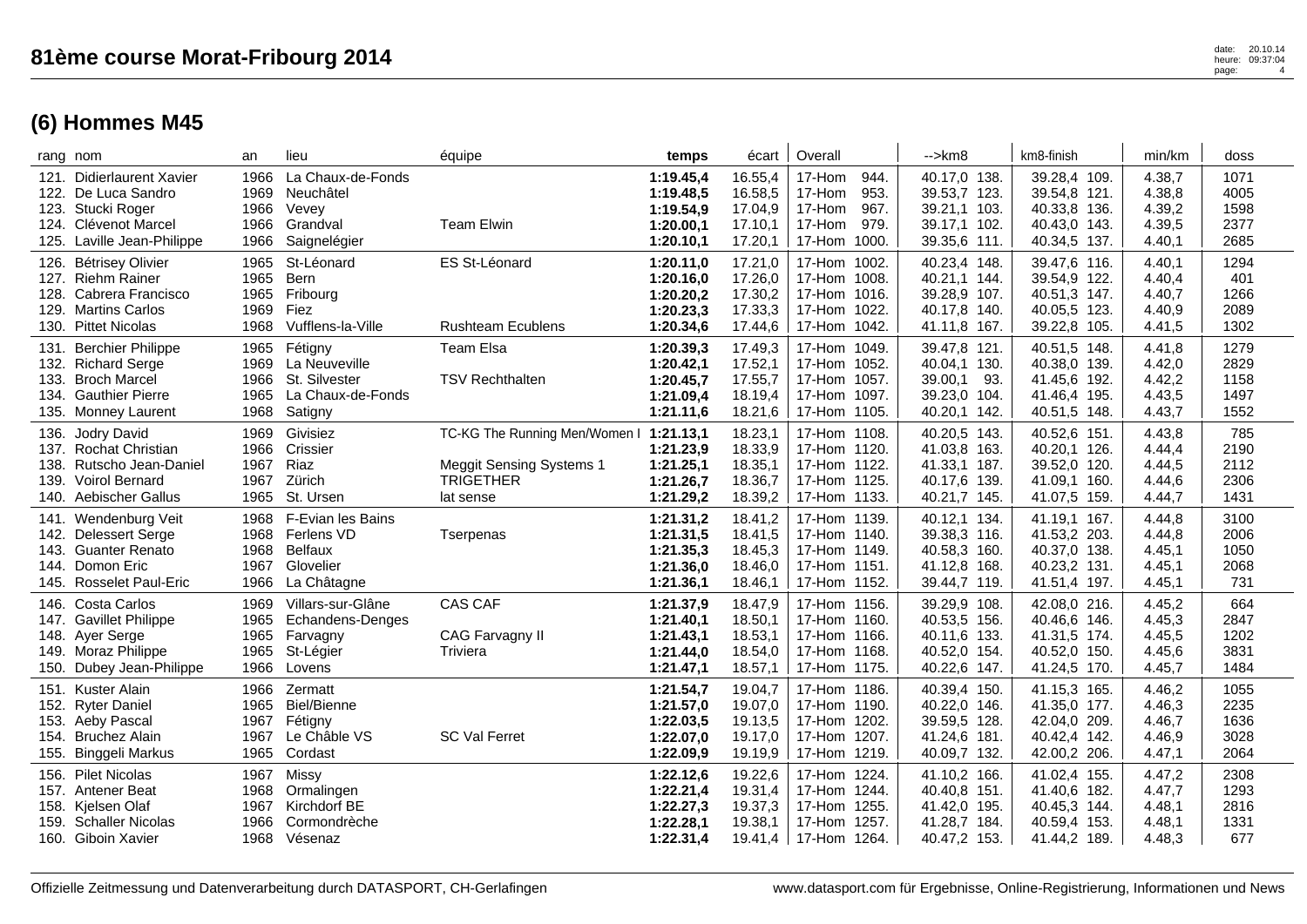|                      | rang nom                                                                                                                       | an                                   | lieu                                                                                              | équipe                                                 | temps                                                         | écart                                               | Overall                                                                         | $\rightarrow$ km $\beta$                                                        | km8-finish                                                                      | min/km                                         | doss                                 |
|----------------------|--------------------------------------------------------------------------------------------------------------------------------|--------------------------------------|---------------------------------------------------------------------------------------------------|--------------------------------------------------------|---------------------------------------------------------------|-----------------------------------------------------|---------------------------------------------------------------------------------|---------------------------------------------------------------------------------|---------------------------------------------------------------------------------|------------------------------------------------|--------------------------------------|
| 162.<br>165.         | 161. Macheret Bernard<br>Rüegsegger Roland<br>163. Leuba Bernard<br>164. Khedim Mustafa<br>Studer Jean-Louis                   | 1965<br>1967<br>1968<br>1966<br>1969 | Estavayer-le-Gibloux<br>Hilterfingen<br><b>Plan-les-Ouates</b><br>Monthey<br>Malleray             | CAG Favargny III<br>stade Genève<br><b>TRT MONTHEY</b> | 1:22.31,9<br>1:22.32,3<br>1:22.33,7<br>1:22.34,3<br>1:22.36,0 | 19.41,9<br>19.42,3<br>19.43,7<br>19.44,3<br>19.46,0 | 17-Hom 1266.<br>17-Hom 1268.<br>17-Hom 1271.<br>17-Hom 1273.<br>17-Hom 1276.    | 40.58,3 160.<br>41.35,4 189.<br>42.00,5 203.<br>40.54,7 157.<br>42.15,5 221.    | 41.33,6 175.<br>40.56,9 152.<br>40.33,2 135.<br>41.39,6 181.<br>40.20,5 127.    | 4.48,4<br>4.48,4<br>4.48,5<br>4.48,5<br>4.48,6 | 1268<br>2739<br>2131<br>2354<br>8007 |
| 170.                 | 166. Bovard Roland<br>167. Kolly Rudolf<br>168. Aeby Pascal Laurent<br>169. Magnin Stephane<br><b>Bellon Pascal</b>            | 1966<br>1965<br>1966<br>1967<br>1966 | Collombey<br>Plasselb<br>Meyrin<br>Pierrafortscha<br>Troistorrents                                |                                                        | 1:22.36,4<br>1:22.38,2<br>1:22.39,9<br>1:22.40,9<br>1:22.42,0 | 19.46,4<br>19.48,2<br>19.49,9<br>19.50,9<br>19.52,0 | 17-Hom 1278.<br>17-Hom 1281.<br>17-Hom 1287.<br>17-Hom 1290.<br>1292.<br>17-Hom | 41.51,0 200.<br>41.16,3 171.<br>40.32,3 149.<br>41.02,5 162.<br>41.16,9 172.    | 40.45,4 145.<br>41.21,9 168.<br>42.07,6 215.<br>41.38,4 179.<br>41.25,1 171.    | 4.48,6<br>4.48,7<br>4.48,8<br>4.48,9<br>4.48,9 | 2015<br>2676<br>1245<br>1191<br>2063 |
|                      | 171. Rüegg Bruno<br>172. Melchiorre Aronne<br>173. Marchioni Serge<br>174. Chanthakesone Khamsing 1968<br>175. Cimini Federico | 1969<br>1969<br>1969<br>1968         | Rüti ZH<br><b>F-Cranves Sales</b><br><b>Bonnefontaine</b><br>Cheseaux-sur-Lausanne<br><b>Bern</b> | Le Panard Migros Genève                                | 1:22.42,8<br>1:22.43,0<br>1:22.45,9<br>1:22.46,7<br>1:22.49,8 | 19.52,8<br>19.53,0<br>19.55,9<br>19.56,7<br>19.59,8 | 17-Hom 1296.<br>17-Hom 1300.<br>17-Hom 1311.<br>17-Hom 1317.<br>17-Hom 1327.    | 41.37,0 191.<br>42.11,0 214.<br>41.27,7 182.<br>41.21,0 176.<br>41.48,3 198.    | 41.05,8 157.<br>40.32,0 134.<br>41.18,2 166.<br>41.25,7 172.<br>41.01,5 154.    | 4.49,0<br>4.49,0<br>4.49,2<br>4.49,2<br>4.49,4 | 6773<br>1548<br>2794<br>2547<br>2615 |
|                      | 176. Gobat Bruno<br>177. Trauffer Martin<br>178. Ventura Emmanuel<br>179. Gumy Patrice<br>180. Lubrano Alessandro              | 1969<br>1967<br>1966<br>1969<br>1966 | Courrendlin<br>Möhlin<br>Lausanne<br>Cortaillod<br>Confignon                                      |                                                        | 1:22.51,2<br>1:23.01,0<br>1:23.02,9<br>1:23.03,3<br>1:23.04,3 | 20.01,2<br>20.11,0<br>20.12,9<br>20.13,3<br>20.14,3 | 17-Hom 1330.<br>17-Hom 1358.<br>17-Hom 1364.<br>17-Hom 1365.<br>17-Hom<br>1368. | 42.26,6 228.<br>41.15,2 170.<br>41.10,0 165.<br>40.43,7 152.<br>41.19,3 175.    | 40.24,6 132.<br>41.45,8 194.<br>41.52,9 202.<br>42.19,6<br>221.<br>41.45,0 191. | 4.49,5<br>4.50,0<br>4.50,2<br>4.50,2<br>4.50,2 | 1358<br>1606<br>2062<br>2355<br>2691 |
| 183.<br>184.<br>185. | 181. Schneuwly Luc<br>182. Schmidt Yvan<br><b>Beney Daniel</b><br>Paoliello Laurent<br>Bencheikh Mamoun                        | 1968<br>1966<br>1967<br>1967<br>1966 | Villars-sur-Glâne<br>Ollon VD<br>Muraz (Collombey)<br>Meinier<br><b>Biel/Bienne</b>               | <b>TRT Athlétisme Monthey</b><br><b>CC NiDAU</b>       | 1:23.10,1<br>1:23.13,4<br>1:23.15,9<br>1:23.23,7<br>1:23.24,3 | 20.20,1<br>20.23,4<br>20.25,9<br>20.33,7<br>20.34,3 | 17-Hom 1376.<br>17-Hom 1383.<br>17-Hom 1390.<br>17-Hom 1412.<br>17-Hom 1414.    | 41.18,7 173.<br>41.28,5 183.<br>41.23,7 180.<br>42.09,0 212.<br>40.56,7 159.    | 41.51,4 197.<br>41.44,9 190.<br>41.52,2 200.<br>41.14,7<br>164.<br>42.27,6 226. | 4.50,6<br>4.50,8<br>4.50,9<br>4.51,4<br>4.51,4 | 2029<br>737<br>3013<br>3228<br>2416  |
| 188.                 | 186. Allimann Jean-Claude<br>187. Calo Tigno<br><b>Brackley Graham</b><br>189. Moscatello Fabio<br>190. Ciampi Gérard          | 1969<br>1966<br>1969<br>1966<br>1969 | Develier<br>La Tour-de-Peilz<br>Lausanne<br>Marin-Epagnier<br>Echallens                           | <b>Team Elwin</b>                                      | 1:23.27,2<br>1:23.27,7<br>1:23.28,2<br>1:23.29,8<br>1:23.34,9 | 20.37,2<br>20.37,7<br>20.38,2<br>20.39,8<br>20.44,9 | 17-Hom 1421.<br>17-Hom 1422.<br>17-Hom 1423.<br>17-Hom 1426.<br>17-Hom 1435.    | 40.15,4 136.<br>40.53,1 155.<br>42.46,7 254.<br>41.44,1<br>196.<br>41.40,6 194. | 43.11,8 257.<br>42.34,6 230.<br>40.41,5 140.<br>41.45,7 193.<br>41.54,3 205.    | 4.51,6<br>4.51,6<br>4.51,6<br>4.51,7<br>4.52,0 | 2033<br>2608<br>2260<br>2708<br>2189 |
| 191.                 | Soares Augusto<br>192. Luster Jeffrey<br>193. Mangano Gabriel<br>194. Hachemane Patrick<br>195. Graf Denis                     | 1966<br>1966<br>1969<br>1968<br>1967 | Villars-sur-Glâne<br>Lonay<br>Pully<br>Renens VD<br>Prilly                                        |                                                        | 1:23.35,1<br>1:23.40,0<br>1:23.40,7<br>1:23.44,8<br>1:23.45,6 | 20.45,1<br>20.50,0<br>20.50,7<br>20.54,8<br>20.55,6 | 17-Hom 1437.<br>17-Hom 1452.<br>17-Hom 1456.<br>17-Hom 1472.<br>17-Hom 1474.    | 40.54,8 158.<br>42.27,4 229.<br>42.29,1 231.<br>42.41,2 246.<br>42.03,7 205.    | 42.40,3 234.<br>41.12,6 162.<br>41.11,6 161.<br>41.03,6<br>156.<br>41.41,9 184. | 4.52,0<br>4.52,3<br>4.52,4<br>4.52,6<br>4.52,6 | 2212<br>2204<br>3816<br>3008<br>8519 |
| 199.                 | 196. Mettraux Denis<br>197. Oumaziz Hamid<br>198. Mastroianni Giovanni<br>Meyer Alain<br>200. Schiavi Erminio                  | 1967<br>1968<br>1966<br>1968<br>1966 | Givisiez<br>Châtel-St-Denis<br>Granges-Paccot<br>Echallens<br>Yverdon-les-Bains                   | runner bergamo                                         | 1:23.49,8<br>1:23.50,2<br>1:23.51,5<br>1:23.56,9<br>1:23.59,0 | 20.59,8<br>21.00,2<br>21.01,5<br>21.06,9<br>21.09,0 | 17-Hom 1489.<br>17-Hom 1490.<br>17-Hom 1493.<br>17-Hom<br>1512.<br>17-Hom 1515. | 42.06,2 208.<br>41.13,6 169.<br>42.10,5 213.<br>42.04,1 206.<br>42.22,0 225.    | 41.43,6 188.<br>42.36,6 232.<br>41.41,0 183.<br>41.52,8<br>201.<br>41.37,0 178. | 4.52,9<br>4.52,9<br>4.53,0<br>4.53,3<br>4.53,4 | 2830<br>2116<br>2361<br>3377<br>4885 |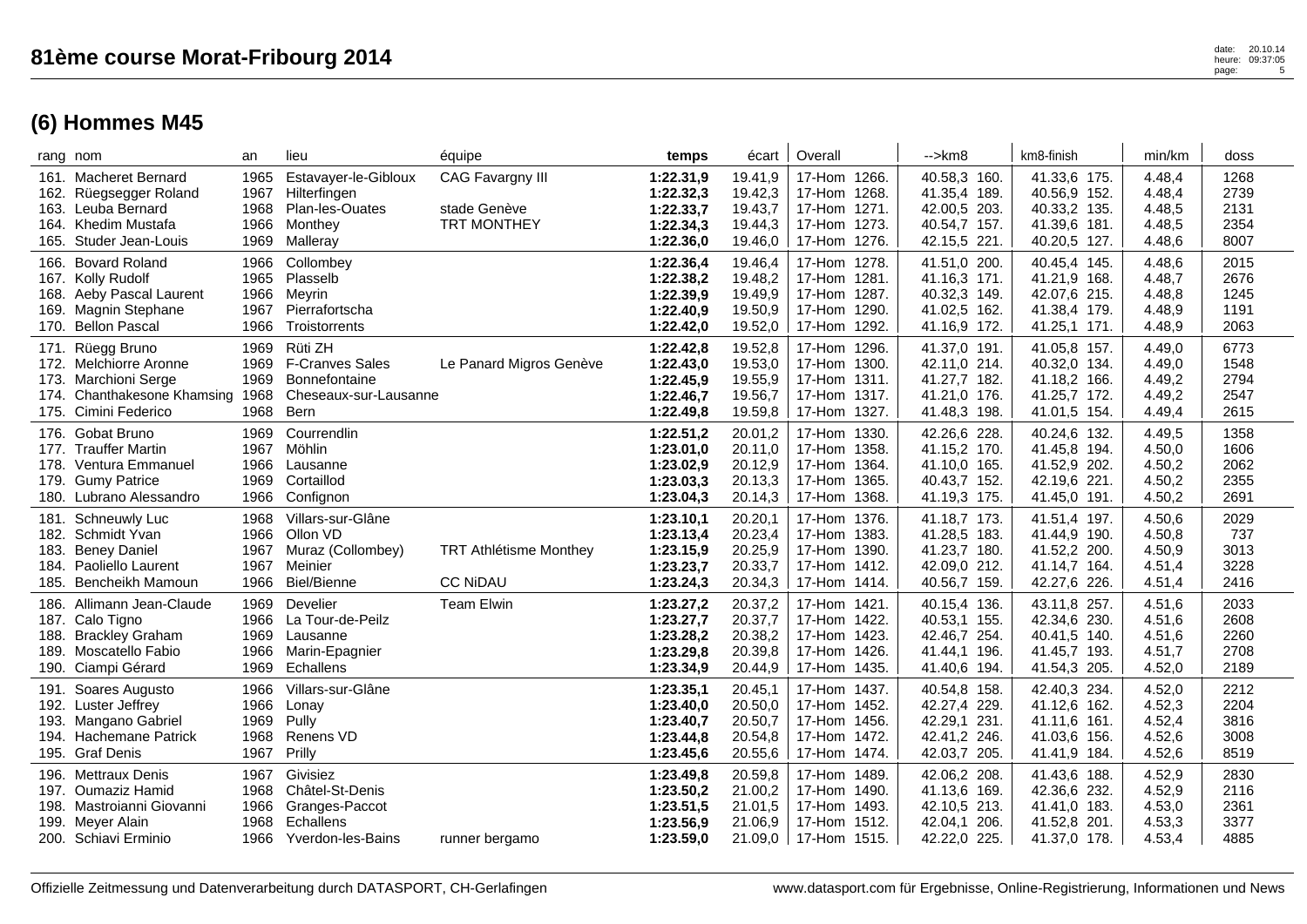|      | rang nom                                                                                                               | an                                   | lieu                                                                             | équipe                                       | temps                                                         | écart                                               | Overall                                                                         | -->km8                                                                       | km8-finish                                                                   | min/km                                         | doss                                 |
|------|------------------------------------------------------------------------------------------------------------------------|--------------------------------------|----------------------------------------------------------------------------------|----------------------------------------------|---------------------------------------------------------------|-----------------------------------------------------|---------------------------------------------------------------------------------|------------------------------------------------------------------------------|------------------------------------------------------------------------------|------------------------------------------------|--------------------------------------|
|      | 201. Perritaz Bernard<br>202. Konopka Christian<br>203. Bellenot Jean<br>204. Kupsch Herbert<br>205. Tcheau Alain      | 1969<br>1965<br>1968<br>1965<br>1969 | Ecuvillens<br>Langnau i. E.<br>Murten<br>Fribourg<br>Lausanne                    | <b>LLC Heimenschwand</b><br><b>AC Murten</b> | 1:24.01,0<br>1:24.05,7<br>1:24.05.8<br>1:24.08,1<br>1:24.13,5 | 21.11,0<br>21.15,7<br>21.15,8<br>21.18,1<br>21.23,5 | 17-Hom 1524.<br>17-Hom 1530.<br>17-Hom 1531.<br>17-Hom 1535.<br>17-Hom 1552.    | 41.22,7 178.<br>41.39,7 193.<br>41.38,5 192.<br>41.23,5 179.<br>42.49,6 256. | 42.38,3 233.<br>42.26,0 223.<br>42.27,3 225.<br>42.44,6 237.<br>41.23,9 169. | 4.53,5<br>4.53,8<br>4.53,8<br>4.54,0<br>4.54,3 | 2107<br>2677<br>2108<br>481<br>4324  |
|      | 206. Humbert Jean-Francois<br>207. Clerc Fabrice<br>208. Smith Ted<br>209. Mignot Nicolas<br>210. Monney Joel          | 1966<br>1969<br>1965<br>1967<br>1965 | Valeyres-sous-Rances<br>Dully<br>Wavre<br>Blonay<br>L'Isle                       | Team BCV 1<br>CCE <sub>2</sub> L             | 1:24.15,2<br>1:24.16,9<br>1:24.20,7<br>1:24.21,8<br>1:24.22,9 | 21.25,2<br>21.26,9<br>21.30,7<br>21.31,8<br>21.32,9 | 17-Hom 1560.<br>17-Hom 1565.<br>17-Hom 1574.<br>17-Hom 1584.<br>17-Hom 1587.    | 42.41,5 247.<br>42.45,7 251.<br>42.12,5 218.<br>42.12,7 219.<br>42.31,5 232. | 41.33,7 176.<br>41.31,2 173.<br>42.08,2 217.<br>42.09.1 218.<br>41.51,4 197. | 4.54,4<br>4.54,5<br>4.54,7<br>4.54,8<br>4.54,8 | 3336<br>3684<br>2801<br>3076<br>3205 |
|      | 211. Leuenberger Urs<br>212. De Piante Giorgio<br>213. Delaly Pierre<br>214. André Jean-Francois<br>215. Rytz Stéphane | 1967<br>1967<br>1966<br>1966<br>1967 | Courtaman<br>Lutry<br>Lausanne<br>Nyon<br>Domdidier                              |                                              | 1:24.25,6<br>1:24.29,7<br>1:24.40,1<br>1:24.48,0<br>1:24.51,4 | 21.35,6<br>21.39,7<br>21.50,1<br>21.58,0<br>22.01,4 | 17-Hom 1597.<br>17-Hom 1608.<br>17-Hom 1627.<br>17-Hom 1642.<br>17-Hom 1649.    | 42.11,5 215.<br>44.38,1 328.<br>42.57,8 263.<br>43.09,4 272.<br>42.57,5 262. | 42.14,1 220.<br>39.51,6 119.<br>41.42,3 185.<br>41.38,6 180.<br>41.53,9 204. | 4.55,0<br>4.55,2<br>4.55,8<br>4.56,3<br>4.56,5 | 2920<br>4567<br>2195<br>3338<br>2951 |
|      | 216. Theytaz Fabrice<br>217. Cressier Laurent<br>218. Badan Bernard<br>219. Genin Pascal<br>220. Basile Jacky          | 1969<br>1968<br>1967<br>1965<br>1968 | Chalais<br>Lugnorre<br>Nyon<br>Riaz<br>Novalles                                  |                                              | 1:24.52,2<br>1:24.54,7<br>1:24.57,3<br>1:24.58,1<br>1:24.59,0 | 22.02,2<br>22.04,7<br>22.07,3<br>22.08,1<br>22.09,0 | 17-Hom 1652.<br>17-Hom 1657.<br>17-Hom 1662.<br>17-Hom<br>1663.<br>17-Hom 1667. | 41.51,4 201.<br>41.58,5 202.<br>43.50,0 298.<br>42.55,9 260.<br>43.10,1 274. | 43.00,8 250.<br>42.56,2 245.<br>41.07,3 158.<br>42.02,2 207.<br>41.48,9 196. | 4.56,5<br>4.56,7<br>4.56,8<br>4.56,9<br>4.56,9 | 3172<br>2538<br>3110<br>3150<br>4192 |
| 224. | 221. Stuby Claude-Alain<br>222. Stella Giancarlo<br>223. Marmy Etienne<br>Silva Salmeron Omar<br>225. Joliat Jean-Luc  | 1968<br>1967<br>1965<br>1969<br>1966 | Palézieux-Village<br>Denges<br>Font<br>Rivera<br>Carouge GE                      | FSG Estavayer-le-Lac<br>Usc capriasca        | 1:25.00,0<br>1:25.07,2<br>1:25.09,2<br>1:25.13,6<br>1:25.15,8 | 22.10,0<br>22.17,2<br>22.19,2<br>22.23,6<br>22.25,8 | 17-Hom<br>1669.<br>17-Hom 1680.<br>17-Hom 1685.<br>17-Hom 1698.<br>17-Hom 1704. | 42.16,6 222.<br>43.24,2 285.<br>42.17,8 223.<br>41.34,9 188.<br>42.34,3 235. | 42.43,4 236.<br>41.43,0 187.<br>42.51,4 242.<br>43.38,7 278.<br>42.41,5 235. | 4.57,0<br>4.57,4<br>4.57,5<br>4.57,8<br>4.57,9 | 2341<br>3035<br>2795<br>8791<br>3776 |
|      | 226. Moreira Antonio<br>227. Giannini Enrico<br>228. Stempak Wieslaw<br>229. Dubey Stéphane<br>230. Mottaz Patrick     | 1967<br>1967<br>1967<br>1967<br>1966 | Fribourg<br>Genève<br>Fribourg<br><b>Cottens FR</b><br>La Comballaz              | Dubey / Dubey                                | 1:25.16,3<br>1:25.17,4<br>1:25.18,5<br>1:25.19,3<br>1:25.21,6 | 22.26,3<br>22.27,4<br>22.28,5<br>22.29,3<br>22.31,6 | 17-Hom 1706.<br>17-Hom 1708.<br>17-Hom 1711.<br>17-Hom 1717.<br>17-Hom 1724.    | 44.53,7 349.<br>42.11,9 217.<br>41.36,0 190.<br>42.23,1 227.<br>43.16,1 279. | 40.22,6 129.<br>43.05,5 254.<br>43.42,5 282.<br>42.56,2 245.<br>42.05,5 211. | 4.57,9<br>4.58,0<br>4.58,1<br>4.58,1<br>4.58,2 | 4899<br>4612<br>4099<br>1357<br>6781 |
|      | 231. Fuchs Andreas<br>232. Deneux Didier<br>233. Folkesson Goran<br>234. Joye Hubert<br>235. Serrurier Jerome          | 1967<br>1966<br>1966<br>1965<br>1968 | Wünnewil<br>Neuchâtel<br>Gingins<br>Corminboeuf<br>Longirod                      |                                              | 1:25.22,3<br>1:25.23,3<br>1:25.23,6<br>1:25.24,4<br>1:25.25,3 | 22.32,3<br>22.33,3<br>22.33,6<br>22.34,4<br>22.35,3 | 17-Hom 1726.<br>17-Hom 1729.<br>17-Hom 1732.<br>17-Hom 1734.<br>17-Hom 1735.    | 42.27,6 230.<br>42.33,4 233.<br>41.31,1 186.<br>42.38,4 241.<br>42.34,9 237. | 42.54,7 243.<br>42.49,9 240.<br>43.52,5 283.<br>42.46,0 238.<br>42.50,4 241. | 4.58,3<br>4.58,3<br>4.58,4<br>4.58,4<br>4.58,5 | 7462<br>3702<br>1287<br>2671<br>8786 |
|      | 236. Bossel Daniel<br>236. Kyd Laurent<br>238. Pfoertner Olivier<br>239. Weissbaum Francois<br>240. Saudan Joseph      | 1967<br>1967<br>1965<br>1967<br>1967 | Les Geneveys-sur-Coffrane<br>Genève<br>Hermance<br>Fribourg<br>Granges (Veveyse) |                                              | 1:25.26,9<br>1:25.26,9<br>1:25.27,0<br>1:25.27,3<br>1:25.28,3 | 22.36,9<br>22.36,9<br>22.37,0<br>22.37,3<br>22.38,3 | 17-Hom 1739.<br>17-Hom 1739.<br>17-Hom 1742.<br>17-Hom 1743.<br>17-Hom 1746.    | 41.47,5 197.<br>43.13,6 277.<br>42.58,4 264.<br>42.40,3 245.<br>43.22,1 282. | 43.39,4 279.<br>42.13,3 219.<br>42.28,6 227.<br>42.47,0 239.<br>42.06,2 212. | 4.58,5<br>4.58,5<br>4.58,6<br>4.58,6<br>4.58,6 | 2946<br>2933<br>2555<br>2356<br>4064 |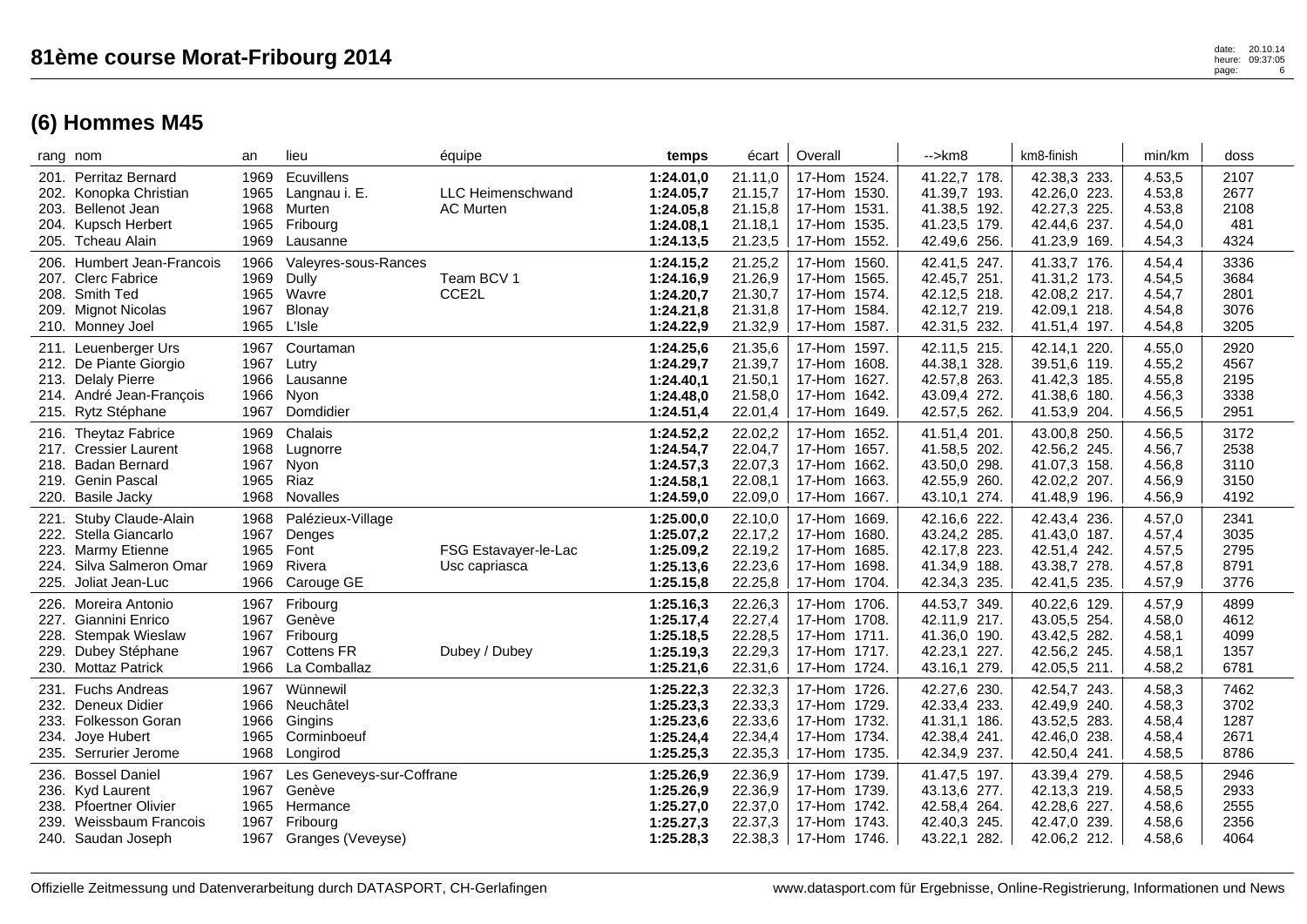| rang nom                                                                                                                        | an                                   | lieu                                                                               | équipe                                                          | temps                                                         | écart                                               | Overall                                                                            | $\rightarrow$ km $\alpha$                                                      | km8-finish                                                                   | min/km                                         | doss                                  |
|---------------------------------------------------------------------------------------------------------------------------------|--------------------------------------|------------------------------------------------------------------------------------|-----------------------------------------------------------------|---------------------------------------------------------------|-----------------------------------------------------|------------------------------------------------------------------------------------|--------------------------------------------------------------------------------|------------------------------------------------------------------------------|------------------------------------------------|---------------------------------------|
| 241. Ferrier Rollin<br>242. Rey Samuel<br>243. Bartholdi Roger<br>244. Christinat Patrick<br>245. Mooser André                  | 1969<br>1965<br>1969<br>1968<br>1965 | Gland<br>Vernamiège<br>Zürich<br><b>Hauterive NE</b><br>Rossens FR                 | <b>OXSITIS</b><br><b>CARC Romont</b>                            | 1:25.34,5<br>1:25.35,6<br>1:25.44,1<br>1:25.52,6<br>1:25.55,2 | 22.44,5<br>22.45,6<br>22.54,1<br>23.02,6<br>23.05,2 | 17-Hom 1759.<br>17-Hom 1763.<br>17-Hom 1786.<br>17-Hom 1811.<br>17-Hom<br>1820.    | 43.08,8 270.<br>43.08,9 271.<br>42.35,6 239.<br>41.21,5 177.<br>41.07,3 164.   | 42.25,7 222.<br>42.26,7 224.<br>43.08,5 256.<br>44.31,1 317.<br>44.47,9 328. | 4.59,0<br>4.59,1<br>4.59,5<br>5.00,0<br>5.00,2 | 2181<br>3092<br>2552<br>626<br>2045   |
| 246. Rufener Urs<br>247. Renaud Vincent<br>248. Beck André<br>249. Studer Thomas<br>250. Quinodoz Nicolas                       | 1966<br>1968<br>1967<br>1969<br>1967 | Meyriez<br>Lausanne<br>Conthey<br>Zuzwil BE<br>Savièse                             |                                                                 | 1:25.57,2<br>1:26.01,1<br>1:26.06,4<br>1:26.08,5<br>1:26.12,3 | 23.07,2<br>23.11,1<br>23.16,4<br>23.18,5<br>23.22,3 | 17-Hom 1826.<br>17-Hom 1834.<br>17-Hom 1859.<br>17-Hom 1863.<br>17-Hom 1873.       | 43.21,4 281.<br>43.06,2 268.<br>44.00,0 305.<br>43.05,0 267.<br>42.46,1 252.   | 42.35,8 231.<br>42.54,9 244.<br>42.06,4 213.<br>43.03,5 253.<br>43.26,2 270. | 5.00,3<br>5.00,5<br>5.00,8<br>5.01,0<br>5.01,2 | 2325<br>2314<br>4515<br>2395<br>2326  |
| 251. Cutruzzulà Joseph<br>252. Kunz Stephane<br>253. Seguin Yvan<br>254. Besse Christophe<br>255. Noth Roland                   | 1965<br>1965<br>1969<br>1966<br>1967 | Sion<br>Grandvillard<br>F-Beaumont<br>Martigny<br>Düdingen                         | Die Post                                                        | 1:26.19,9<br>1:26.24,3<br>1:26.25,5<br>1:26.27,1<br>1:26.28,1 | 23.29,9<br>23.34,3<br>23.35,5<br>23.37,1<br>23.38,1 | 17-Hom 1889.<br>17-Hom 1895.<br>17-Hom 1899.<br>17-Hom 1906.<br>17-Hom 1910.       | 42.56,3 261.<br>44.19,3 315.<br>43.00,7 265.<br>42.51,2 258.<br>41.18,7 173.   | 43.23,6 266.<br>42.05,0 210.<br>43.24,8 267.<br>43.35,9 275.<br>45.09,4 337. | 5.01,6<br>5.01,9<br>5.02,0<br>5.02,1<br>5.02,1 | 2249<br>2679<br>2331<br>1401<br>2713  |
| 256. Fischer Markus<br>257.<br><b>Girardin Dominique</b><br>258. Neuhaus Pascal<br>259. Spinedi Patrick<br>260. Pacchiodi Fabio | 1966<br>1967<br>1968<br>1968<br>1967 | Combremont-le-Petit<br>Porrentruy<br>Le Mouret<br>Presinge<br>Belmont-sur-Lausanne | <b>FSG Alle</b><br><b>TEAM-POUR LE PLAISIR</b><br>cambegouilles | 1:26.33,7<br>1:26.33,9<br>1:26.35,0<br>1:26.39,8<br>1:26.41,2 | 23.43,7<br>23.43,9<br>23.45,0<br>23.49,8<br>23.51,2 | 17-Hom 1920.<br>17-Hom 1922.<br>17-Hom 1926.<br>17-Hom 1934.<br>17-Hom 1940.       | 43.12,8 276.<br>41.50,0 199.<br>43.32,6 289.<br>42.35,0 238.<br>42.34,0 234.   | 43.20,9 263.<br>44.43,9 325.<br>43.02,4 251.<br>44.04,8 295.<br>44.07,2 297. | 5.02,4<br>5.02,4<br>5.02,5<br>5.02,8<br>5.02,9 | 3732<br>2407<br>2336<br>3052<br>2098  |
| 261. Borowiec Thierry<br>262. Arnaudo Pascal<br>263. Renevey Alexandre<br>264. Ventura Antonio<br>265. Gay Alexandre            | 1969<br>1965<br>1968<br>1968<br>1966 | F-Gex<br>Corminboeuf<br>Chexbres<br>Ecuvillens<br>Morges                           | Crapast<br>OMEGA 1                                              | 1:26.48,0<br>1:26.49,5<br>1:26.49,9<br>1:26.52,4<br>1:26.54,4 | 23.58,0<br>23.59,5<br>23.59,9<br>24.02,4<br>24.04,4 | 17-Hom 1952.<br>17-Hom 1957.<br>17-Hom 1960.<br>17-Hom 1966.<br>17-Hom 1970.       | 46.20,0 425.<br>42.38,4 241.<br>42.06,9 209.<br>42.34,8 236.<br>42.36,8 240.   | 40.28,0 133.<br>44.11.1 301.<br>44.43,0 324.<br>44.17,6 302.<br>44.17,6 302. | 5.03,3<br>5.03,4<br>5.03,4<br>5.03,5<br>5.03,6 | 4832<br>1691<br>2208<br>1390<br>2952  |
| 266. Keller Guido<br>267. Bünzli Luc-Olivier<br>268. Eray Steve<br>269. De Pierri Rodolphe<br>270. Jequier Francois             | 1966<br>1965<br>1965<br>1965<br>1969 | Wabern<br>Vucherens<br>Yverdon-les-Bains<br>Belmont-sur-Lausanne<br>Cossonay-Ville |                                                                 | 1:26.55,8<br>1:26.56,2<br>1:26.57,1<br>1:27.00,7<br>1:27.06,6 | 24.05,8<br>24.06,2<br>24.07,1<br>24.10,7<br>24.16,6 | 17-Hom 1974.<br>17-Hom 1975.<br>17-Hom 1979.<br>17-Hom 1988.<br>17-Hom 2003.       | 41.28,9 185.<br>43.18,2 280.<br>44.00,2 306.<br>44.27,5 320.<br>42.43,2 248.   | 45.26,9 351.<br>43.38,0 277.<br>42.56,9 247.<br>42.33,2 228.<br>44.23,4 309. | 5.03,7<br>5.03,7<br>5.03,8<br>5.04,0<br>5.04,4 | 12025<br>3079<br>8467<br>3697<br>4010 |
| 270. Lhermitte Ludovic<br>272. De Luca Cédric<br>273. Gasser Thomas<br>274. Bugnon Marc<br>275. Gevisier Pascal                 | 1969<br>1967<br>1965<br>1965<br>1969 | Châtel-St-Denis<br>Le Mont-sur-Lausanne<br>Stettlen<br>Bourguillon<br>Le Locle     |                                                                 | 1:27.06,6<br>1:27.07,0<br>1:27.08,1<br>1:27.08,4<br>1:27.10,2 | 24.16,6<br>24.17,0<br>24.18,1<br>24.18,4<br>24.20,2 | 17-Hom 2003.<br>17-Hom 2006.<br>17-Hom<br>2008.<br>17-Hom 2009.<br>17-Hom 2013.    | 45.52,5 401.<br>42.47,0 255.<br>42.39,7 244.<br>43.50,3 299.<br>38.55,3<br>92. | 41.14,1 163.<br>44.20,0 306.<br>44.28,4 315.<br>43.18,1 260.<br>48.14,9 470. | 5.04,4<br>5.04,4<br>5.04,4<br>5.04,5<br>5.04,6 | 8597<br>3695<br>2498<br>3202<br>554   |
| 276. Dos Santos Belarmino<br>277. Jaunin Lucas<br>278.<br><b>Basler Andre</b><br>279. Groves Andy<br>280. Perrenoud Etienne     | 1968<br>1967<br>1965<br>1968<br>1967 | Onnens FR<br>Lausanne<br>Reiden<br>Montreux<br>Courgevaux                          |                                                                 | 1:27.12,7<br>1:27.13,7<br>1:27.13,8<br>1:27.14,5<br>1:27.17,7 | 24.22,7<br>24.23,7<br>24.23,8<br>24.24,5<br>24.27,7 | 17-Hom 2019.<br>17-Hom 2026.<br>2027.<br>17-Hom<br>2029.<br>17-Hom<br>17-Hom 2038. | 43.11,2 275.<br>43.15,7 278.<br>44.40,0 332.<br>45.11,5 362.<br>42.38,6 243.   | 44.01,5 292.<br>43.58,0 286.<br>42.33,8 229.<br>42.03,0 208.<br>44.39,1 321. | 5.04,7<br>5.04,8<br>5.04,8<br>5.04,8<br>5.05,0 | 3058<br>1519<br>4002<br>3986<br>2722  |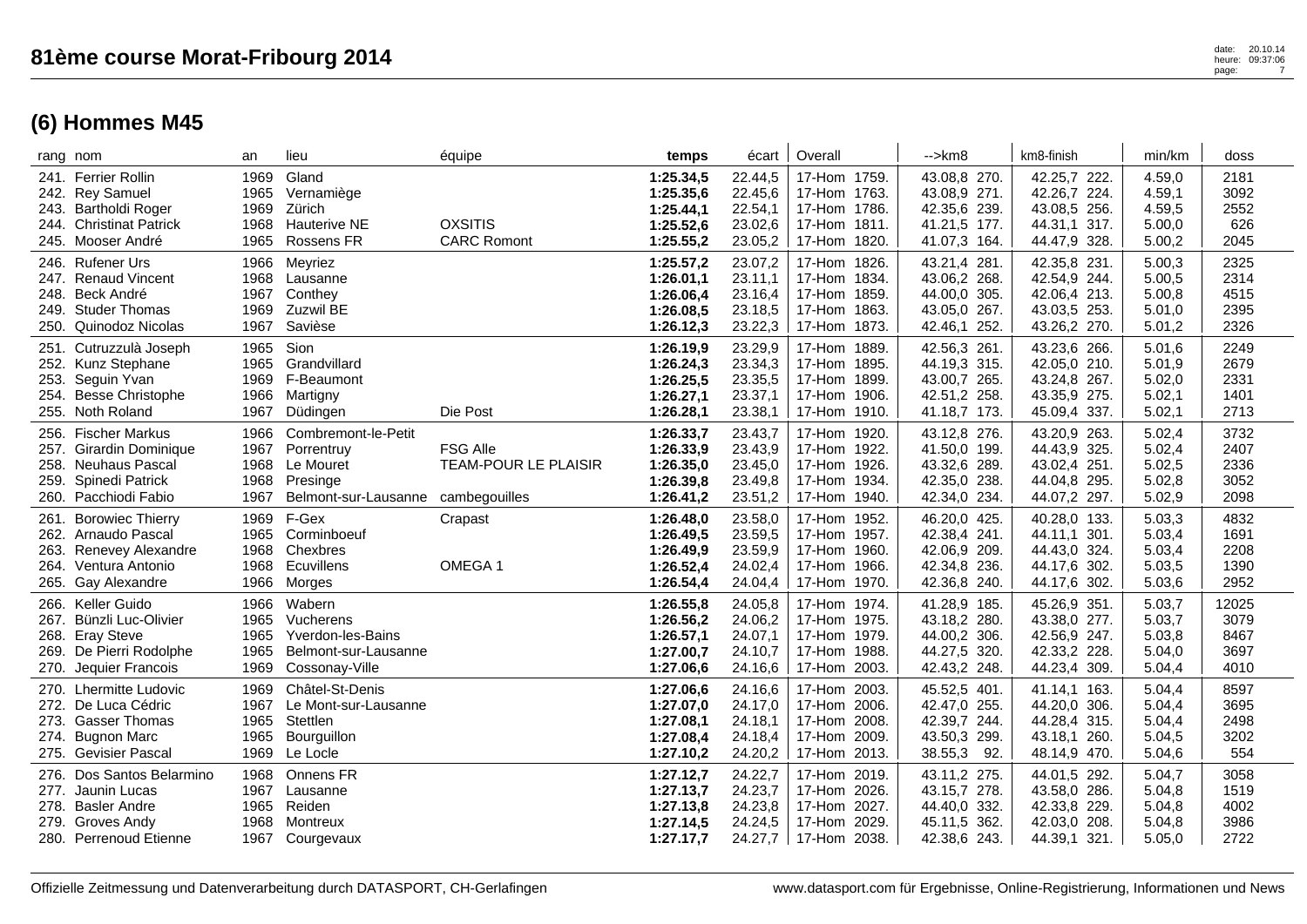| rang nom                                                                                                                                       | an                                   | lieu                                                                                   | équipe                                     | temps                                                         | écart l                                             | Overall                                                                         | -->km8                                                                       | km8-finish                                                                   | min/km                                         | doss                                 |
|------------------------------------------------------------------------------------------------------------------------------------------------|--------------------------------------|----------------------------------------------------------------------------------------|--------------------------------------------|---------------------------------------------------------------|-----------------------------------------------------|---------------------------------------------------------------------------------|------------------------------------------------------------------------------|------------------------------------------------------------------------------|------------------------------------------------|--------------------------------------|
| 280. Vuille Yvan<br>Schneider Hugo<br>282.<br>283. Francey Eric<br>284. L'Eplattenier Eric<br>285. Forestier Pascal                            | 1967<br>1966<br>1965<br>1968<br>1968 | Les Avanchets<br>Hilterfingen<br>Aumont<br><b>Essert FR</b><br>Molondin                |                                            | 1:27.17,7<br>1:27.20,7<br>1:27.26,6<br>1:27.29,7<br>1:27.31,8 | 24.27,7<br>24.30,7<br>24.36,6<br>24.39,7<br>24.41,8 | 17-Hom 2038.<br>17-Hom 2047.<br>17-Hom 2062.<br>17-Hom 2069.<br>17-Hom 2074.    | 42.07,7 210.<br>42.51,4 259.<br>42.07,8 211.<br>43.31,3 288.<br>44.12,1 310. | 45.10,0 338.<br>44.29,3 316.<br>45.18,8 344.<br>43.58,4 287.<br>43.19,7 262. | 5.05,0<br>5.05,2<br>5.05,5<br>5.05,7<br>5.05,8 | 2147<br>8015<br>2283<br>2259<br>3047 |
| 286. Dupré Dominique<br>Bärtschi Roland<br>287.<br>288. Beaud Jean-Daniel<br>Stäuble Roland<br>289.<br>290. Reynaud Serge                      | 1969<br>1965<br>1969<br>1966<br>1969 | Lovens<br>Neuchâtel<br>Eclagnens<br>Steinhausen<br>Marly                               |                                            | 1:27.38,5<br>1:27.39,6<br>1:27.40,6<br>1:27.42,9<br>1:27.45,9 | 24.48,5<br>24.49,6<br>24.50,6<br>24.52,9<br>24.55,9 | 17-Hom 2092.<br>17-Hom 2095.<br>17-Hom 2101.<br>17-Hom 2108.<br>17-Hom 2114.    | 42.13,7 220.<br>42.02,3 204.<br>45.33,2 380.<br>44.37,2 326.<br>44.27,5 320. | 45.24,8 347.<br>45.37,3 362.<br>42.07,4 214.<br>43.05,7 255.<br>43.18,4 261. | 5.06,2<br>5.06,3<br>5.06,3<br>5.06,5<br>5.06,6 | 3329<br>1254<br>7242<br>4774<br>3141 |
| 291. Perritaz Joël<br>292.<br>Delacrétaz Olivier<br><b>Gremion Christophe</b><br>293.<br>294. Trinchan Philippe<br><b>Buchs Renato</b><br>295. | 1968<br>1969<br>1968<br>1965<br>1966 | Villarlod<br>Roche VD<br><b>Bulle</b><br>Noréaz<br>Fribourg                            | <b>CARC Romont</b>                         | 1:27.49,4<br>1:27.52,9<br>1:27.53,6<br>1:27.53,9<br>1:27.54,8 | 24.59,4<br>25.02,9<br>25.03,6<br>25.03,9<br>25.04,8 | 17-Hom 2122.<br>17-Hom 2129.<br>17-Hom 2133.<br>17-Hom 2137.<br>17-Hom 2142.    | 42.19,8 224<br>42.46,2 253.<br>43.29,5 287.<br>44.27,8 322.<br>44.56,4 350.  | 45.29,6 354.<br>45.06,7 334.<br>44.24,1 310.<br>43.26,1 269.<br>42.58,4 248. | 5.06,8<br>5.07,0<br>5.07,1<br>5.07,1<br>5.07,2 | 2575<br>2338<br>3376<br>3237<br>3413 |
| Joubert Alain<br>296.<br>297. Kropf Alain<br>298. Pioletti Lorenzo<br>299. Bargetzi Daniel<br>300. Michel Christophe                           | 1967<br>1965<br>1967<br>1966<br>1968 | <b>Cressier NE</b><br>Pully<br>Lausanne<br>La Chaux-de-Fonds<br>Onex                   | Immo PPE                                   | 1:27.59,1<br>1:28.00,3<br>1:28.01,3<br>1:28.01,6<br>1:28.01,7 | 25.09,1<br>25.10,3<br>25.11,3<br>25.11,6<br>25.11,7 | 17-Hom 2150.<br>17-Hom 2155.<br>17-Hom 2157.<br>17-Hom 2158.<br>17-Hom 2159.    | 44.17,9 314.<br>45.01,8 358.<br>44.57,9 354.<br>44.44,6 342.<br>44.40,2 333. | 43.41,2 281.<br>42.58,5 249.<br>43.03,4 252.<br>43.17,0 258.<br>43.21,5 265. | 5.07,4<br>5.07,5<br>5.07,5<br>5.07,6<br>5.07,6 | 3780<br>3793<br>7489<br>2233<br>4021 |
| 301. Galley Raphaël<br>302. Maillard Dominique<br>303. Chablais Alain<br>Sautiere Hugues<br>304.<br>305. Mathys Roland                         | 1969<br>1967<br>1969<br>1966<br>1968 | Ecuvillens<br>Fribourg<br>Fribourg<br>Rossens FR<br>Heitenried                         |                                            | 1:28.02,1<br>1:28.06,4<br>1:28.10,1<br>1:28.10,2<br>1:28.17,5 | 25.12,1<br>25.16,4<br>25.20,1<br>25.20,2<br>25.27,5 | 17-Hom 2161.<br>17-Hom 2176.<br>17-Hom 2186.<br>17-Hom 2187.<br>17-Hom 2209.    | 44.41,0 336.<br>44.03,8 307.<br>42.22,8 226.<br>43.28,3 286.<br>42.05,2 207. | 43.21,1 264.<br>44.02,6 293.<br>45.47,3 372.<br>44.41,9 323.<br>46.12,3 386. | 5.07,6<br>5.07,8<br>5.08,1<br>5.08,1<br>5.08,5 | 2441<br>3088<br>2126<br>3151<br>1403 |
| 306. Charbon Christian<br>307. Dubuis Olivier<br>308. Hernan Grégoire<br>308. Seydoux Laurent<br>310. Soulier Laurent                          | 1967<br>1967<br>1967<br>1967<br>1966 | Chézard-St-Martin<br>Conthey<br>Münchenstein<br>Plan-les-Ouates<br><b>Colombier NE</b> | CS 13 Etoiles<br>Stade Genève<br>colombier | 1:28.21,9<br>1:28.23,1<br>1:28.26,9<br>1:28.26,9<br>1:28.29,8 | 25.31,9<br>25.33,1<br>25.36,9<br>25.36,9<br>25.39,8 | 17-Hom 2218.<br>17-Hom 2225.<br>17-Hom 2235.<br>17-Hom 2235.<br>17-Hom 2242.    | 44.50,4 348.<br>44.57,7 353.<br>43.51,8 301.<br>44.26,2 318.<br>44.34,2 324. | 43.31,5 273.<br>43.25,4 268.<br>44.35,1 320.<br>44.00,7 291.<br>43.55,6 285. | 5.08,7<br>5.08,8<br>5.09,0<br>5.09,0<br>5.09,2 | 4207<br>3170<br>4822<br>3203<br>3603 |
| <b>Oberhofer Laurent</b><br>311.<br>312. Renzullo Marco<br>313. Viette Olivier<br>Guex Marc-Andre<br>314.<br>315. Thalmann Jean-Francois       | 1966<br>1967<br>1969<br>1966<br>1966 | Fribourg<br><b>Belfaux</b><br>Plan-les-Ouates<br>Lausanne<br>Aarberg                   |                                            | 1:28.29,9<br>1:28.30,6<br>1:28.32,4<br>1:28.34,0<br>1:28.34,3 | 25.39,9<br>25.40,6<br>25.42,4<br>25.44,0<br>25.44,3 | 17-Hom 2243.<br>17-Hom 2244.<br>17-Hom 2251.<br>2259.<br>17-Hom<br>17-Hom 2260. | 43.23,2 284<br>43.57,3 304.<br>43.44,5 294.<br>43.54,2 303.<br>44.09,9 309.  | 45.06,7 334.<br>44.33,3 318.<br>44.47,9 328.<br>44.39,8 322.<br>44.24,4 311. | 5.09,2<br>5.09,2<br>5.09,4<br>5.09,4<br>5.09,5 | 630<br>3139<br>1312<br>3356<br>2465  |
| 316. Schaller Gaston<br>317. Mann Felix<br>318. Hübscher Daniel<br>319. Minger Ruedi<br>320. Suard Frédéric                                    | 1968<br>1967<br>1969<br>1967<br>1965 | St. Niklaus VS<br>Reverolle<br>Bargen BE<br>Zürich<br>Lausanne                         | <b>TRIGETHER</b><br>sbe la résistance      | 1:28.39,4<br>1:28.44,4<br>1:28.46,1<br>1:28.48,0<br>1:28.49,7 | 25.49,4<br>25.54,4<br>25.56,1<br>25.58,0<br>25.59,7 | 17-Hom 2278.<br>17-Hom 2289.<br>17-Hom 2293.<br>2298.<br>17-Hom<br>17-Hom 2306. | 42.44,8 249.<br>43.51,7 300.<br>42.45,3 250.<br>43.22,6 283.<br>44.42,7 340. | 45.54,6 375.<br>44.52,7 331.<br>46.00,8 378.<br>45.25,4 349.<br>44.07,0 296. | 5.09,8<br>5.10,0<br>5.10,1<br>5.10,3<br>5.10,4 | 2311<br>3018<br>2333<br>2370<br>2799 |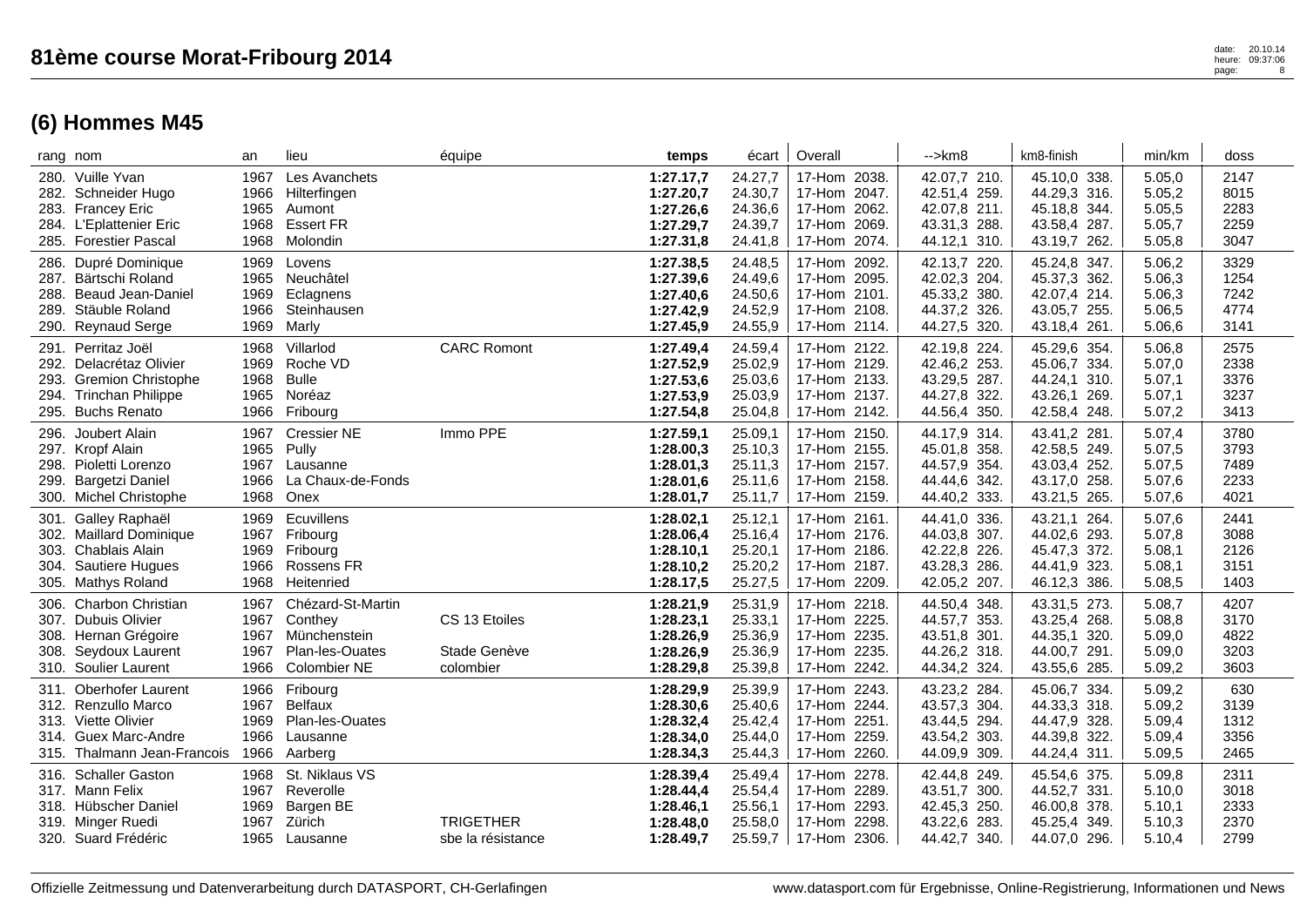| rang nom |                                                                                                                         | an                                   | lieu                                                                  | équipe                                                  | temps                                                         | écart                                               | Overall                                                                         | $\rightarrow$ km $\beta$                                                                    | km8-finish                                                                   | min/km                                         | doss                                 |
|----------|-------------------------------------------------------------------------------------------------------------------------|--------------------------------------|-----------------------------------------------------------------------|---------------------------------------------------------|---------------------------------------------------------------|-----------------------------------------------------|---------------------------------------------------------------------------------|---------------------------------------------------------------------------------------------|------------------------------------------------------------------------------|------------------------------------------------|--------------------------------------|
|          | 321. Di Carlo Pietro<br>322. Jacomet Guido<br>323. Mutzenberg Roland<br>324. Schindler Martin<br>325. Boislard Yann     | 1969<br>1969<br>1965<br>1965<br>1967 | Corpataux-Magnedens<br>Riehen<br>Ecublens VD<br>Lugnorre<br>Lausanne  | cambegouilles<br>Team BCV 2                             | 1:28.54,7<br>1:28.56,0<br>1:28.59,3<br>1:29.00,4<br>1:29.00,5 | 26.04,7<br>26.06,0<br>26.09,3<br>26.10,4<br>26.10,5 | 17-Hom 2324.<br>17-Hom 2329.<br>17-Hom 2334.<br>17-Hom 2337.<br>17-Hom 2338.    | 44.47,1 345.<br>44.38,3<br>329.<br>45.18,4<br>368.<br>44.38,6<br>330.<br>43.10,0<br>273.    | 44.07,6 298.<br>44.17,7 304.<br>43.40,9 280.<br>44.21,8 308.<br>45.50,5 373. | 5.10,6<br>5.10,7<br>5.10,9<br>5.11,0<br>5.11,0 | 3416<br>7476<br>3294<br>4134<br>3656 |
|          | 326. Chablais Pascal<br>327. Delapierre Laurent<br>328. Parrat Serge<br>329. Loosli Roland<br>330. Giller Jérôme        | 1968<br>1967<br>1969<br>1967<br>1969 | Thônex<br>Rolle<br>Saignelégier<br>Grosshöchstetten<br>Vuadens        |                                                         | 1:29.01,1<br>1:29.01,3<br>1:29.01,7<br>1:29.03,9<br>1:29.09,0 | 26.11,1<br>26.11,3<br>26.11,7<br>26.13,9<br>26.19,0 | 17-Hom 2340.<br>17-Hom 2342.<br>17-Hom 2343.<br>17-Hom 2349.<br>17-Hom 2361.    | 43.39,9 291.<br>45.25,2 374.<br>44.40,5 335.<br>45.45,9<br>394.<br>44.22,4<br>316.          | 45.21,2 345.<br>43.36,1 276.<br>44.21,2 307.<br>43.18,0 259.<br>44.46,6 326. | 5.11.0<br>5.11,0<br>5.11,1<br>5.11,2<br>5.11,5 | 3414<br>8433<br>3269<br>4679<br>3390 |
|          | 331. Golaz Frédéric<br>332. Friederich Fabien<br>333. Darioli Christophe<br>334. Balmelli Mario<br>335. Jolidon Olivier | 1967<br>1968<br>1968<br>1967<br>1965 | Aubonne<br>Fribourg<br>Réchy<br>Carona<br>Porrentruy                  | footing club lausanne<br>Affichage Vert<br>Pichiou team | 1:29.09,4<br>1:29.12,3<br>1:29.12,5<br>1:29.14,6<br>1:29.21,3 | 26.19,4<br>26.22,3<br>26.22,5<br>26.24,6<br>26.31,3 | 17-Hom 2363.<br>17-Hom 2369.<br>17-Hom 2370.<br>17-Hom 2377.<br>17-Hom 2395.    | 45.35,1<br>383.<br>45.12,3<br>363.<br>43.32,8<br>290.<br>43.46,7<br>295.<br>364.<br>45.13,6 | 43.34,3 274.<br>44.00,0 289.<br>45.39,7 366.<br>45.27,9 352.<br>44.07,7 299. | 5.11,5<br>5.11,7<br>5.11,7<br>5.11,8<br>5.12,2 | 3323<br>7302<br>3171<br>2434<br>4653 |
|          | 336. Rihs Jean-Marc<br>337. Gribi Urs<br>338. Friederich Alexandre<br>339. Signer Daniel<br>340. Pillet Fabrice         | 1966<br>1966<br>1965<br>1969<br>1969 | Vuarmarens<br>Binningen<br>Fribourg<br>La Tour-de-Peilz<br>Puplinge   | Affichage Vert                                          | 1:29.22,7<br>1:29.30,7<br>1:29.33,0<br>1:29.35,2<br>1:29.42,6 | 26.32,7<br>26.40,7<br>26.43,0<br>26.45,2<br>26.52,6 | 17-Hom 2402.<br>17-Hom 2416.<br>17-Hom 2423.<br>17-Hom 2430.<br>17-Hom 2444.    | 44.48,8<br>347.<br>45.35,2 384.<br>45.32,4<br>378.<br>43.48,2 296.<br>44.39,8 331.          | 44.33,9 319.<br>43.55,5 284.<br>44.00,6 290.<br>45.47,0 371.<br>45.02,8 333. | 5.12,3<br>5.12,7<br>5.12,9<br>5.13,0<br>5.13,4 | 3276<br>4625<br>7003<br>3396<br>4735 |
| 345.     | 341. Aita Moreno<br>342. Isenegger Beat<br>343. Cardinaux Joël<br>344. Magnin Eric<br><b>Gatard Jacques</b>             | 1965<br>1966<br>1967<br>1967<br>1965 | <b>Bottens</b><br>Zürich<br>Lausanne<br><b>Cottens FR</b><br>Lausanne | <b>TV-Unterstrass</b><br>Team BCV 4                     | 1:29.44,2<br>1:29.46,4<br>1:29.49,2<br>1:29.51,7<br>1:30.00,5 | 26.54,2<br>26.56,4<br>26.59,2<br>27.01,7<br>27.10,5 | 17-Hom 2450.<br>17-Hom 2454.<br>17-Hom 2455.<br>17-Hom 2462.<br>17-Hom 2478.    | 43.04,7<br>266.<br>45.20,1 370.<br>293.<br>43.43,8<br>45.43,9<br>393.<br>44.15,7 313.       | 46.39,5 409.<br>44.26,3 313.<br>46.05,4 382.<br>44.07,8 300.<br>45.44,8 370. | 5.13,5<br>5.13,7<br>5.13,8<br>5.14,0<br>5.14,5 | 2797<br>1400<br>3534<br>5912<br>3407 |
|          | 346. Chuat Patrick<br>347. Emery Marc-Antoine<br>348. Toso Pascal<br>349. Markovic Michel<br>350. Garnier Jean-Pierre   | 1965<br>1968<br>1967<br>1966<br>1966 | F-Villers le Lac<br>Posieux<br>Vésenaz<br>Malleray<br>Avully          |                                                         | 1:30.02,1<br>1:30.02,3<br>1:30.03,2<br>1:30.05,1<br>1:30.07,7 | 27.12,1<br>27.12,3<br>27.13,2<br>27.15,1<br>27.17,7 | 17-Hom 2481.<br>17-Hom 2483.<br>17-Hom 2489.<br>17-Hom 2493.<br>17-Hom 2499.    | 46.02,9<br>408.<br>43.48,9<br>297.<br>344.<br>44.45,0<br>44.42,2 337.<br>44.28,5<br>323.    | 43.59,2 288.<br>46.13,4 389.<br>45.18,2 343.<br>45.22,9 346.<br>45.39,2 365. | 5.14,6<br>5.14,6<br>5.14,6<br>5.14,7<br>5.14,9 | 4836<br>3248<br>1712<br>2918<br>4008 |
|          | 351. Mauron Alain<br>352. Mettraux Serge<br>353. Oswald Roland<br>354. Dubois Christian<br>355. Soares Pedro            | 1965<br>1966<br>1966<br>1967<br>1969 | Fribourg<br>Givisiez<br>Satigny<br>Cernier<br>Seiry                   | Swisscom Move 2                                         | 1:30.08,0<br>1:30.09,0<br>1:30.12,7<br>1:30.22,8<br>1:30.25,7 | 27.18,0<br>27.19,0<br>27.22,7<br>27.32,8<br>27.35,7 | 17-Hom 2502.<br>17-Hom 2504.<br>17-Hom 2527.<br>17-Hom 2557.<br>17-Hom 2566.    | 44.57,4<br>352.<br>357.<br>45.01,7<br>45.00,3<br>355.<br>292.<br>43.41,4<br>46.07,0<br>411. | 45.10,6 339.<br>45.07,3 336.<br>45.12,4 340.<br>46.41,4 413.<br>44.18,7 305. | 5.14,9<br>5.15,0<br>5.15,2<br>5.15,8<br>5.15,9 | 4225<br>2436<br>3180<br>3714<br>5768 |
| 356.     | Flück Laurent<br>357. Ryser Alain<br>358. Depensaz Laurent<br>359. Blanchard Alain<br>360. Stoos Urs                    | 1968<br>1965<br>1968<br>1969<br>1966 | Zinal<br><b>Bernex</b><br>Aïre<br>Tentlingen<br>Murten                | Team Raid TKC                                           | 1:30.29,1<br>1:30.30,2<br>1:30.35,7<br>1:30.37,0<br>1:30.38.9 | 27.39,1<br>27.40,2<br>27.45,7<br>27.47,0<br>27.48,9 | 17-Hom 2574.<br>17-Hom 2576.<br>17-Hom 2586.<br>2591.<br>17-Hom<br>17-Hom 2595. | 46.24,8 429.<br>44.13,6 312.<br>44.08,9<br>308.<br>45.50,0<br>397.<br>45.00,7<br>356.       | 44.04,3 294.<br>46.16.6 393.<br>46.26,8 401.<br>44.47,0 327.<br>45.38,2 363. | 5.16,1<br>5.16,2<br>5.16,5<br>5.16,6<br>5.16,7 | 3174<br>2525<br>2428<br>6337<br>4437 |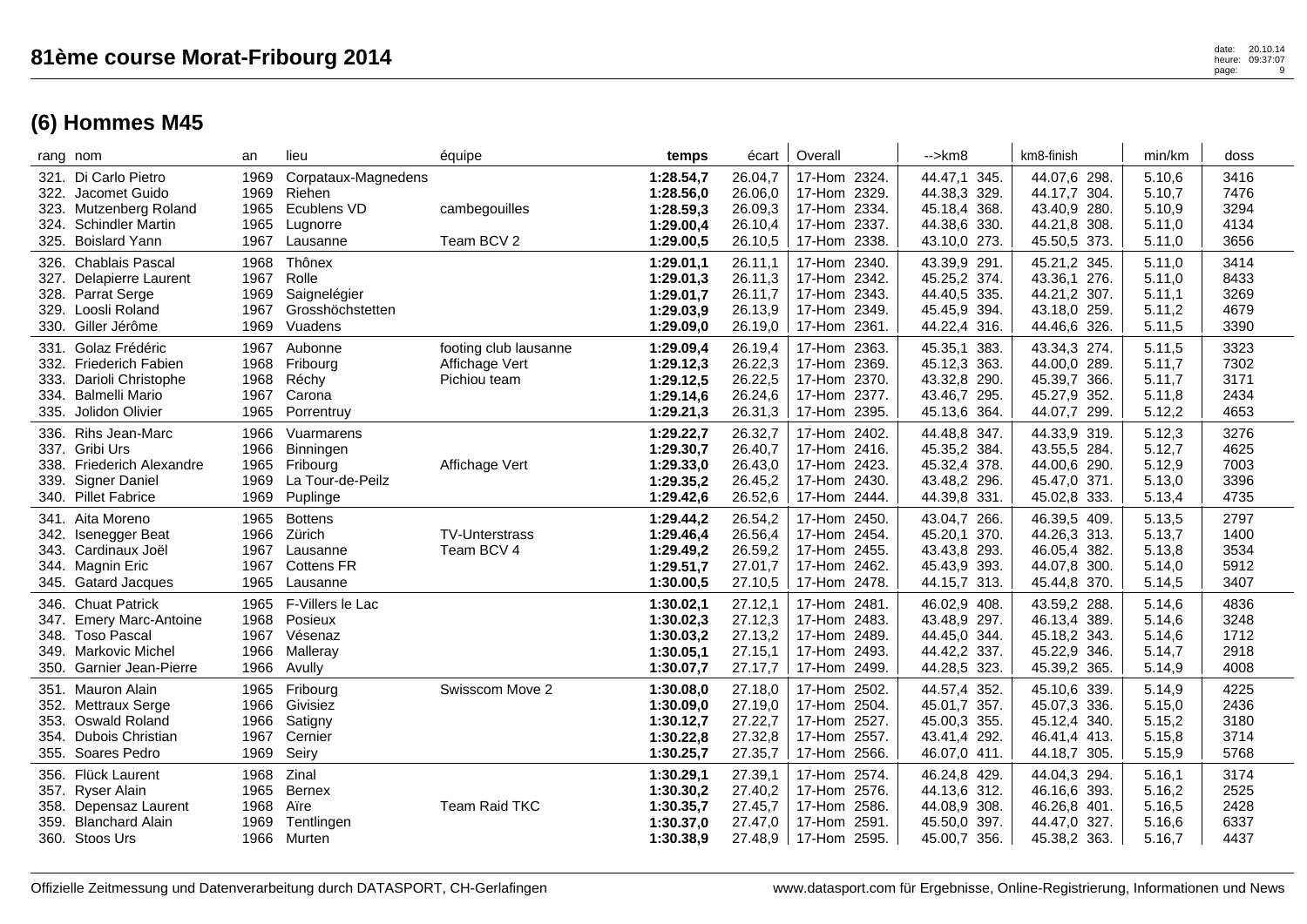|                                      | rang nom                                                                                                                          | an                                   | lieu                                                                          | équipe                                                            | temps                                                         | écart                                               | Overall                                                                               | $\rightarrow$ km $\beta$                                                     | km8-finish                                                                            | min/km                                         | doss                                 |
|--------------------------------------|-----------------------------------------------------------------------------------------------------------------------------------|--------------------------------------|-------------------------------------------------------------------------------|-------------------------------------------------------------------|---------------------------------------------------------------|-----------------------------------------------------|---------------------------------------------------------------------------------------|------------------------------------------------------------------------------|---------------------------------------------------------------------------------------|------------------------------------------------|--------------------------------------|
| 363.                                 | 361. Humbert Patrick<br>362. Hofstetter Christian<br>Vonlanthen Dominique<br>364. Guerry Alexandre<br>365. Bovet Pierre           | 1969<br>1967<br>1966<br>1967<br>1967 | Le Mouret<br>Kilchberg ZH<br>Formangueires<br>St-Aubin FR<br>Prez-vers-Noréaz |                                                                   | 1:30.50,3<br>1:30.53,6<br>1:30.54,0<br>1:30.55,4<br>1:30.58,2 | 28.00,3<br>28.03,6<br>28.04,0<br>28.05,4<br>28.08,2 | 17-Hom 2621.<br>2627.<br>17-Hom<br>17-Hom 2630.<br>17-Hom<br>2635.<br>2639.<br>17-Hom | 45.37,9 387.<br>44.25,0 317.<br>44.12,3 311.<br>45.21,1 371.<br>45.23,1 372. | 45.12,4 340.<br>46.28,6 403.<br>46.41,7 414.<br>45.34,3 357.<br>45.35,1<br>358.       | 5.17,4<br>5.17,6<br>5.17,6<br>5.17,7<br>5.17,8 | 4061<br>3094<br>3514<br>3286<br>3217 |
|                                      | 366. Botteron Pierre O.<br>367. Wuillemin Philippe<br>368. Cretton Yves<br>369. Kolly Christian<br>370. Feldman Marc              | 1967<br>1966<br>1968<br>1967<br>1966 | Zürich<br>Genève<br>Collombey<br>Farvagny<br>Chardonne                        |                                                                   | 1:31.00,4<br>1:31.01,1<br>1:31.03,3<br>1:31.04,8<br>1:31.05,4 | 28.10,4<br>28.11,1<br>28.13,3<br>28.14,8<br>28.15,4 | 17-Hom 2648.<br>2653.<br>17-Hom<br>17-Hom 2658.<br>17-Hom<br>2661.<br>2663.<br>17-Hom | 46.07,5 412.<br>45.16,9 365.<br>43.52,4 302.<br>44.47,6 346.<br>44.42,2 337. | 44.52,9 332.<br>45.44,2 369.<br>47.10,9 434.<br>46.17,2<br>394.<br>46.23,2 398.       | 5.18,0<br>5.18,0<br>5.18,1<br>5.18,2<br>5.18,3 | 8907<br>3393<br>3530<br>3168<br>4103 |
|                                      | 371. Moser Christophe<br>372. Ruffieux Vincent<br>373. Scherly Patrice<br>374. Vauthey Eric<br>375. Malfilatre Alain              | 1969<br>1965<br>1969<br>1965<br>1967 | Lausanne<br><b>Bulle</b><br>Noréaz<br>Préverenges<br>La Tour-de-Trême         | Team UCB I<br>Team BCV 1                                          | 1:31.06,1<br>1:31.14,5<br>1:31.14,8<br>1:31.15,1<br>1:31.16,3 | 28.16,1<br>28.24,5<br>28.24,8<br>28.25,1<br>28.26,3 | 2666.<br>17-Hom<br>2683.<br>17-Hom<br>17-Hom 2684.<br>17-Hom 2685.<br>2691.<br>17-Hom | 45.24,7 373.<br>46.48,9 445.<br>45.48,7 396.<br>42.49,7 257.<br>46.48,4 444. | 45.41,4 368.<br>44.25,6 312.<br>45.26,1 350.<br>48.25,4 479.<br>44.27,9 314.          | 5.18,3<br>5.18,8<br>5.18,8<br>5.18,8<br>5.18,9 | 4713<br>3223<br>3236<br>3467<br>5849 |
|                                      | 376. De Gasparo Charles-Etienne 1966<br>377. Mauron Jacques<br>378. Touw lan<br>379. Baldassarri Marco<br>380. Buchs Frédéric     | 1969<br>1968<br>1966<br>1969         | <b>Schmitten FR</b><br>Fribourg<br>Grenchen<br>Lausanne<br>Le Mouret          | LAT Sense 2<br>Groupe E II<br>PDM Racing Gang<br><b>JuicePlus</b> | 1:31.17,9<br>1:31.22,1<br>1:31.25,2<br>1:31.25,8<br>1:31.25,9 | 28.27,9<br>28.32,1<br>28.35,2<br>28.35,8<br>28.35,9 | 17-Hom 2697.<br>2707.<br>17-Hom<br>17-Hom 2719.<br>17-Hom 2723.<br>17-Hom<br>2724.    | 45.41,9 392.<br>46.04,9 409.<br>46.34,6 434.<br>43.08,0 269.<br>47.57,3 502. | 45.36,0 360.<br>45.17,2 342.<br>44.50,6 330.<br>48.17,8 473.<br>43.28,6 271.          | 5.19,0<br>5.19,2<br>5.19,4<br>5.19,4<br>5.19,5 | 4125<br>4695<br>6763<br>2787<br>6758 |
| 381.<br>382.<br>383.<br>384.<br>385. | <b>Grosvernier Laurent</b><br>Jequier Vincent<br>Schmidhauser Jean-Yves 1965<br><b>Furter Urs</b><br>Jungo Hermann                | 1967<br>1965<br>1966<br>1967         | La Neuveville<br>Pully<br>La Tour-de-Peilz<br>Noville<br><b>Bulle</b>         |                                                                   | 1:31.26,7<br>1:31.27,9<br>1:31.32,1<br>1:31.37,2<br>1:31.40,6 | 28.36,7<br>28.37,9<br>28.42,1<br>28.47,2<br>28.50,6 | 17-Hom 2727.<br>17-Hom 2730.<br>17-Hom 2747.<br>17-Hom 2762.<br>17-Hom 2767.          | 45.51,3 399.<br>44.44,9 343.<br>45.55,0 403.<br>45.32,7 379.<br>45.41,8 391. | 45.35,4 359.<br>46.43,0 417.<br>45.37,1 361.<br>46.04,5 381.<br>45.58,8 377.          | 5.19,5<br>5.19,6<br>5.19,8<br>5.20,1<br>5.20,3 | 5632<br>4095<br>5011<br>4096<br>3412 |
| 386.<br>389.                         | Kammermann Gilles<br>387. Moser Guy<br>388. Sciboz Hubert<br>Kolb Jürgen<br>390. Christen Alain                                   | 1968<br>1969<br>1968<br>1967<br>1968 | Echallens<br>Lausanne<br>Treyvaux<br>Pully<br>Lully VD                        |                                                                   | 1:31.41,8<br>1:31.44,9<br>1:31.46,9<br>1:31.47,3<br>1:31.48,8 | 28.51,8<br>28.54,9<br>28.56,9<br>28.57,3<br>28.58,8 | 17-Hom 2771.<br>17-Hom 2778.<br>17-Hom 2787.<br>17-Hom 2788.<br>17-Hom 2792.          | 46.00,8 407.<br>46.16,1 417.<br>44.37,6 327.<br>45.53,6 402.<br>45.40,1 389. | 45.41,0 367.<br>45.28,8 353.<br>47.09,3 432.<br>45.53,7<br>374.<br>46.08,7<br>384.    | 5.20,4<br>5.20,6<br>5.20,7<br>5.20,7<br>5.20,8 | 4102<br>3287<br>2805<br>4236<br>4293 |
| 391.<br>394.                         | <b>Fasnacht Markus</b><br>392. Macchi Christophe<br>393. Clément Roberto<br>Coquoz Olivier<br>395. Batori Frederic                | 1968<br>1968<br>1966<br>1966<br>1965 | Olten<br>Pampigny<br>Vuadens<br>Genève<br>Echallens                           | SSC Langnau                                                       | 1:31.50,6<br>1:31.52,8<br>1:31.54,5<br>1:31.57,6<br>1:32.08,6 | 29.00,6<br>29.02.8<br>29.04,5<br>29.07,6<br>29.18,6 | 17-Hom 2797.<br>17-Hom 2806.<br>17-Hom 2810.<br>17-Hom<br>2815.<br>17-Hom 2842.       | 46.16,7 418.<br>45.40,5 390.<br>45.10,9 361.<br>45.37,0 386.<br>45.57,2 405. | 45.33,9<br>356.<br>46.12,3 386.<br>46.43,6 418.<br>46.20,6<br>395.<br>46.11,4<br>385. | 5.20,9<br>5.21,0<br>5.21,1<br>5.21,3<br>5.21,9 | 4956<br>4104<br>5898<br>4556<br>2408 |
| 396.<br>399.                         | Jan Pascal<br>397. Paragot Laurent<br>398. Neuenschwander Hanspeter 1966<br>Vernaz Philippe<br>400. Niederhauser Pierre-Yves 1966 | 1965<br>1968<br>1969                 | Aire-la-Ville<br>Genève<br><b>Bözberg</b><br>Monthey<br>Château-d'Oex         | <b>CO MONTHEY</b><br>Maxwell Technologies                         | 1:32.09,4<br>1:32.11,4<br>1:32.14,4<br>1:32.17,1<br>1:32.17,4 | 29.19,4<br>29.21.4<br>29.24,4<br>29.27,1<br>29.27,4 | 17-Hom<br>2844.<br>17-Hom 2848.<br>17-Hom 2856.<br>17-Hom<br>2861.<br>17-Hom 2863.    | 46.39,2 437.<br>46.46,2 441.<br>45.34,8 381.<br>46.20,0 425.<br>45.35,6 385. | 45.30,2 355.<br>45.25,2 348.<br>46.39,6 410.<br>45.57,1<br>376.<br>46.41,8 415.       | 5.22,0<br>5.22,1<br>5.22,3<br>5.22,4<br>5.22,5 | 2527<br>8688<br>3256<br>4332<br>4055 |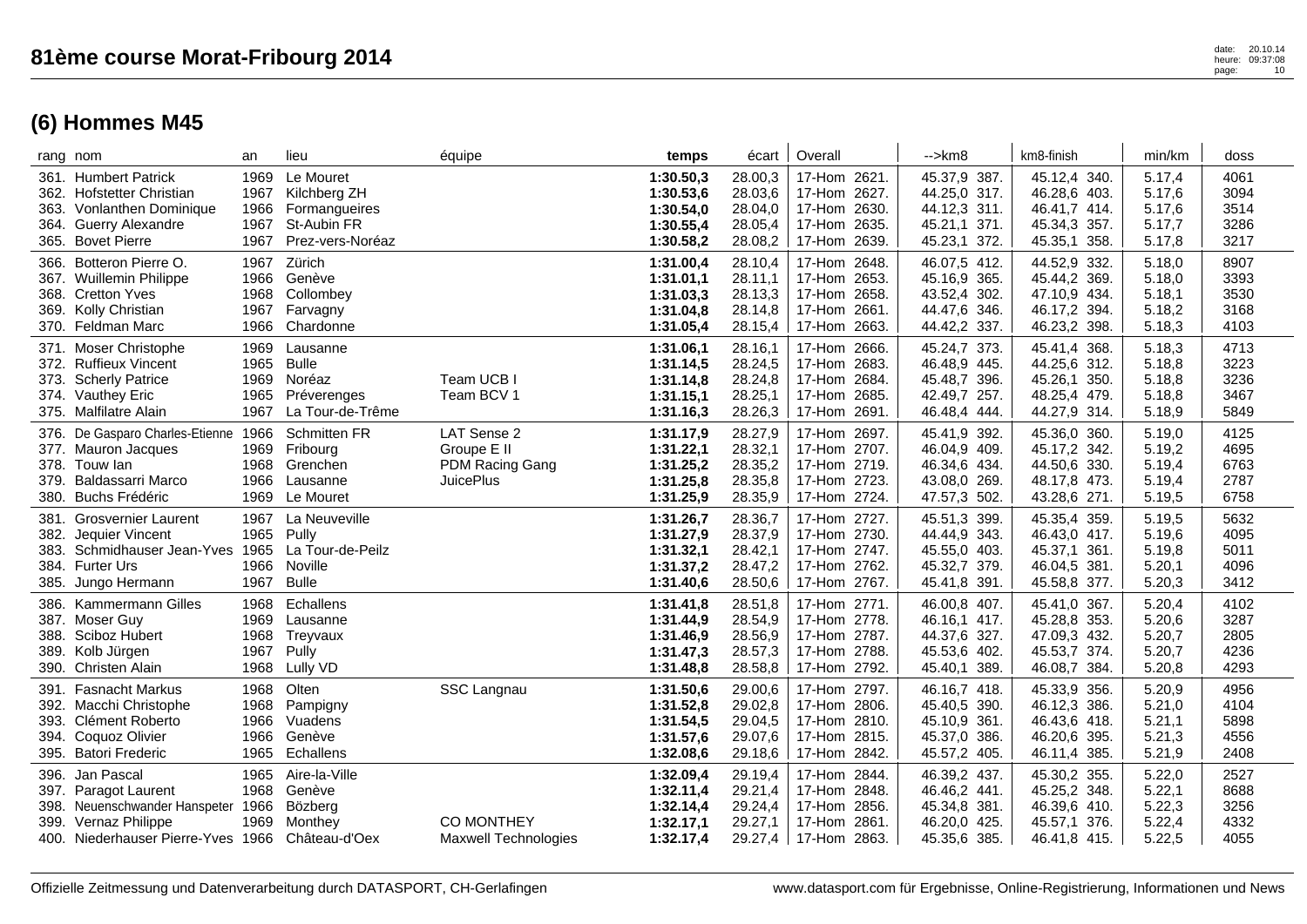| 404. Girardin Patrick<br>405. Ryjkov Anatoli                                                                    | 1969                            | Alle<br>1968 Petit-Lancy                                                                            |                                | 1:32.28,2<br>1:32.35,3                                        | 29.38,2<br>29.45,3                                  | 17-Hom 2889.<br>17-Hom 2902.                                                 | 46.49,3 446.<br>45.30,8 376.                                                 | 45.38,9 364.<br>47.04,5 429.                                                 | 5.23,1<br>5.23,5                               | 3154<br>3054                         |
|-----------------------------------------------------------------------------------------------------------------|---------------------------------|-----------------------------------------------------------------------------------------------------|--------------------------------|---------------------------------------------------------------|-----------------------------------------------------|------------------------------------------------------------------------------|------------------------------------------------------------------------------|------------------------------------------------------------------------------|------------------------------------------------|--------------------------------------|
| 406. Demont Thierry<br>407. Negro Enzo<br>408. Loureiro Orlando<br>409. Hofstetter Simon<br>410. Hirtner Markus | 1967<br>1969<br>1967<br>1968    | Yverdon-les-Bains<br>Belmont-sur-Lausanne<br>Tramelan<br>Luzern<br>1966 Küssnacht am Rigi           |                                | 1:32.38,7<br>1:32.39,6<br>1:32.41,8<br>1:32.43.1<br>1:32.44,8 | 29.48,7<br>29.49,6<br>29.51,8<br>29.53,1<br>29.54,8 | 17-Hom 2906.<br>17-Hom 2907.<br>17-Hom 2912.<br>17-Hom 2917.<br>17-Hom 2923. | 46.14,0 416.<br>49.08,9 549.<br>46.28,6 432.<br>45.18,6 369.<br>45.16,9 365. | 46.24,7 399.<br>43.30,7 272.<br>46.13,2 388.<br>47.24,5 442.<br>47.27,9 447. | 5.23,7<br>5.23,7<br>5.23,9<br>5.24,0<br>5.24,1 | 3183<br>6538<br>2531<br>3465<br>2561 |
| 411. Bonoli Giuliano<br>412. Jaccard Luc<br>413. Duc Alain<br>414. Zuercher Markus<br>415. Genoud Patrick       | 1968                            | Villars-sur-Glâne<br>1967 Lausanne<br>1967 Cornaux NE<br>1965 Bursins<br>1968 St-Maurice            |                                | 1:32.48,8<br>1:32.48,9<br>1:32.55,1<br>1:32.59,3<br>1:32.59,4 | 29.58,8<br>29.58,9<br>30.05,1<br>30.09,3<br>30.09,4 | 17-Hom 2940.<br>17-Hom 2941.<br>17-Hom 2957.<br>17-Hom 2963.<br>17-Hom 2965. | 46.08,1 413.<br>46.26,0 430.<br>45.02,6 359.<br>45.40,0 388.<br>44.42,5 339. | 46.40,7 412.<br>46.22,9 397.<br>47.52,5 455.<br>47.19,3 437.<br>48.16,9 472. | 5.24,3<br>5.24,3<br>5.24,7<br>5.24,9<br>5.24,9 | 4215<br>3358<br>3218<br>3484<br>3166 |
| 416. Buccassi Pietro<br>417. Andrade Rui<br>418. Oehen Erich<br>418. Sobreira Carlos<br>420. Pitteloud Frederic | 1967<br>1967 Bulle              | Gümligen<br>1965 Genève<br>1965 Versoix<br>1969 Lausanne                                            | LES AMIS DU VTT<br>Nagravision | 1:33.07.6<br>1:33.09,2<br>1:33.09,4<br>1:33.09,4<br>1:33.09,9 | 30.17,6<br>30.19,2<br>30.19,4<br>30.19,4<br>30.19,9 | 17-Hom 2979.<br>17-Hom 2982.<br>17-Hom 2984.<br>17-Hom 2984.<br>17-Hom 2988. | 51.24,7 619.<br>46.53,9 450.<br>46.17,3 420.<br>46.54,4 452.<br>47.07,2 465. | 41.42,9 186.<br>46.15,3 392.<br>46.52,1 422.<br>46.15,0 391.<br>46.02,7 379. | 5.25,4<br>5.25,5<br>5.25,5<br>5.25,5<br>5.25,5 | 7263<br>2340<br>3032<br>5769<br>4285 |
| 421. Kohler Vincent<br>422. Cuérel Guy<br>423. Aubry Adrien<br>424. Labarile Giorgio<br>425. Bruelhart Roger    | 1966                            | Lausanne<br>1969 St-Sulpice VD<br>1968 La Chaux-de-Fonds<br>1969 Crissier<br>1969 Villars-sur-Glâne | Ski-Club Saignelégier          | 1:33.10,4<br>1:33.16,8<br>1:33.20,6<br>1:33.21,6<br>1:33.31,2 | 30.20,4<br>30.26,8<br>30.30,6<br>30.31,6<br>30.41,2 | 17-Hom 2991.<br>17-Hom 3003.<br>17-Hom 3009.<br>17-Hom 3012.<br>17-Hom 3036. | 46.38,5 436.<br>46.50,1 447.<br>44.26,6 319.<br>46.21,7 427.<br>46.17,6 421. | 46.31,9 404.<br>46.26,7 400.<br>48.54,0 502.<br>46.59,9 428.<br>47.13,6 435. | 5.25,5<br>5.25,9<br>5.26,1<br>5.26,2<br>5.26,8 | 3464<br>4152<br>643<br>5654<br>4141  |
| 426. Cerf René<br>427. Petronio Roberto<br>428. Pellegrini Sergio<br>429. Bayeux Philippe<br>430. Huegi André   | 1965 Alle<br>1969<br>1969 Pully | 1966 Bedigliora<br><b>Corcelles NE</b><br>1965 Tramelan                                             | Bayeux                         | 1:33.39,0<br>1:33.42,8<br>1:33.43,2<br>1:33.46,7<br>1:33.50,7 | 30.49,0<br>30.52,8<br>30.53,2<br>30.56,7<br>31.00,7 | 17-Hom 3061.<br>17-Hom 3070.<br>17-Hom 3072.<br>17-Hom 3083.<br>17-Hom 3093. | 45.50,0 397.<br>44.57,2 351.<br>46.57,1 456.<br>47.06,9 464.<br>47.36,2 487. | 47.49,0 454.<br>48.45,6 495.<br>46.46,1 420.<br>46.39,8 411.<br>46.14,5 390. | 5.27,2<br>5.27,4<br>5.27,5<br>5.27,7<br>5.27,9 | 4543<br>3855<br>4086<br>6327<br>5639 |
| 431. Muffat Patrick<br>432. Schmid Stefan<br>433. Schröder Jörg<br>434. Rufener Alain<br>435. Guidetti Pascal   | 1968 Baar<br>1966<br>1965       | 1965 Bellevue<br>1968 Uster<br>La Chaux-de-Fonds<br>Choëx                                           |                                | 1:33.50,8<br>1:33.51,9<br>1:33.54,3<br>1:33.55,1<br>1:33.58,5 | 31.00,8<br>31.01,9<br>31.04,3<br>31.05,1<br>31.08,5 | 17-Hom 3094.<br>17-Hom 3096.<br>17-Hom 3101.<br>17-Hom 3104.<br>17-Hom 3112. | 46.30,7 433.<br>46.44,2 439.<br>47.08,7 467.<br>47.00,9 459.<br>47.16,6 473. | 47.20,1 438.<br>47.07,7 431.<br>46.45,6 419.<br>46.54,2 423.<br>46.41,9 416. | 5.27,9<br>5.28,0<br>5.28,1<br>5.28,1<br>5.28,3 | 4327<br>2748<br>4767<br>5751<br>4041 |
| 436. Rumo Pascal<br>437. Bleisch Kurt<br>438. Kiener Bernhard<br>439. Raetzo Daniel<br>440. Pittet Olivier      | 1968<br>1968                    | Plaffeien<br>1965 Uster<br>1965 Wiesendangen<br><b>Ependes FR</b><br>1968 Romont FR                 |                                | 1:34.00,0<br>1:34.01.6<br>1:34.01,7<br>1:34.02,1<br>1:34.05,6 | 31.10,0<br>31.11,6<br>31.11,7<br>31.12,1<br>31.15,6 | 17-Hom 3116.<br>17-Hom 3118.<br>17-Hom 3119.<br>17-Hom 3121.<br>17-Hom 3127. | 47.21,4 476.<br>47.34,7 485.<br>45.52,1 400.<br>47.39,9 491.<br>47.08,8 468. | 46.38,6 407.<br>46.26,9 402.<br>48.09,6 464.<br>46.22,2 396.<br>46.56,8 424. | 5.28,4<br>5.28,5<br>5.28,5<br>5.28,6<br>5.28,8 | 6296<br>4523<br>4242<br>5916<br>4063 |

rang nom an lieu équipe **temps** écart | Overall | -->km8 | km8-finish | min/km | doss 401. Kilchoer Bertrand 1965 Ecuvillens **1:32.20,6** 29.30,6 17-Hom 2872. 45.10,1 360. 47.10,5 433. 5.22,6 3304 402. Gottofrey Jean-François 1968 Echallens **1:32.23,1** 29.33,1 17-Hom 2878. 44.40,4 334. 47.42,7 452. 5.22,8 5626 403. Bussard Robert 1967 Vaulruz **1:32.25,2** 29.35,2 17-Hom 2882. 46.18,7 422. 46.06,5 383. 5.22,9 4967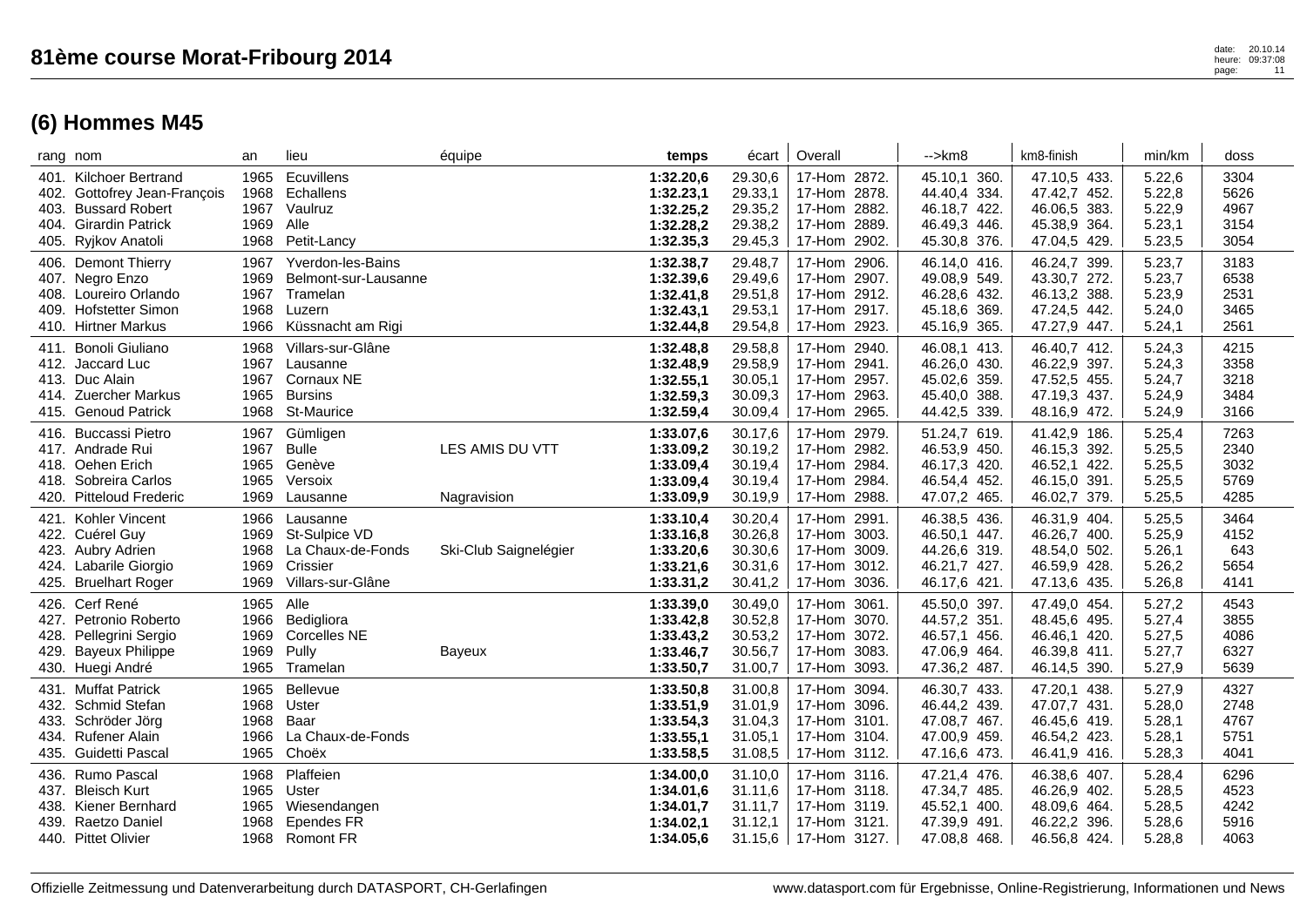| rang nom                                                                                                                               | an                                   | lieu                                                                        | équipe                           | temps                                                         | écart                                               | Overall                                                                                     | $\rightarrow$ km $\beta$                                                     | km8-finish                                                                         | min/km                                         | doss                                 |
|----------------------------------------------------------------------------------------------------------------------------------------|--------------------------------------|-----------------------------------------------------------------------------|----------------------------------|---------------------------------------------------------------|-----------------------------------------------------|---------------------------------------------------------------------------------------------|------------------------------------------------------------------------------|------------------------------------------------------------------------------------|------------------------------------------------|--------------------------------------|
| <b>Scherwey Roland</b><br>441.<br>442. Monnard Claude<br>Spicher Alain<br>443.<br>444. Leger Christophe<br>445. Bindith Olivier        | 1969<br>1967<br>1969<br>1965<br>1968 | Giffers<br>Morges<br>Fribourg<br>Murist<br>Blonay                           |                                  | 1:34.12,8<br>1:34.13,5<br>1:34.14,2<br>1:34.18,2<br>1:34.22,3 | 31.22,8<br>31.23,5<br>31.24,2<br>31.28,2<br>31.32,3 | 17-Hom 3139.<br>17-Hom 3141.<br>17-Hom 3144.<br>17-Hom 3155.<br>17-Hom 3165.                | 45.30,8 376.<br>46.51,9 449.<br>44.36,6 325.<br>47.28,1 479.<br>47.01,6 460. | 48.42,0 492.<br>47.21,6 440.<br>49.37,6 524.<br>46.50,1 421.<br>47.20,7 439.       | 5.29,2<br>5.29,2<br>5.29,3<br>5.29,5<br>5.29,7 | 2524<br>5165<br>3493<br>5137<br>5500 |
| 446. Polgar Cédric<br>447. Barras Pascal<br>448. Cudre Rene<br>449. Lovo Mirko<br>450. Alleyn Rudy                                     | 1968<br>1969<br>1965<br>1965<br>1965 | Lausanne<br><b>Belfaux</b><br>Nyon<br>Le Mont-sur-Lausanne<br>Praz (Vully)  | Ville de Fribourg<br>CCE2L       | 1:34.22,9<br>1:34.24,5<br>1:34.25,3<br>1:34.26,7<br>1:34.28,6 | 31.32,9<br>31.34,5<br>31.35,3<br>31.36,7<br>31.38,6 | 17-Hom 3170.<br>17-Hom 3176.<br>17-Hom 3180.<br>17-Hom 3182.<br>17-Hom 3188.                | 46.58,6 458.<br>42.11,6 216.<br>46.58,5 457.<br>46.51,7 448.<br>46.09,2 415. | 47.24,3 441.<br>52.12,9 598.<br>47.26,8 446.<br>47.35,0 451.<br>48.19,4 475.       | 5.29,8<br>5.29,9<br>5.29,9<br>5.30,0<br>5.30,1 | 3858<br>1334<br>4814<br>4340<br>2535 |
| 451. Frossard Stan<br>Ortiz Luis Alberto<br>452.<br>Zimmermann Peter<br>453.<br><b>Jorand Nicolas</b><br>454.<br>455.<br>Jollien Eddy  | 1969<br>1966<br>1968<br>1966<br>1968 | F-Strasbourg<br>Lausanne<br>Düdingen<br>Montbrelloz<br><b>Bramois</b>       | Frossard                         | 1:34.29,4<br>1:34.31,2<br>1:34.36,7<br>1:34.40,1<br>1:34.42,2 | 31.39,4<br>31.41,2<br>31.46,7<br>31.50,1<br>31.52,2 | 17-Hom 3191.<br>17-Hom 3195.<br>17-Hom 3201.<br>17-Hom 3214.<br>3222.<br>17-Hom             | 46.54,8 453.<br>47.02,8 462.<br>45.47,6 395.<br>47.06,5 463.<br>45.25,9 375. | 47.34,6 450.<br>47.28,4 448.<br>48.49,1 497.<br>47.33,6 449.<br>49.16,3 512.       | 5.30,1<br>5.30,2<br>5.30,6<br>5.30,8<br>5.30,9 | 3741<br>4309<br>2917<br>3341<br>2940 |
| Pianzola Pierre-André<br>456.<br><b>Boschung Markus</b><br>457.<br>457. Rosset Gilles<br>459. Kopf Bruno<br>460. Gendre Alain          | 1968<br>1965<br>1969<br>1968<br>1965 | Bösingen<br>Plaffeien<br>St-Aubin FR<br>Vuisternens-en-Ogoz<br>Lausanne     |                                  | 1:34.45,1<br>1:34.46,6<br>1:34.46,6<br>1:34.46,9<br>1:34.47,9 | 31.55,1<br>31.56,6<br>31.56,6<br>31.56,9<br>31.57,9 | 17-Hom<br>3227.<br>3230.<br>17-Hom<br>17-Hom<br>3230.<br>17-Hom<br>3232.<br>3236.<br>17-Hom | 47.47,8 494.<br>47.41,0 492.<br>47.20,7 475.<br>46.08,2 414.<br>47.49,6 495. | 46.57,3 425.<br>47.05,6 430.<br>47.25,9 445.<br>48.38,7 489.<br>46.58,3 427.       | 5.31,1<br>5.31,1<br>5.31,1<br>5.31,2<br>5.31,2 | 4943<br>4321<br>5004<br>4065<br>5293 |
| <b>Faundez Antonio</b><br>461.<br>Dubey Jean-Charles<br>462.<br>463. Ruscio Cédric<br><b>Bonny David</b><br>464.<br>465. Roy Patrice   | 1969<br>1967<br>1965<br>1967<br>1966 | Nyon<br>Matran<br>Noville<br>Prez-vers-Noréaz<br>Presinge                   | <b>Butterfly Runners Noville</b> | 1:34.48,8<br>1:34.53,5<br>1:34.58,7<br>1:34.59,1<br>1:35.08,0 | 31.58,8<br>32.03,5<br>32.08,7<br>32.09,1<br>32.18,0 | 17-Hom<br>3238.<br>3253.<br>17-Hom<br>3263.<br>17-Hom<br>17-Hom<br>3264.<br>3287.<br>17-Hom | 45.55,4 404.<br>46.19,9 424.<br>48.26,1 519.<br>45.17,5 367.<br>49.05,2 546. | 48.53,4 501.<br>48.33,6 486.<br>46.32,6 406.<br>49.41,6<br>525.<br>46.02,8<br>380. | 5.31,3<br>5.31,5<br>5.31,8<br>5.31,9<br>5.32,4 | 8475<br>3177<br>4756<br>5436<br>5750 |
| 466. Rouvinez Jean-Claude<br>467. Barras Yves<br>468. Collaud Pascal<br><b>Emery Christophe</b><br>469.<br>470. Martinez Gabriel       | 1965<br>1966<br>1967<br>1969<br>1968 | Granges-Paccot<br><b>Rossens FR</b><br>Troistorrents<br>Fribourg<br>Troinex | chrisantem.ch                    | 1:35.09,7<br>1:35.11,7<br>1:35.15,7<br>1:35.17,5<br>1:35.18,0 | 32.19,7<br>32.21,7<br>32.25,7<br>32.27,5<br>32.28,0 | 17-Hom<br>3297.<br>17-Hom 3304.<br>17-Hom 3315.<br>17-Hom<br>3321.<br>3324.<br>17-Hom       | 46.55,6 454.<br>48.39,4 533.<br>47.07,5 466.<br>46.46,3 442.<br>47.24,6 477. | 48.14,1 469.<br>46.32,3 405.<br>48.08,2 462.<br>48.31,2<br>484.<br>47.53,4 456.    | 5.32,5<br>5.32,6<br>5.32,8<br>5.32,9<br>5.33,0 | 5198<br>5317<br>4024<br>5577<br>3567 |
| Brönnimann André<br>471.<br>472. Cramatte Jean-Daniel<br>473. M'Bon Josué<br><b>Buffetrille Clément</b><br>474.<br>475. Cestele Romain | 1968<br>1965<br>1969<br>1968<br>1967 | Bern<br>Avenches<br>Lausanne<br>Donatyre<br>Lajoux JU                       | Groupe E II                      | 1:35.20,6<br>1:35.24,3<br>1:35.32,4<br>1:35.32,7<br>1:35.33,6 | 32.30,6<br>32.34.3<br>32.42,4<br>32.42,7<br>32.43,6 | 17-Hom<br>3327.<br>17-Hom 3335.<br>17-Hom 3347.<br>17-Hom<br>3348.<br>17-Hom<br>3352.       | 48.41,9 535.<br>47.11,7 469.<br>47.02,5 461.<br>45.34,9 382.<br>48.08,8 512. | 46.38,7 408.<br>48.12,6 467.<br>48.29,9 483.<br>49.57,8<br>539.<br>47.24,8 443.    | 5.33,1<br>5.33,3<br>5.33,8<br>5.33,8<br>5.33,9 | 4833<br>3491<br>3543<br>2413<br>6224 |
| 476. Butty Christian<br>477. Stucki Stephan<br>478. Seydoux Roger<br>479. Lehmann Magnus<br>480. Bammerlin Steven                      | 1965<br>1968<br>1966<br>1966<br>1965 | Vaulruz<br>Onex<br>Granges-Paccot<br><b>Schmitten FR</b><br>Saint-George    |                                  | 1:35.34,0<br>1:35.35,1<br>1:35.37,7<br>1:35.42,7<br>1:35.50,5 | 32.44,0<br>32.45.1<br>32.47,7<br>32.52,7<br>33.00,5 | 17-Hom<br>3353.<br>17-Hom 3357.<br>3367.<br>17-Hom<br>17-Hom<br>3381.<br>17-Hom 3401.       | 46.23,5 428.<br>46.06,4 410.<br>46.54,2 451.<br>47.20,0 474.<br>47.38,7 488. | 49.10,5 510.<br>49.28,7 518.<br>48.43,5 493.<br>48.22,7<br>477.<br>48.11,8 466.    | 5.33,9<br>5.34,0<br>5.34,1<br>5.34,4<br>5.34,9 | 3525<br>4338<br>2564<br>4267<br>6193 |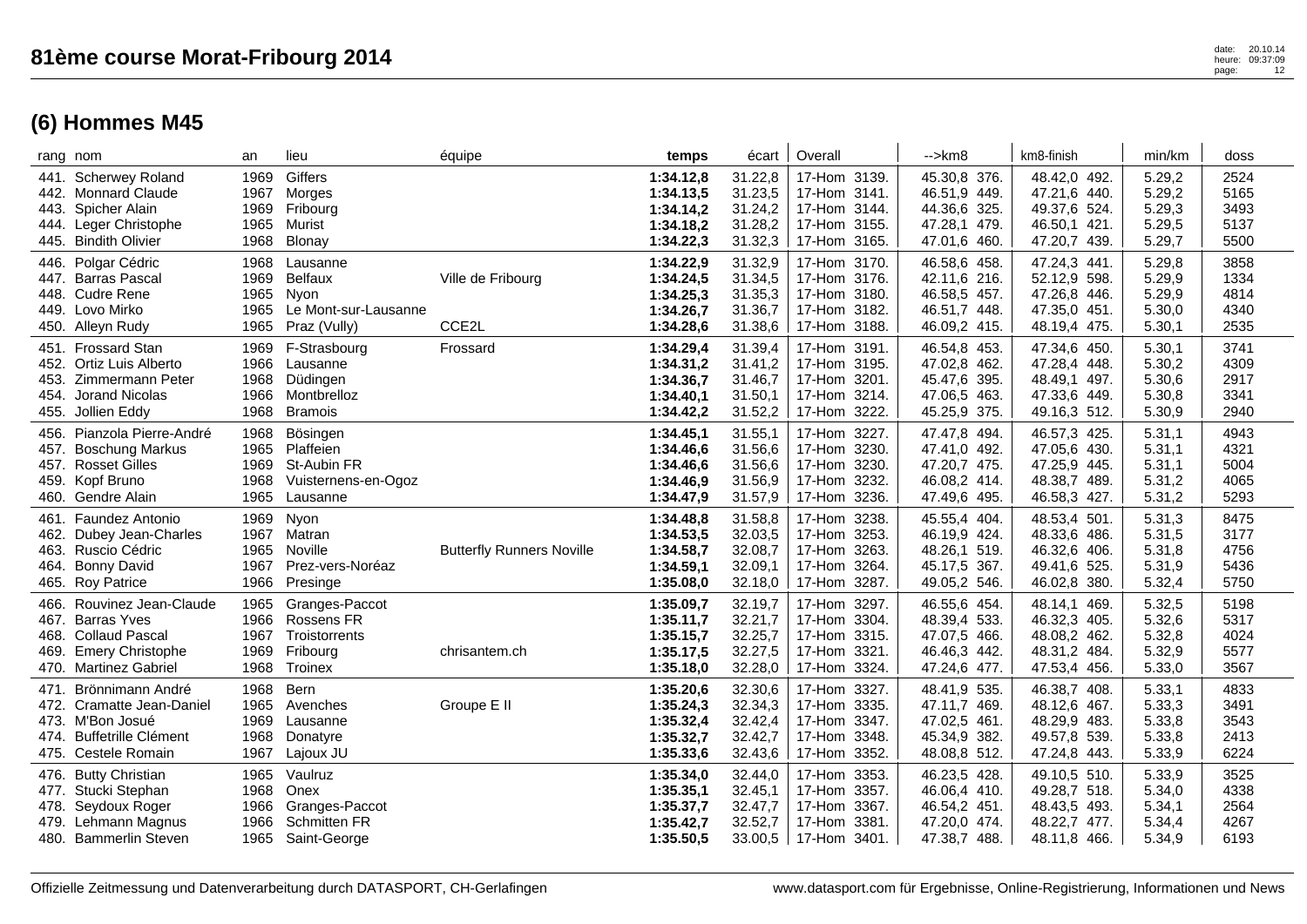| rang nom             |                                                                                                                        | an                                   | lieu                                                                          | équipe                          | temps                                                         | écart                                               | Overall                                                                                     | $\rightarrow$ km $\beta$                                                     | km8-finish                                                                      | min/km                                         | doss                                 |
|----------------------|------------------------------------------------------------------------------------------------------------------------|--------------------------------------|-------------------------------------------------------------------------------|---------------------------------|---------------------------------------------------------------|-----------------------------------------------------|---------------------------------------------------------------------------------------------|------------------------------------------------------------------------------|---------------------------------------------------------------------------------|------------------------------------------------|--------------------------------------|
| 482.<br>485.         | 481. Ponta Stefano<br><b>Brouchoud Fernand</b><br>483. Reber Claude<br>484. Villanchet Jean-Yves<br>Stöckli Hubert     | 1969<br>1966<br>1968<br>1965<br>1966 | Wavre<br>Collombey<br>F-Sergy<br>Yens<br>Fribourg                             |                                 | 1:36.09,5<br>1:36.09,7<br>1:36.10,1<br>1:36.10,3<br>1:36.11,3 | 33.19,5<br>33.19,7<br>33.20,1<br>33.20,3<br>33.21,3 | 17-Hom 3443.<br>17-Hom<br>3444.<br>3445.<br>17-Hom<br>17-Hom<br>3447.<br>3450.<br>17-Hom    | 49.12,2 552.<br>46.17,0 419.<br>47.14,1 471.<br>47.47,2 493.<br>48.01,1 506. | 46.57,3 425.<br>49.52,7 536.<br>48.56,0 504.<br>48.23,1 478.<br>48.10,2 465.    | 5.36,0<br>5.36,0<br>5.36,0<br>5.36,0<br>5.36,1 | 5715<br>3372<br>2954<br>4806<br>6011 |
| 487.<br>489.         | 486. Mottas Jacques<br>Mauroux Christian<br>488. Challet André<br><b>Bertschy Laurent</b><br>490. Dousse Christophe    | 1965<br>1968<br>1968<br>1967<br>1968 | Grolley<br>Bougy-Villars<br>Montreux<br>Vuisternens-en-Ogoz<br>Le Noirmont    | Mottas<br>Cailler Broc          | 1:36.19,5<br>1:36.24,5<br>1:36.30,0<br>1:36.31,2<br>1:36.36,4 | 33.29,5<br>33.34,5<br>33.40,0<br>33.41,2<br>33.46,4 | 17-Hom 3463.<br>3472.<br>17-Hom<br>17-Hom<br>3481.<br>17-Hom<br>3486.<br>17-Hom<br>3497.    | 47.53,0 497.<br>48.17,2 515.<br>46.19,7 423.<br>48.32,7 526.<br>48.29,7 523. | 48.26,5 481.<br>48.07,3 460.<br>50.10,3 543.<br>47.58,5 457.<br>48.06,7 459.    | 5.36,6<br>5.36,8<br>5.37,2<br>5.37,2<br>5.37,5 | 5185<br>4046<br>4151<br>5935<br>5567 |
| 491.<br>493.<br>494. | Ribeiro Joao Paulo<br>492. Mettraux René<br><b>Triantafillou Christos</b><br>Crausaz Christian<br>495. Comment Patrick | 1969<br>1967<br>1968<br>1967<br>1966 | Pully<br>Avry-sur-Matran<br><b>Bern</b><br>Villars-sur-Glâne<br>Neuchâtel     | <b>ACPM Matran</b>              | 1:36.43,8<br>1:36.44,6<br>1:36.45,0<br>1:36.48,3<br>1:36.49,0 | 33.53,8<br>33.54,6<br>33.55,0<br>33.58,3<br>33.59,0 | 3509.<br>17-Hom<br>3510.<br>17-Hom<br>17-Hom 3513.<br>3521.<br>17-Hom<br>17-Hom<br>3524.    | 48.16,7 514.<br>47.34,3 484.<br>48.59,4 541.<br>47.55,2 500.<br>47.38,8 489. | 48.27,1 482.<br>49.10,3 509.<br>47.45,6 453.<br>48.53,1 500.<br>49.10,2 508.    | 5.38,0<br>5.38,0<br>5.38,0<br>5.38,2<br>5.38,3 | 7494<br>4162<br>3309<br>4390<br>5186 |
| 496.<br>499.         | Blanc Jean-Luc<br>497. Vazquez Guillermo<br>498. Sudan Dimitri<br>Nikles Daniel<br>500. Mazel Christophe               | 1967<br>1967<br>1967<br>1967<br>1968 | Missy<br>Murten<br>Fribourg<br>Leysin<br>Montreux                             |                                 | 1:36.53,2<br>1:36.53,3<br>1:36.54,8<br>1:36.56,5<br>1:37.02,0 | 34.03,2<br>34.03,3<br>34.04,8<br>34.06,5<br>34.12,0 | 3532.<br>17-Hom<br>3533.<br>17-Hom<br>3537.<br>17-Hom<br>3540.<br>17-Hom<br>3552.<br>17-Hom | 45.58,4 406.<br>48.31,8 525.<br>47.30,8 482.<br>47.13,2 470.<br>47.59,1 503. | 50.54,8 568.<br>48.21,5 476.<br>49.24,0 516.<br>49.43,3 528.<br>49.02,9 507.    | 5.38,5<br>5.38,5<br>5.38,6<br>5.38,7<br>5.39,0 | 3014<br>5034<br>5922<br>5965<br>5093 |
| 501.<br>504.         | <b>Vollmer Martin</b><br>502. Saurer Hugues<br>503. De Luna Roland<br>Gobet Yvan<br>505. Amez-Droz Laurent             | 1966<br>1966<br>1968<br>1966<br>1966 | La Tour-de-Peilz<br>Genève<br>Chavannes-de-Bogis<br>Vernier<br>Marin-Epagnier |                                 | 1:37.03,5<br>1:37.05,6<br>1:37.16,5<br>1:37.19,5<br>1:37.20,3 | 34.13,5<br>34.15,6<br>34.26,5<br>34.29,5<br>34.30,3 | 3556.<br>17-Hom<br>17-Hom<br>3559.<br>17-Hom<br>3580.<br>3590.<br>17-Hom<br>3593.<br>17-Hom | 47.52,6 496.<br>49.40,6 564.<br>49.03,7 544.<br>48.34,0 527.<br>47.29,0 480. | 49.10,9 511.<br>47.25,0 444.<br>48.12,8 468.<br>48.45,5 494.<br>49.51,3 534.    | 5.39,1<br>5.39,2<br>5.39,9<br>5.40,0<br>5.40,1 | 7600<br>4447<br>4138<br>5270<br>4037 |
| 506.<br>508.<br>509. | <b>Bertschy Guido</b><br>507. Schurek Andreas<br><b>Comment Eric</b><br><b>Barbey Patrick</b><br>510. Clarisse Laurent | 1965<br>1966<br>1967<br>1966<br>1968 | Düdingen<br>Plan-les-Ouates<br>Alle<br>Vuisternens-en-Ogoz<br>Epalinges       | Team PerForm<br><b>FSG Alle</b> | 1:37.26,6<br>1:37.28,9<br>1:37.30,0<br>1:37.31,7<br>1:37.44,7 | 34.36,6<br>34.38,9<br>34.40,0<br>34.41,7<br>34.54,7 | 3603.<br>17-Hom<br>17-Hom<br>3608.<br>17-Hom<br>3615.<br>17-Hom<br>3619.<br>17-Hom<br>3639. | 47.29,7 481<br>49.09,9 550.<br>48.00,8 505.<br>48.31,0 524.<br>49.13,4 555.  | 49.56,9 537.<br>48.19,0 474.<br>49.29,2 521.<br>49.00,7<br>506.<br>48.31,3 485. | 5.40,5<br>5.40,6<br>5.40,7<br>5.40,8<br>5.41,5 | 3441<br>5763<br>4333<br>4509<br>4161 |
| 511.                 | Chablais Yvan<br>512. Balmer André<br>513. Lauper Markus<br>514. Cascales Enrique<br>515. Monin Jean-Luc               | 1966<br>1969<br>1965<br>1965<br>1967 | <b>Belfaux</b><br>Bühl b. Aarberg<br>Schmitten FR<br>Orbe<br>F-Ambilly        | Le Panard Migros Genève         | 1:37.45,9<br>1:37.47,0<br>1:37.48,7<br>1:37.51,6<br>1:37.53,5 | 34.55,9<br>34.57,0<br>34.58,7<br>35.01,6<br>35.03,5 | 17-Hom<br>3642.<br>3643.<br>17-Hom<br>17-Hom<br>3648.<br>3653.<br>17-Hom<br>3656.<br>17-Hom | 47.54,0 498.<br>47.59,9 504.<br>46.56,1 455.<br>48.34,3 529.<br>48.53,6 539. | 49.51,9 535.<br>49.47,1<br>530.<br>50.52,6 567.<br>49.17,3 513.<br>48.59,9 505. | 5.41,6<br>5.41,7<br>5.41,7<br>5.41,9<br>5.42,0 | 4237<br>5077<br>3510<br>8961<br>1413 |
| 515.                 | <b>Renevier Daniel</b><br>517. Zimmermann Bruno<br>518. Grand Didier<br>519. Rime Christian<br>520. Dupasquier Eric    | 1968<br>1965<br>1969<br>1966<br>1965 | F-Anthy sur Leman<br>Lausanne<br>Meyrin<br>Chamblon<br>Marsens                | Le Panard Migros-Genève         | 1:37.53,5<br>1:37.53,7<br>1:37.54,3<br>1:37.57,3<br>1:38.00,0 | 35.03,5<br>35.03,7<br>35.04,3<br>35.07,3<br>35.10,0 | 17-Hom<br>3656.<br>17-Hom<br>3659.<br>3661.<br>17-Hom<br>17-Hom<br>3673.<br>17-Hom 3677.    | 49.12,2 552.<br>47.35,1 486.<br>48.07,2 510.<br>47.54,1 499.<br>49.10,1 551. | 48.41,3 491.<br>50.18,6 547.<br>49.47,1 530.<br>50.03.2 541.<br>48.49,9 499.    | 5.42,0<br>5.42,0<br>5.42,1<br>5.42,3<br>5.42,4 | 1423<br>4140<br>5628<br>5190<br>5285 |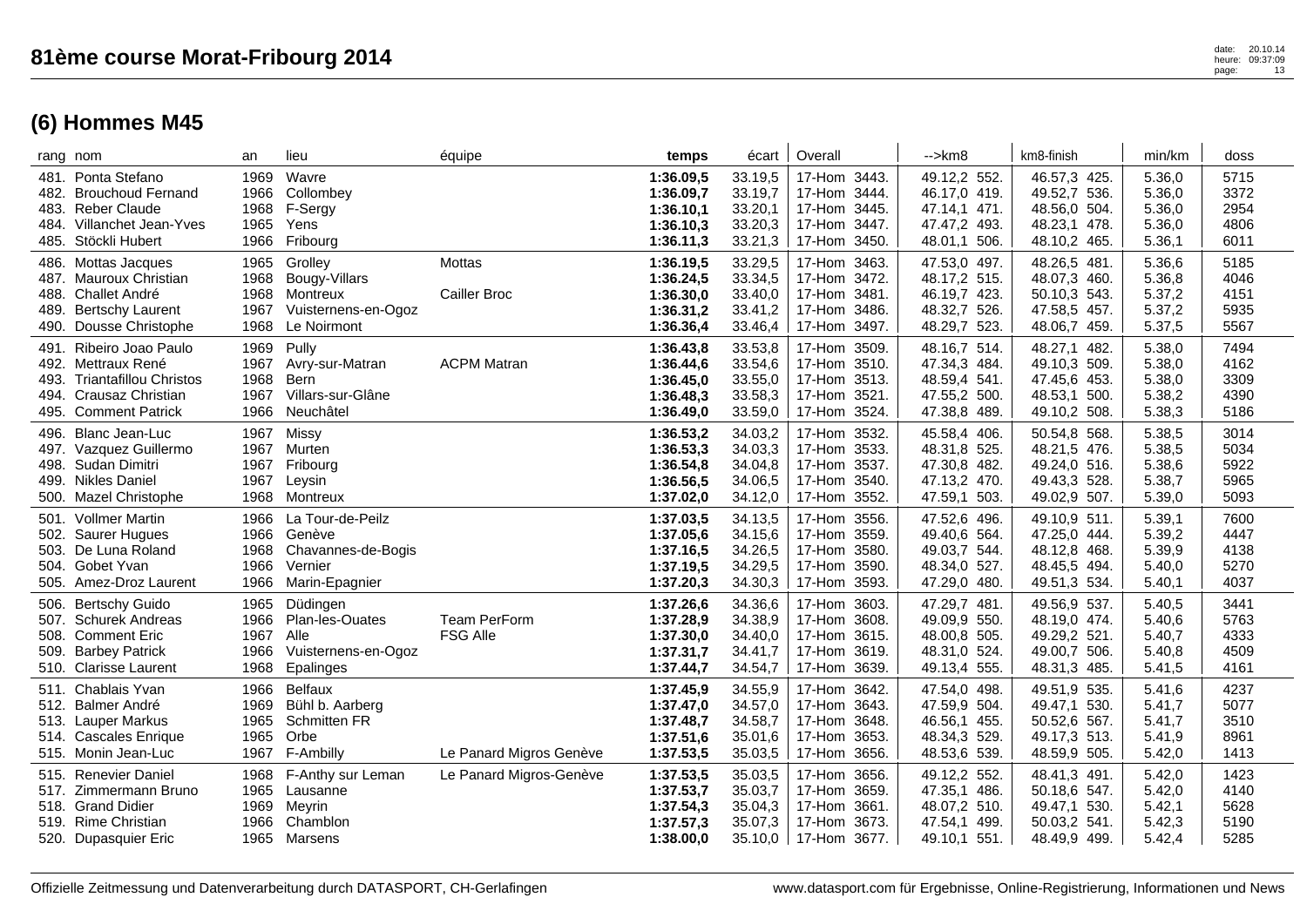|      | rang nom                                                                                                                                   | an                                   | lieu                                                                                  | équipe                                        | temps                                                         | écart                                               | Overall                                                                                  | -->km8                                                                       | km8-finish                                                                   | min/km                                         | doss                                 |
|------|--------------------------------------------------------------------------------------------------------------------------------------------|--------------------------------------|---------------------------------------------------------------------------------------|-----------------------------------------------|---------------------------------------------------------------|-----------------------------------------------------|------------------------------------------------------------------------------------------|------------------------------------------------------------------------------|------------------------------------------------------------------------------|------------------------------------------------|--------------------------------------|
|      | 521. Schouwey Yvan<br>522. Luethi André<br>523. Romero Ignace<br>524. Tinguely Xavier<br>525. Antoine Jeff                                 | 1965<br>1965<br>1967<br>1969<br>1969 | Fribourg<br>Murten<br>Yverdon-les-Bains<br><b>Fontaines NE</b><br>Chavornay           |                                               | 1:38.06,3<br>1:38.15,0<br>1:38.15,2<br>1:38.20,2<br>1:38.22,3 | 35.16,3<br>35.25,0<br>35.25,2<br>35.30,2<br>35.32,3 | 17-Hom 3691.<br>17-Hom 3708.<br>17-Hom 3709.<br>17-Hom 3719.<br>17-Hom 3720.             | 49.58,7 579.<br>49.25,3 559.<br>48.40,8 534.<br>46.42,3 438.<br>48.34,2 528. | 48.07,6 461.<br>48.49,7 498.<br>49.34,4 522.<br>51.37,9 585.<br>49.48,1 532. | 5.42,8<br>5.43,3<br>5.43,3<br>5.43,6<br>5.43,7 | 6042<br>6768<br>4382<br>3436<br>8878 |
|      | 526. Vonlanthen Markus<br>527. Steiner Peter<br>528. Salvi Marc<br>529. Viani Francesco<br>530. Python Didier                              | 1967<br>1965<br>1966<br>1967<br>1967 | Rüfenacht BE<br><b>Bern</b><br><b>Hauterive NE</b><br>Belmont-sur-Lausanne<br>Genève  | Python /Python                                | 1:38.25,0<br>1:38.26,0<br>1:38.33,3<br>1:38.33,9<br>1:38.35,4 | 35.35,0<br>35.36,0<br>35.43,3<br>35.43,9<br>35.45,4 | 17-Hom 3727.<br>17-Hom 3729.<br>17-Hom 3736.<br>17-Hom 3739.<br>17-Hom<br>3741.          | 49.45,9 573.<br>50.16,9 588.<br>44.43,2 341.<br>49.45,1 571.<br>49.58,9 580. | 48.39,1 490.<br>48.09,1 463.<br>53.50,1 633.<br>48.48,8 496.<br>48.36,5 487. | 5.43,9<br>5.43,9<br>5.44,3<br>5.44,4<br>5.44,5 | 2863<br>6005<br>2914<br>5792<br>5150 |
|      | 531. Guntern Jacques<br>532. Cuennet Daniel<br>533. Schopfer Jean-Marc<br>534. Meier Philippe<br>535. Oetiker Beat                         | 1965<br>1969<br>1966<br>1969<br>1965 | Siviez (Nendaz)<br>Posieux<br>Le Mont-Pèlerin<br>Sévery<br>Samstagern                 | sportcool<br><b>ETSM</b>                      | 1:38.37,2<br>1:38.40,4<br>1:38.45,9<br>1:38.46,5<br>1:38.47,9 | 35.47,2<br>35.50,4<br>35.55,9<br>35.56,5<br>35.57,9 | 17-Hom 3745.<br>17-Hom 3753.<br>17-Hom 3766.<br>17-Hom 3767.<br>3771.<br>17-Hom          | 48.23,2 517.<br>50.37,5 596.<br>49.25,3 559.<br>48.16,3 513.<br>49.13,2 554. | 50.14,0 545.<br>48.02,9 458.<br>49.20,6 515.<br>50.30,2 554.<br>49.34,7 523. | 5.44.6<br>5.44,8<br>5.45,1<br>5.45,1<br>5.45,2 | 6238<br>6761<br>5221<br>5672<br>6548 |
|      | 536. Spielmann Rolf<br>537. Peter Oliver<br>538. Andrey Dominique<br>539. Dufour Jean-Frédéric<br>540. Lekeufack Jean-Bruno                | 1965<br>1966<br>1969<br>1967<br>1968 | Lyss<br>Wettswil<br>La Corbaz<br>Collonge-Bellerive<br><b>Bulle</b>                   | HFR <sub>4</sub>                              | 1:38.49,5<br>1:38.51,4<br>1:38.53,8<br>1:38.54,4<br>1:39.01,2 | 35.59,5<br>36.01,4<br>36.03,8<br>36.04,4<br>36.11,2 | 17-Hom 3773.<br>17-Hom 3776.<br>17-Hom 3780.<br>17-Hom<br>3781.<br>17-Hom 3795.          | 46.46,5 443.<br>51.33,0 624.<br>48.53,8 540.<br>48.29,0 522.<br>46.28,4 431. | 52.03,0 592.<br>47.18,4 436.<br>50.00,0 540.<br>50.25,4 551.<br>52.32,8 607. | 5.45,3<br>5.45,4<br>5.45,5<br>5.45,6<br>5.46,0 | 1596<br>8214<br>4903<br>5570<br>4291 |
|      | 541. Mäusli Philippe<br>542. Hofmann Laurent<br>543. Buchilly Didier<br>544. Bühler Jürg<br>545. Zapf Stefan                               | 1967<br>1966<br>1967<br>1965<br>1968 | St-Aubin FR<br>La Chaux-de-Fonds<br>Saint sulpice<br>Erlenbach im Simmental<br>Meyrin | Les Traine-Savates<br>Le Panard-Migros-Genève | 1:39.02,4<br>1:39.02,9<br>1:39.05,0<br>1:39.09,4<br>1:39.10,9 | 36.12,4<br>36.12,9<br>36.15,0<br>36.19.4<br>36.20,9 | 3799.<br>17-Hom<br>17-Hom 3800.<br>3803.<br>17-Hom<br>17-Hom<br>3814.<br>17-Hom 3818.    | 48.37,4 531.<br>48.25,8 518.<br>49.36,3 562.<br>47.14.5 472.<br>49.44,5 570. | 50.25,0 549.<br>50.37.1 560.<br>49.28,7 518.<br>51.54,9 587.<br>49.26,4 517. | 5.46.0<br>5.46,1<br>5.46,2<br>5.46.4<br>5.46,5 | 6518<br>4440<br>6032<br>4105<br>1402 |
| 546. | Rouiller Pierre-André<br>547. Ramseyer Marc<br>548. Ischi Cédric<br>549. Genoud Patrick<br>550. Gindrat Béat                               | 1968<br>1969<br>1969<br>1969<br>1969 | Corminboeuf<br>Lugnorre<br>Le Mont-Pèlerin<br>Châtel-St-Denis<br>Villars-sur-Glâne    |                                               | 1:39.11,6<br>1:39.12,7<br>1:39.15,6<br>1:39.16,5<br>1:39.21,9 | 36.21,6<br>36.22,7<br>36.25,6<br>36.26,5<br>36.31,9 | 17-Hom<br>3819.<br>17-Hom 3821.<br>17-Hom<br>3825.<br>3827.<br>17-Hom<br>17-Hom 3836.    | 49.25,3 559.<br>48.08,0 511.<br>47.38,8 489.<br>49.03,4 543.<br>48.21,8 516. | 49.46,3 529.<br>51.04,7 575.<br>51.36,8 584.<br>50.13,1 544.<br>51.00.1 571. | 5.46,6<br>5.46,6<br>5.46,8<br>5.46,9<br>5.47,2 | 6185<br>6113<br>4648<br>3273<br>7143 |
| 551. | Guidi Fabrizio<br>552. Cerf Gerald<br>553. Ieri Alain<br>554. Fellrath Christian<br>555. Avanches Stéphane                                 | 1968<br>1969<br>1965<br>1968<br>1965 | Féchy<br>Petit-Lancy<br>Monthey<br>Marin-Epagnier<br>Plan-les-Ouates                  | <b>STARK SANOFI</b><br>Perform                | 1:39.33,8<br>1:39.35,0<br>1:39.35,3<br>1:39.36,5<br>1:39.39,2 | 36.43,8<br>36.45,0<br>36.45,3<br>36.46,5<br>36.49,2 | 17-Hom<br>3857.<br>3861.<br>17-Hom<br>17-Hom 3863.<br>3865.<br>17-Hom<br>17-Hom<br>3869. | 49.08,6 547.<br>51.09,3 610.<br>49.03,1 542.<br>48.02,9 509.<br>50.10,1 585. | 50.25,2 550.<br>48.25,7 480.<br>50.32,2 556.<br>51.33,6 583.<br>49.29,1 520. | 5.47,9<br>5.47,9<br>5.48,0<br>5.48,0<br>5.48,2 | 71<br>5388<br>5205<br>4287<br>4505   |
| 556. | Riesen Christian<br>557. Gregores Jose Antonio<br>558. Grospierre-Tochenet René 1967<br>559. Banvillet Henri<br>560. Fischer Stephan Franz | 1965<br>1969<br>1965<br>1967         | Fribourg<br>Attalens<br>Gümligen<br>F-Villard Bonnot<br>Ormalingen                    |                                               | 1:39.39,3<br>1:39.42,2<br>1:39.47,3<br>1:39.50,4<br>1:39.51,1 | 36.49,3<br>36.52,2<br>36.57,3<br>37.00.4<br>37.01,1 | 17-Hom<br>3870.<br>17-Hom<br>3874.<br>17-Hom<br>3883.<br>17-Hom<br>3888.<br>17-Hom 3890. | 48.48,2 536.<br>47.33,0 483.<br>48.49,5 538.<br>49.22.3 558.<br>51.35,1 625. | 50.51,1 566.<br>52.09,2 594.<br>50.57,8 569.<br>50.28,1 553.<br>48.16,0 471. | 5.48,2<br>5.48,4<br>5.48,7<br>5.48,8<br>5.48,9 | 5732<br>8923<br>3302<br>3637<br>5246 |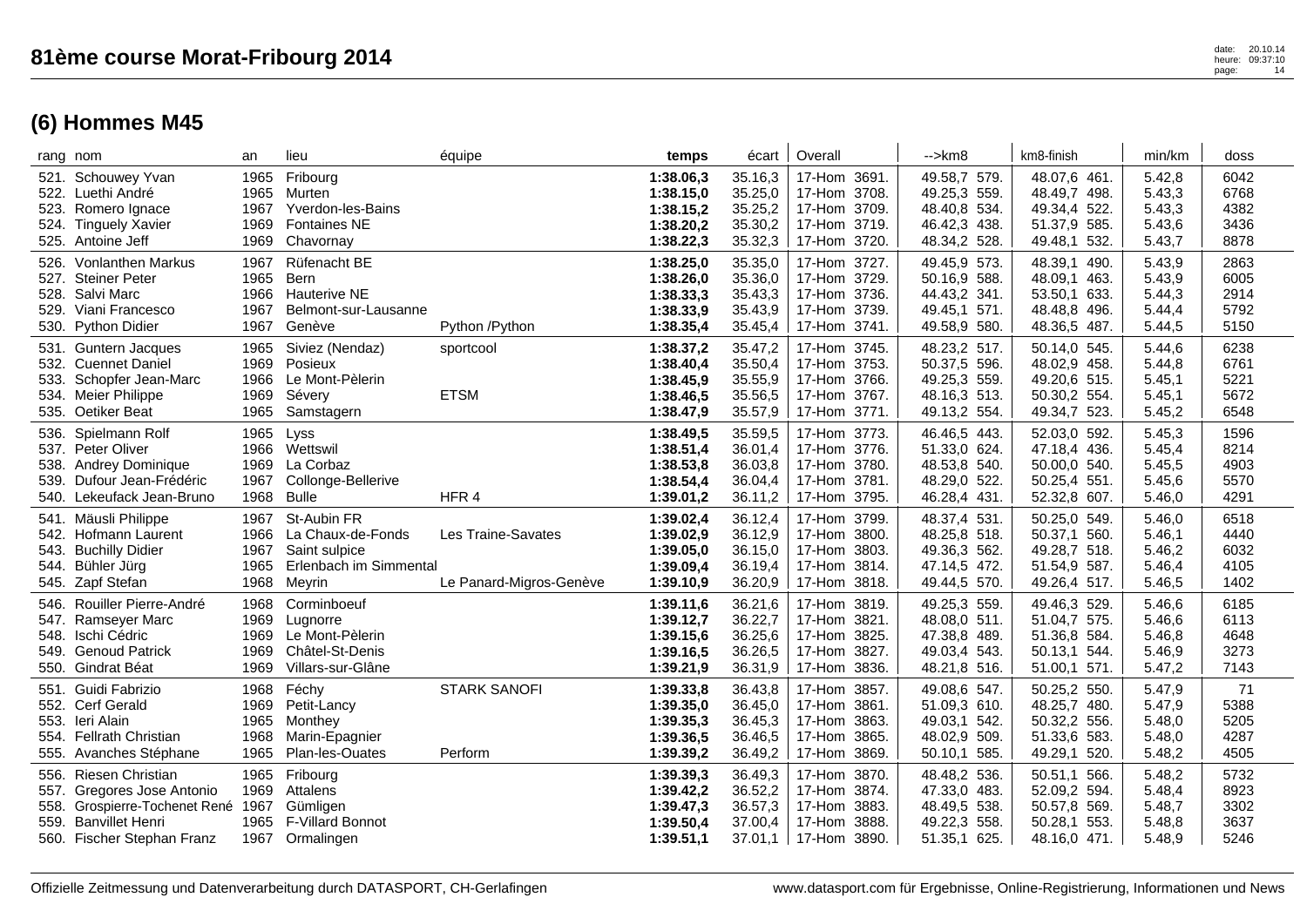|                      | rang nom                                                                                                                             | an                                   | lieu                                                                                      | équipe                              | temps                                                         | écart                                               | Overall                                                                            | $\rightarrow$ km $\beta$                                                     | km8-finish                                                                   | min/km                                         | doss                                 |
|----------------------|--------------------------------------------------------------------------------------------------------------------------------------|--------------------------------------|-------------------------------------------------------------------------------------------|-------------------------------------|---------------------------------------------------------------|-----------------------------------------------------|------------------------------------------------------------------------------------|------------------------------------------------------------------------------|------------------------------------------------------------------------------|------------------------------------------------|--------------------------------------|
| 562.<br>563.<br>565. | 561. Marmy Christophe<br><b>Burri Christophe</b><br><b>Bergamin Oliver</b><br>564. Narcisi Giuseppe<br>Köppel Hans-Jörg              | 1968<br>1968<br>1967<br>1968<br>1968 | <b>Bussy FR</b><br>Reconvilier<br>Müntschemier<br>I-Roseto Degli Abruzzi (TE)<br>St-Imier |                                     | 1:39.56,7<br>1:39.58,4<br>1:40.00,8<br>1:40.10,0<br>1:40.24,0 | 37.06,7<br>37.08,4<br>37.10,8<br>37.20,0<br>37.34,0 | 17-Hom 3903.<br>17-Hom 3906.<br>17-Hom 3909.<br>17-Hom<br>3923.<br>3951.<br>17-Hom | 48.49,4 537.<br>50.15,3 587.<br>47.25,1 478.<br>51.14,8 613.<br>49.45,2 572. | 51.07,3 576.<br>49.43,1 527.<br>52.35,7 610.<br>48.55,2 503.<br>50.38,8 562. | 5.49,2<br>5.49,3<br>5.49,4<br>5.50,0<br>5.50,8 | 4290<br>6103<br>2545<br>8662<br>4924 |
| 567.<br>568.<br>569. | 566. Corpataux Michel<br>Jaquiery Stéphane<br><b>Zmilacher Didier</b><br><b>Arnegger Patrick</b><br>570. Tanner Robert               | 1966<br>1969<br>1966<br>1967<br>1968 | Pensier<br>Marchissy<br>Lausanne<br>Puidoux<br>St-Cergue                                  | Rushteam                            | 1:40.26,1<br>1:40.28,2<br>1:40.34,2<br>1:40.35,9<br>1:40.36,1 | 37.36,1<br>37.38,2<br>37.44,2<br>37.45,9<br>37.46,1 | 17-Hom 3956.<br>17-Hom<br>3961.<br>17-Hom 3983.<br>17-Hom<br>3992.<br>17-Hom 3994. | 48.01,9 507.<br>49.42,7 569.<br>50.51,9 602.<br>50.46,7 600.<br>49.18,0 557. | 52.24,2 603.<br>50.45,5 564.<br>49.42,3 526.<br>49.49,2 533.<br>51.18,1 579. | 5.50,9<br>5.51,0<br>5.51,4<br>5.51,5<br>5.51,5 | 4433<br>4160<br>4282<br>5475<br>5773 |
| 571.<br>572.         | <b>Mauron Gabriel</b><br><b>Delabays Nicolas</b><br>573. Zanni David<br>574. Ducrest Laurent<br>575. Argenta Guillaume               | 1965<br>1969<br>1969<br>1968<br>1967 | Granges-Paccot<br>Lussy FR<br>Le Lignon<br>Rossens FR<br>Servion                          |                                     | 1:40.46,7<br>1:40.50,0<br>1:40.52,8<br>1:40.54,6<br>1:40.56,9 | 37.56,7<br>38.00,0<br>38.02,8<br>38.04,6<br>38.06,9 | 17-Hom 4016.<br>17-Hom<br>4020.<br>17-Hom 4025.<br>17-Hom 4027.<br>17-Hom<br>4034. | 50.08,8 584.<br>52.12,4 646.<br>50.11,0 586.<br>50.22,7 590.<br>51.37,4 627. | 50.37,9 561.<br>48.37,6 488.<br>50.41,8 563.<br>50.31,9 555.<br>49.19,5 514. | 5.52,1<br>5.52,3<br>5.52,5<br>5.52,6<br>5.52,7 | 5278<br>6399<br>5391<br>6057<br>6687 |
|                      | 576. Burri Christophe<br>577. Page Philippe<br>578. Aeby Pascal<br>579. Maradan Denis Louis<br>580. Piller Hubert                    | 1969<br>1965<br>1965<br>1969<br>1967 | Cousset<br>Vandoeuvres<br>Corminboeuf<br>Avry-sur-Matran<br><b>Schmitten FR</b>           |                                     | 1:41.02,9<br>1:41.22,5<br>1:41.22,8<br>1:41.27,4<br>1:41.33,9 | 38.12,9<br>38.32,5<br>38.32,8<br>38.37,4<br>38.43,9 | 17-Hom 4036.<br>17-Hom 4055.<br>17-Hom 4057.<br>17-Hom<br>4067.<br>17-Hom 4078.    | 47.56,6 501.<br>50.24,2 591.<br>50.19,2 589.<br>49.04,2 545.<br>50.47,9 601. | 53.06,3 616.<br>50.58,3 570.<br>51.03,6 572.<br>52.23,2 602.<br>50.46,0 565. | 5.53,1<br>5.54,2<br>5.54,2<br>5.54,5<br>5.54,9 | 1651<br>6289<br>2876<br>6046<br>5256 |
| 581.<br>583.<br>584. | Reber Valéry<br>582. Fehlmann Serge<br><b>Brenner Max</b><br>Berteau Lionel<br>585. Sabeti Alexandre                                 | 1969<br>1969<br>1968<br>1966<br>1969 | Delémont<br>Eclagnens<br>Genève<br>F-Evian les Bains<br>Vésenaz                           | Les copines<br><b>Bunge Runners</b> | 1:41.34,0<br>1:41.36,1<br>1:41.40,9<br>1:41.46,8<br>1:41.54,2 | 38.44,0<br>38.46,1<br>38.50,9<br>38.56,8<br>39.04,2 | 17-Hom<br>4079.<br>17-Hom 4080.<br>17-Hom 4088.<br>17-Hom<br>4095.<br>17-Hom 4102. | 50.24,5 592.<br>48.37,1 530.<br>51.25,7 620.<br>51.18,8 614.<br>50.26,8 593. | 51.09,5 578.<br>52.59,0 614.<br>50.15,2 546.<br>50.28,0 552.<br>51.27,4 582. | 5.54,9<br>5.55,0<br>5.55,3<br>5.55,6<br>5.56,0 | 6576<br>7298<br>5351<br>6782<br>5356 |
| 589.                 | 586. Moore Sascha<br>587. Martignier Alain<br>588. Cunningham Graham<br><b>Bubendorf Thomas</b><br>590. Francisco Antonio Ramon 1967 | 1967<br>1969<br>1967<br>1965         | Cousset<br>Romanel-sur-Lausanne QYATYAT<br>Bourguillon<br>Blonay<br>Satigny               |                                     | 1:41.54,9<br>1:41.58,3<br>1:41.58,9<br>1:42.05,9<br>1:42.08,1 | 39.04,9<br>39.08,3<br>39.08,9<br>39.15,9<br>39.18,1 | 17-Hom 4103.<br>17-Hom 4108.<br>17-Hom 4110.<br>17-Hom 4116.<br>17-Hom 4119.       | 51.21,7 617.<br>48.27,9 521.<br>49.58,6 578.<br>51.57,6 634.<br>49.41,8 568. | 50.33,2 557.<br>53.30,4 625.<br>52.00,3 591.<br>50.08,3 542.<br>52.26,3 604. | 5.56,1<br>5.56,3<br>5.56,3<br>5.56,7<br>5.56,9 | 5683<br>4343<br>4210<br>3668<br>4100 |
| 591.<br>594.         | <b>Dupuis Pierre</b><br>592. Brischoux Michel<br>593. Avila Salomon<br>Küttel Bernard<br>595. Zürcher Pierre                         | 1967<br>1965<br>1969<br>1966<br>1967 | Les Avants<br>Villarepos<br>Gland<br>Villaz-St-Pierre<br><b>Bex</b>                       |                                     | 1:42.18,6<br>1:42.23,5<br>1:42.25,1<br>1:42.40,9<br>1:42.41,4 | 39.28,6<br>39.33,5<br>39.35,1<br>39.50,9<br>39.51,4 | 17-Hom 4131.<br>17-Hom 4138.<br>17-Hom 4144.<br>17-Hom 4166.<br>17-Hom 4167.       | 48.38,8 532.<br>49.40,7 565.<br>51.21,3 616.<br>50.42,7 598.<br>49.46,5 574. | 53.39,8 627.<br>52.42,8 611.<br>51.03,8 573.<br>51.58,2 589.<br>52.54,9 612. | 5.57,5<br>5.57,8<br>5.57,8<br>5.58,8<br>5.58,8 | 1207<br>5397<br>6026<br>6086<br>6152 |
| 596.<br>598.<br>599. | Rossier Daniel<br>597. Moeri Hansruedi<br>Miranda Philippe<br><b>Terrier Nicolas</b><br>600. Capone Carlo                            | 1968<br>1966<br>1966<br>1966<br>1968 | Cousset<br>Gempenach<br><b>Bernex</b><br>Vandoeuvres<br>Genève                            | GDL                                 | 1:42.42,4<br>1:42.46,8<br>1:42.49,9<br>1:42.58,5<br>1:42.59,8 | 39.52,4<br>39.56,8<br>39.59,9<br>40.08.5<br>40.09,8 | 17-Hom 4169.<br>17-Hom 4173.<br>17-Hom 4179.<br>17-Hom 4191.<br>17-Hom 4192.       | 50.43,2 599.<br>50.34,0 595.<br>52.52,9 659.<br>49.47,7 575.<br>51.51,6 631. | 51.59,2 590.<br>52.12,8 597.<br>49.57,0 538.<br>53.10,8 618.<br>51.08,2 577. | 5.58,9<br>5.59,1<br>5.59,3<br>5.59,8<br>5.59,9 | 6093<br>5326<br>6029<br>3920<br>8910 |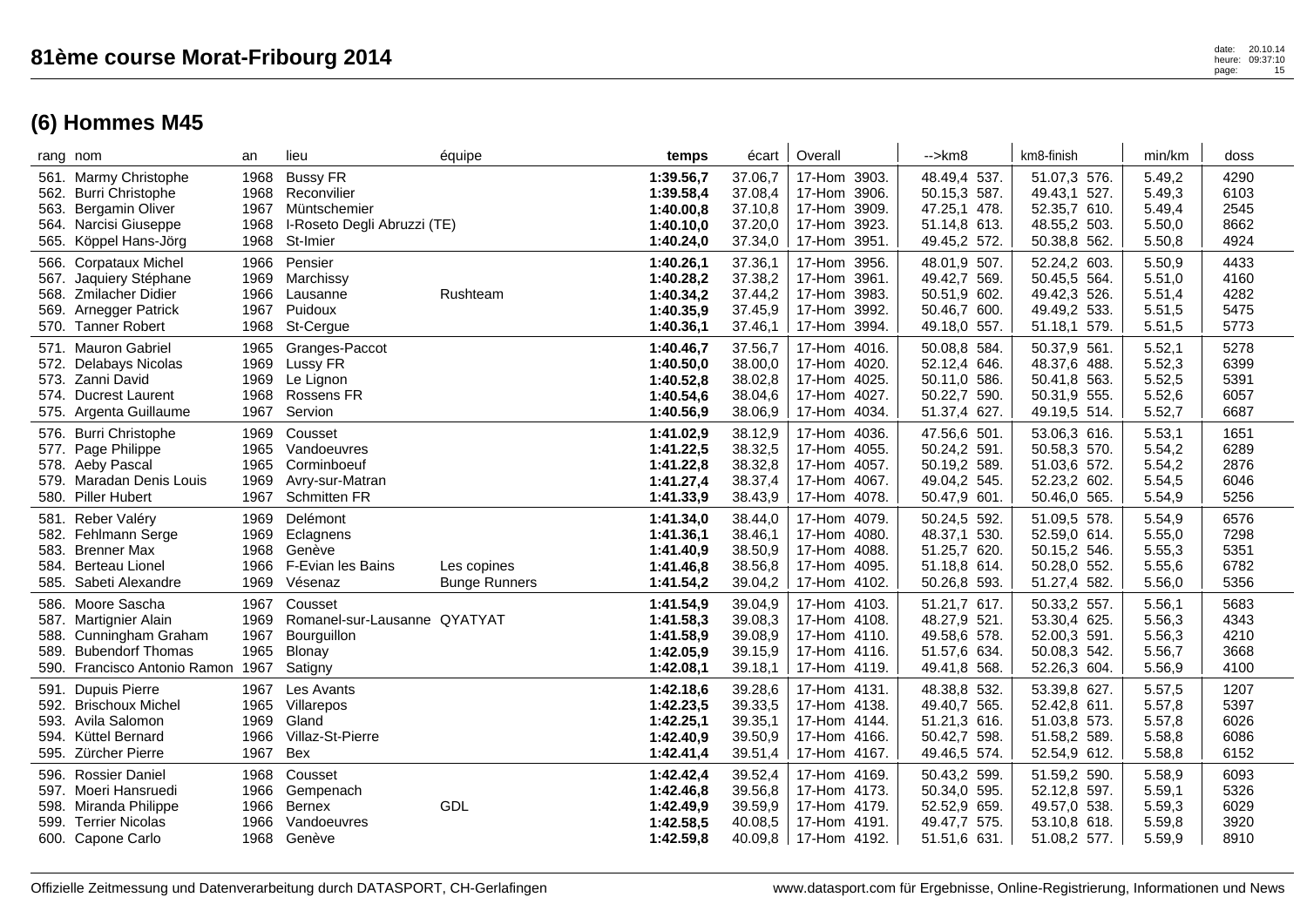| rang nom |                                                                                                                                  | an                                   | lieu                                                                                               | équipe                                                 | temps                                                         | écart                                               | Overall                                                                         | -->km8                                                                             | km8-finish                                                                   | min/km                                          | doss                                 |
|----------|----------------------------------------------------------------------------------------------------------------------------------|--------------------------------------|----------------------------------------------------------------------------------------------------|--------------------------------------------------------|---------------------------------------------------------------|-----------------------------------------------------|---------------------------------------------------------------------------------|------------------------------------------------------------------------------------|------------------------------------------------------------------------------|-------------------------------------------------|--------------------------------------|
|          | 601. Barlas Peter<br>602. Pichonnaz Pascal<br>603. Kolly Gilbert<br>604. Schweizer Alain<br>605. Roulin Olivier                  | 1969<br>1967<br>1965<br>1965<br>1966 | Villars-sur-Glâne<br>Villars-sur-Glâne<br>Grand-Lancy<br>Villars-sur-Glâne<br>Estavayer-le-Gibloux | Barfuss Micarna<br><b>CAS CAF</b><br>Club At. Farvagny | 1:43.00,2<br>1:43.00,8<br>1:43.09,1<br>1:43.09,2<br>1:43.12,6 | 40.10,2<br>40.10,8<br>40.19,1<br>40.19,2<br>40.22,6 | 17-Hom 4194.<br>17-Hom 4195.<br>17-Hom 4203.<br>17-Hom 4204.<br>17-Hom 4207.    | 50.39,2 597.<br>48.26,5 520.<br>50.59,4 604.<br>49.54,2 577.<br>51.48,6 630.       | 52.21,0 600.<br>54.34,3 645.<br>52.09,7 595.<br>53.15,0 619.<br>51.24,0 581. | 5.59,9<br>5.59,9<br>6.00,4<br>6.00,4<br>6.00,6  | 3131<br>6562<br>4421<br>5206<br>5889 |
|          | 606. Vorpe Alain<br>607. Zoia Giorgio<br>608. Tinembart Jean-Yves<br>609. Wenger Olivier<br>610. Fracheboud Thierry              | 1969<br>1968<br>1967<br>1967<br>1969 | Lentigny<br>Lausanne<br>Ste-Croix<br>Forel (Lavaux)<br>Ecublens VD                                 |                                                        | 1:43.13,0<br>1:43.30,7<br>1:43.31,1<br>1:43.36,9<br>1:43.51,5 | 40.23,0<br>40.40,7<br>40.41,1<br>40.46,9<br>41.01,5 | 17-Hom 4208.<br>17-Hom 4232.<br>17-Hom 4234.<br>17-Hom 4244.<br>17-Hom<br>4267. | 51.02,8 608.<br>51.08,4 609.<br>50.05,3 582.<br>49.41,6 567.<br>50.07,1<br>583.    | 52.10,2 596.<br>52.22,3 601.<br>53.25,8 623.<br>53.55,3 634.<br>53.44,4 630. | 6.00,6<br>6.01,7<br>6.01,7<br>6.02,0<br>6.02,9  | 6054<br>5803<br>6163<br>3586<br>2502 |
|          | 611. Carron Blaise<br>612. Torti Patrick<br>613. Meyer Stéphane<br>614. Oestreicher Yves<br>615. Henz Jacques-Andre              | 1967<br>1968<br>1968<br>1965<br>1969 | Monthey<br>Cully<br>Sâles (Gruyère)<br>Chambésy<br>Delémont                                        |                                                        | 1:43.56,4<br>1:44.00,5<br>1:44.04,8<br>1:44.06,7<br>1:44.10,7 | 41.06,4<br>41.10,5<br>41.14,8<br>41.16,7<br>41.20,7 | 17-Hom 4273.<br>17-Hom 4280.<br>17-Hom 4286.<br>17-Hom 4291.<br>17-Hom 4296.    | 51.29,5 623.<br>52.38,3 657.<br>49.36,8 563.<br>52.08,8 641.<br>52.03,6 637.       | 52.26,9 605.<br>51.22,2 580.<br>54.28,0 642.<br>51.57,9 588.<br>52.07,1 593. | 6.03,2<br>6.03,4<br>6.03,7<br>6.03,8<br>6.04,0  | 8054<br>6637<br>6187<br>4371<br>6256 |
|          | 616. Galasso Daniel<br>617. Iannace Nicola<br>618. Chambettaz Christian<br>619. Gaillard François<br>620. Brulhart Rémy          | 1966<br>1969<br>1966<br>1969<br>1969 | Châtelaine<br><b>Bramois</b><br><b>Rossens FR</b><br>Monthey<br>Chevilly                           |                                                        | 1:44.11,3<br>1:44.11.6<br>1:44.11,7<br>1:44.16,4<br>1:44.32,2 | 41.21,3<br>41.21,6<br>41.21,7<br>41.26,4<br>41.42,2 | 17-Hom 4299.<br>17-Hom 4300.<br>17-Hom 4301.<br>17-Hom<br>4305.<br>17-Hom 4328. | 50.31,5 594.<br>51.52,4 632.<br>51.37,5 628.<br>53.40,3 676.<br>51.29,0 621.       | 53.39,8 627.<br>52.19,2 599.<br>52.34,2 608.<br>50.36,1 558.<br>53.03,2 615. | 6.04,0<br>6.04,1<br>6.04,1<br>6.04,3<br>6.05,2  | 7305<br>8035<br>3677<br>7102<br>7262 |
|          | 621. Kay Francis<br>622. Rossier Sébastien<br>623. Monnard Eric<br>624. Charmillot Didier<br>625. Calame Jean-Daniel             | 1969<br>1969<br>1968<br>1967<br>1967 | Lausanne<br><b>Rossens FR</b><br>Châtel-St-Denis<br><b>Bonvillars</b><br>St-Aubin-Sauges           | gaTeL                                                  | 1:44.37,3<br>1:44.38,5<br>1:44.39,4<br>1:44.47,2<br>1:44.53,6 | 41.47,3<br>41.48,5<br>41.49,4<br>41.57,2<br>42.03,6 | 17-Hom 4333.<br>17-Hom 4335.<br>17-Hom 4337.<br>17-Hom 4346.<br>17-Hom 4356.    | 49.08,7 548.<br>50.00,9 581.<br>49.17,1<br>556.<br>52.17,5 648.<br>54.30,1<br>688. | 55.28,6 661.<br>54.37,6 646.<br>55.22,3 659.<br>52.29,7 606.<br>50.23,5 548. | 6.05, 5<br>6.05,6<br>6.05,7<br>6.06,1<br>6.06,5 | 5847<br>6030<br>6089<br>7269<br>8366 |
|          | 626. Süss Hans<br>627. Baali Angel<br>628. Branda Mirko<br>629. Huber Rolf<br>630. Wey Marc                                      | 1966<br>1968<br>1969<br>1966<br>1968 | Muntelier<br>Prilly<br>Tremona<br>Petit-Lancv<br>Reinach BL                                        | ALOHA TRANSPORT DE PERSONNES A MOBILITE REDUITE        | 1:44.57,4<br>1:45.05,5<br>1:45.08,5<br>1:45.17,4<br>1:45.17,5 | 42.07,4<br>42.15,5<br>42.18,5<br>42.27,4<br>42.27,5 | 17-Hom 4365.<br>17-Hom 4369.<br>17-Hom 4376.<br>17-Hom 4385.<br>17-Hom 4387.    | 51.09,9 611.<br>48.02,6 508.<br>53.17,7 667.<br>51.19,0 615.<br>52.09,0 642.       | 53.47,5 632.<br>57.02,9 677.<br>51.50,8 586.<br>53.58,4 636.<br>53.08,5 617. | 6.06,7<br>6.07,2<br>6.07,4<br>6.07,9<br>6.07,9  | 7203<br>2589<br>8356<br>4452<br>6248 |
|          | 631. Croce Norbert<br>632. Senadhira Rushantha<br>633. Markianos Yannis<br>634. Zell Alain<br>635. Ferrara Emanuele              | 1967<br>1968<br>1968<br>1969<br>1969 | F-Abbevillers<br>Prangins<br>Fully<br>Rolle<br>Rennaz                                              |                                                        | 1:45.19,7<br>1:45.24,9<br>1:45.58,5<br>1:45.59,5<br>1:46.00,2 | 42.29,7<br>42.34,9<br>43.08,5<br>43.09,5<br>43.10,2 | 17-Hom 4389.<br>17-Hom 4396.<br>17-Hom 4426.<br>17-Hom 4430.<br>17-Hom 4431.    | 51.12,0 612.<br>54.21,0 683.<br>55.21,8 696.<br>50.59,8 605.<br>51.37,0 626.       | 54.07,7 637.<br>51.03,9 574.<br>50.36,7 559.<br>54.59,7 654.<br>54.23,2 640. | 6.08,0<br>6.08,3<br>6.10,3<br>6.10,3<br>6.10,4  | 6115<br>8112<br>5029<br>3590<br>4589 |
| 639.     | 636. Chavaillaz Christian<br>637. Hohl David<br>638. Thierrin Pierre-Alain<br><b>Scellier Matthieu</b><br>640. Freshwater Martin | 1966<br>1969<br>1967<br>1966<br>1965 | Neyruz FR<br>Villars-Bozon<br>Founex<br>Avry-devant-Pont<br>Villars-sur-Glâne                      | Chavaillaz/Chavaillaz                                  | 1:46.12,2<br>1:46.20,8<br>1:46.26,4<br>1:46.27,5<br>1:46.32,5 | 43.22,2<br>43.30,8<br>43.36,4<br>43.37,5<br>43.42,5 | 17-Hom 4450.<br>17-Hom 4458.<br>17-Hom 4466.<br>17-Hom 4469.<br>17-Hom 4479.    | 51.01,6 606.<br>53.46,4 678.<br>52.11,5 645.<br>51.22,9<br>618.<br>51.53,4 633.    | 55.10,6 657.<br>52.34,4 609.<br>54.14,9 638.<br>55.04,6 655.<br>54.39,1 647. | 6.11,1<br>6.11,6<br>6.11,9<br>6.12,0<br>6.12,3  | 3060<br>5637<br>5370<br>8769<br>8250 |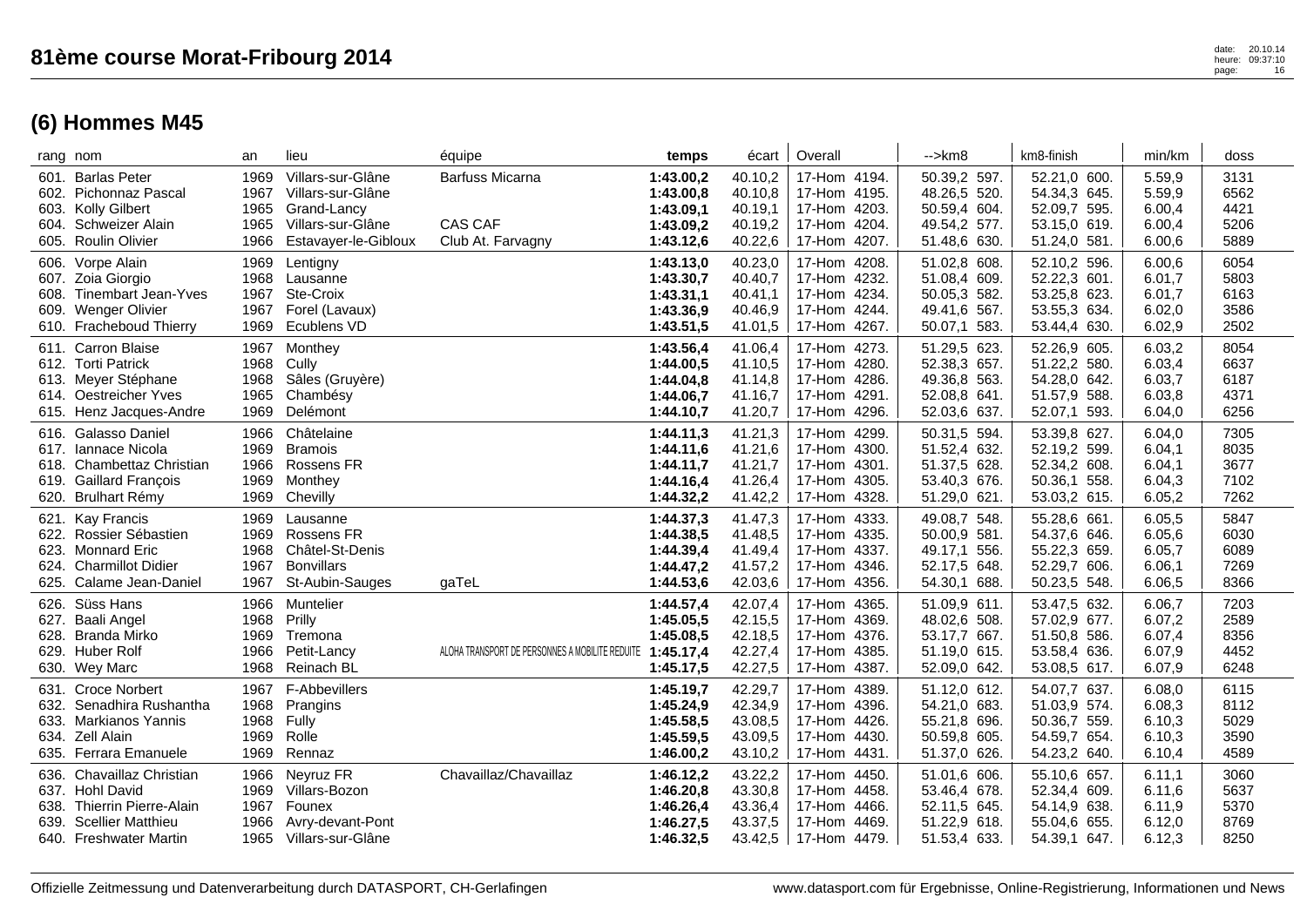| 0ffizielle Zeitmessung und Datenverarbeitung durch DATASPORT. CH-Gerlafingen |  |  |
|------------------------------------------------------------------------------|--|--|

|      | rang nom                  | an   | lieu               | équipe                   | temps     | écart   | Overall         | $\rightarrow$ km $\beta$ | km8-finish     | min/km | doss  |
|------|---------------------------|------|--------------------|--------------------------|-----------|---------|-----------------|--------------------------|----------------|--------|-------|
|      | 641. Bloch Frédéric       | 1966 | Le Mouret          |                          | 1:46.39,5 | 43.49,5 | 17-Hom 4482.    | 53.00,0 662.             | 53.39,5 626.   | 6.12,7 | 8906  |
|      | 642. Langer Adi           | 1965 | Genève             | <b>FAS</b>               | 1:46.43,9 | 43.53,9 | 17-Hom<br>4488. | 52.25,5 653.             | 54.18,4 639.   | 6.12,9 | 4494  |
|      | 643. Vukanovic Alexandre  | 1969 | Esta               | global blue              | 1:46.46,0 | 43.56,0 | 17-Hom<br>4495. | 51.47,1 629.             | 54.58,9 652.   | 6.13,0 | 5797  |
|      | 644. Perut Marc           | 1968 | Genève             |                          | 1:46.49,2 | 43.59,2 | 17-Hom<br>4496. | 52.24,0 651.             | 54.25,2 641.   | 6.13,2 | 7380  |
|      | 645. Field Martin         | 1969 | Chambésy           |                          | 1:46.59,8 | 44.09,8 | 17-Hom<br>4513. | 54.00,9 680.             | 52.58,9 613.   | 6.13,8 | 4590  |
|      | 646. Gaglio Frédéric      | 1965 | Epalinges          |                          | 1:47.00,6 | 44.10,6 | 17-Hom 4517.    | 53.30,7 672.             | 53.29,9 624.   | 6.13,9 | 6095  |
|      | 647. Molliet Fernand      | 1965 | Corminboeuf        |                          | 1:47.03,7 | 44.13,7 | 17-Hom<br>4519. | 46.45,8 440.             | 1:00.17,9 708. | 6.14,1 | 3498  |
|      | 648. Robertson John       | 1969 | Vandoeuvres        |                          | 1:47.04,2 | 44.14,2 | 17-Hom<br>4520. | 52.09,3 643.             | 54.54,9 650.   | 6.14,1 | 6582  |
|      | 649. Clerc Gerold         | 1968 | <b>Bern</b>        |                          | 1:47.07,7 | 44.17,7 | 17-Hom<br>4523. | 51.01,6 606.             | 56.06,1 668.   | 6.14,3 | 4481  |
|      | 650. Pelloni Raoul        | 1968 | Villars-sur-Glâne  |                          | 1:47.09,3 | 44.19,3 | 4524.<br>17-Hom | 52.28,3 654.             | 54.41,0 648.   | 6.14,4 | 7037  |
|      | 651. Auberson Thierry     | 1966 | Cugy VD            |                          | 1:47.21,5 | 44.31,5 | 17-Hom 4533.    | 52.53,0 660.             | 54.28,5 644.   | 6.15,1 | 7177  |
| 652. | <b>Bolliger Stephan</b>   | 1967 | Düdingen           |                          | 1:47.22,7 | 44.32,7 | 17-Hom<br>4535. | 50.58,0 603.             | 56.24,7 675.   | 6.15,2 | 7040  |
|      | 653. Scarpati Pascal      | 1966 | Murten             | Scarpati/Bodola          | 1:47.25,9 | 44.35,9 | 17-Hom<br>4538. | 54.10,7 681.             | 53.15,2 620.   | 6.15,4 | 6271  |
|      | 654. Schaub Patrick       | 1965 | Petit-Lancy        |                          | 1:47.27,1 | 44.37,1 | 17-Hom<br>4539. | 52.07,0 640.             | 55.20,1 658.   | 6.15,4 | 5833  |
| 655. | <b>Thomas Philippe</b>    | 1967 | Collombey          | Traines savates          | 1:47.36,2 | 44.46,2 | 4546.<br>17-Hom | 53.40,4 677.             | 53.55,8 635.   | 6.16,0 | 4233  |
|      | 656. Favre Cédric         | 1966 | Chexbres           |                          | 1:47.42,2 | 44.52,2 | 17-Hom<br>4558. | 52.44,7 658.             | 54.57,5 651.   | 6.16,3 | 5403  |
| 657. | Vagnières Claude          | 1967 | Fétigny            |                          | 1:48.17,5 | 45.27,5 | 17-Hom<br>4580. | 52.38,1 656.             | 55.39,4 665.   | 6.18,4 | 5832  |
|      | 658. Brancato Giuseppe    | 1965 | Tavannes           |                          | 1:48.18,3 | 45.28,3 | 17-Hom<br>4582. | 49.49,6 576.             | 58.28,7 693.   | 6.18,4 | 5179  |
| 659. | Giacomini Patrick         | 1968 | Ecublens VD        |                          | 1:48.18,8 | 45.28,8 | 17-Hom<br>4583. | 54.38,9 689.             | 53.39,9 629.   | 6.18,4 | 8077  |
| 660. | Schwizgebel Jean-Luc      | 1967 | Marin-Epagnier     |                          | 1:48.34,4 | 45.44,4 | 4599.<br>17-Hom | 55.18,6 695.             | 53.15,8 621.   | 6.19,4 | 6617  |
|      | 661. Prudente Alain       | 1969 | Nyon               |                          | 1:48.34,5 | 45.44,5 | 17-Hom<br>4600. | 52.14,0 647.             | 56.20,5 673.   | 6.19,4 | 5303  |
|      | 662. Cruz Paulo           | 1969 | Montreux           |                          | 1:48.41,3 | 45.51,3 | 17-Hom<br>4606. | 52.35,2 655.             | 56.06,1 668.   | 6.19,8 | 12039 |
|      | 663. Gassmann Rolf        | 1965 | Worblaufen         | Füührwehrrunners Ittigen | 1:48.43,0 | 45.53,0 | 17-Hom<br>4609. | 52.21,3 650.             | 56.21,7 674.   | 6.19,9 | 8499  |
|      | 664. Maillard Stéphane    | 1968 | <b>Romont FR</b>   |                          | 1:48.56,1 | 46.06,1 | 4617.<br>17-Hom | 52.09,4 644.             | 56.46,7 676.   | 6.20,6 | 4684  |
|      | 665. Mori Francis         | 1967 | Crans-près-Céligny |                          | 1:49.03,1 | 46.13,1 | 17-Hom<br>4624. | 53.23,9 669.             | 55.39,2 664.   | 6.21,0 | 8885  |
|      | 666. Leemann Roger        | 1968 | Frauenfeld         |                          | 1:49.10,2 | 46.20,2 | 17-Hom<br>4634. | 55.47,7 703.             | 53.22,5 622.   | 6.21,4 | 8930  |
|      | 667. Pittet Jean-François | 1965 | Villars-le-Terroir |                          | 1:49.25,7 | 46.35,7 | 17-Hom<br>4645. | 53.17,1 666.             | 56.08,6 671.   | 6.22,3 | 7162  |
|      | 668. Métrailler Bernard   | 1965 | Monthey            |                          | 1:49.34,6 | 46.44.6 | 17-Hom<br>4652. | 53.39,9 675.             | 55.54,7 667.   | 6.22,9 | 7602  |
| 669. | Treier Jean-Marc          | 1967 | Burtigny           |                          | 1:49.46,5 | 46.56,5 | 17-Hom<br>4660. | 56.00,6 706.             | 53.45,9 631.   | 6.23,6 | 6639  |
|      | 670. Richon Pascal        | 1965 | Givisiez           |                          | 1:49.57,5 | 47.07,5 | 17-Hom<br>4670. | 54.19,3 682.             | 55.38,2 663.   | 6.24,2 | 7497  |
|      | 671. Vincent Bernard      | 1966 | Meyrin             | Dupont Running Team      | 1:50.00,2 | 47.10,2 | 17-Hom<br>4673. | 51.29,4 622.             | 58.30,8 694.   | 6.24,4 | 3931  |
|      | 672. Baumer Markus        | 1969 | Fribourg           |                          | 1:50.08,9 | 47.18,9 | 17-Hom<br>4676. | 54.22,4 685.             | 55.46,5 666.   | 6.24,9 | 6221  |
| 673. | Jeckelmann Guido          | 1968 | Fribourg           |                          | 1:50.13,2 | 47.23,2 | 17-Hom<br>4678. | 55.08,1 692.             | 55.05,1 656.   | 6.25,1 | 6200  |
|      | 674. Verardo Luigi        | 1965 | Vernier            |                          | 1:50.16,1 | 47.26,1 | 17-Hom<br>4679. | 52.05,0 639.             | 58.11,1 689.   | 6.25,3 | 5160  |
|      | 675. Logan lan            | 1965 | Epalinges          |                          | 1:50.28,5 | 47.38,5 | 17-Hom<br>4689. | 53.21,6 668.             | 57.06,9 679.   | 6.26,0 | 8599  |
|      | 676. Currat Patrick       | 1966 | Plan-les-Ouates    |                          | 1:50.30,0 | 47.40,0 | 17-Hom<br>4693. | 54.21,7 684.             | 56.08,3 670.   | 6.26,1 | 8410  |
|      | 677. St Quinton David     | 1966 | Rolle              |                          | 1:50.34,9 | 47.44,9 | 4697.<br>17-Hom | 51.59,8 635.             | 58.35,1 695.   | 6.26,4 | 7108  |
|      | 678. Cossavella Gérald    | 1965 | Tramelan           | Cross-Club Tramelan      | 1:50.35,6 | 47.45,6 | 4699.<br>17-Hom | 56.07,2 708.             | 54.28,4 643.   | 6.26,4 | 7598  |
| 679. | <b>Bramham Rod</b>        | 1965 | Nyon               |                          | 1:50.43,3 | 47.53,3 | 17-Hom<br>4703. | 55.57,6 705.             | 54.45,7 649.   | 6.26,9 | 8119  |
|      | 680. Wicht Patrik         | 1966 | Vufflens-la-Ville  |                          | 1:50.44,5 | 47.54,5 | 17-Hom 4704.    | 53.12,9 663.             | 57.31,6 681.   | 6.26,9 | 8851  |
|      |                           |      |                    |                          |           |         |                 |                          |                |        |       |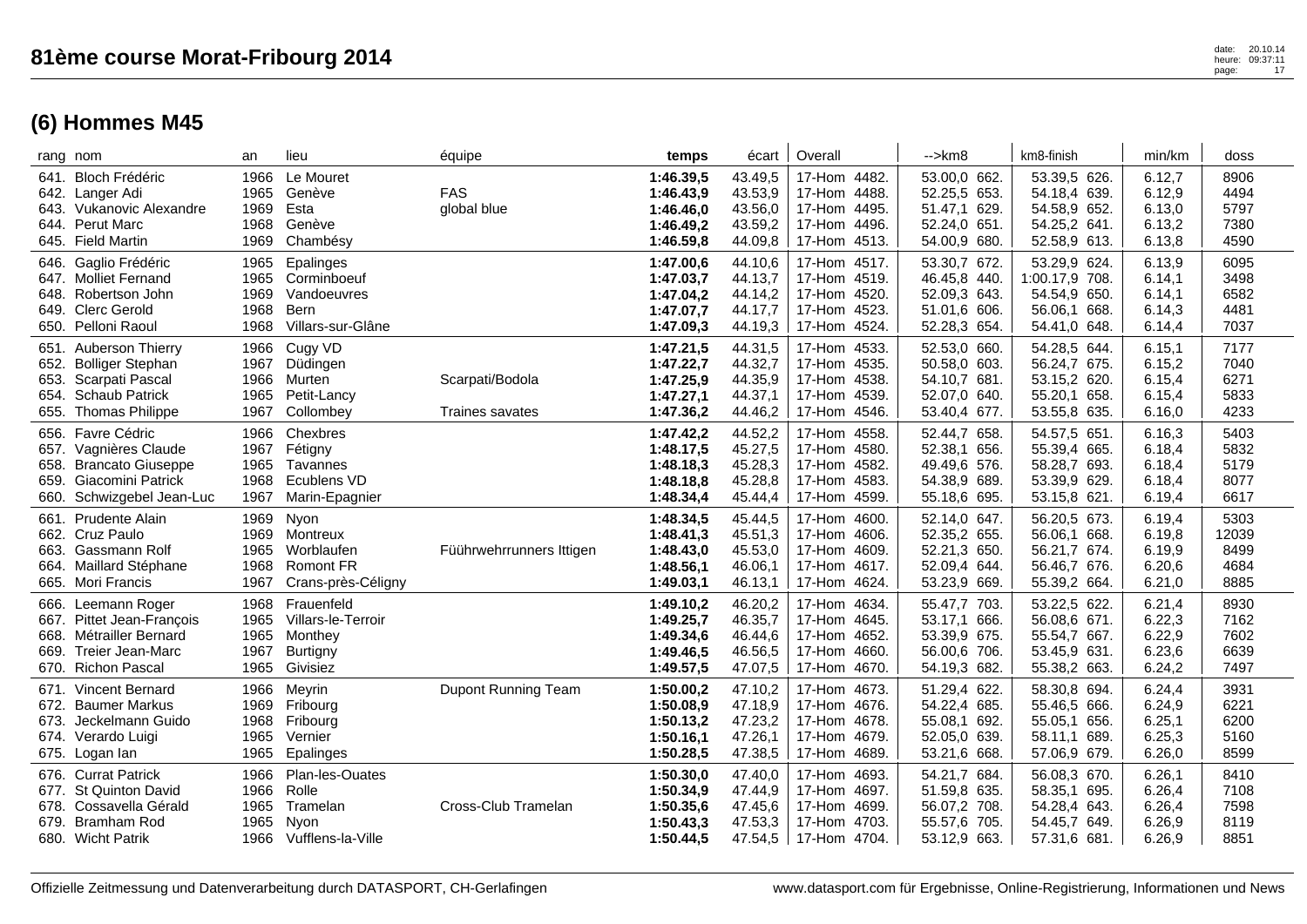| rang nom                                                                                                                                                       | an                                   | lieu                                                                                               | équipe                                       | temps                                                         | écart                                               | Overall                                                                                     | $\rightarrow$ km $\beta$                                                     | km8-finish                                                                             | min/km                                         | doss                                 |
|----------------------------------------------------------------------------------------------------------------------------------------------------------------|--------------------------------------|----------------------------------------------------------------------------------------------------|----------------------------------------------|---------------------------------------------------------------|-----------------------------------------------------|---------------------------------------------------------------------------------------------|------------------------------------------------------------------------------|----------------------------------------------------------------------------------------|------------------------------------------------|--------------------------------------|
| Eichenberger Martin<br>681.<br>Meyer Yvan<br>682.<br>Droux Stéphane<br>683.<br><b>Fructuoso Mathias</b><br>684.<br>685.<br>Rodriguez Carlos                    | 1968<br>1967<br>1969<br>1966<br>1966 | Les Monts-de-Corsier<br><b>Bellevue</b><br><b>Bulle</b><br>Estavayer-le-Lac<br>Neuchâtel           | DT <sub>1</sub>                              | 1:51.08,3<br>1:51.12,3<br>1:51.21,4<br>1:51.28,2<br>1:51.33,8 | 48.18.3<br>48.22,3<br>48.31,4<br>48.38,2<br>48.43,8 | 17-Hom 4710.<br>17-Hom 4714.<br>17-Hom 4720.<br>17-Hom 4722.<br>17-Hom 4724.                | 52.25,4 652.<br>55.44,5 702.<br>55.08,8 693.<br>53.30,3 670.<br>53.31,5 673. | 58.42,9 696.<br>55.27,8 660.<br>56.12,6 672.<br>57.57,9<br>685.<br>58.02,3<br>686.     | 6.28.3<br>6.28,6<br>6.29,1<br>6.29,5<br>6.29,8 | 7160<br>5316<br>6240<br>8493<br>7125 |
| <b>Schluechter Urs</b><br>686.<br><b>Pelletier Yves</b><br>687.<br><b>Favre Philippe</b><br>688.<br>Fournier Joel<br>688.<br><b>Cochard Fabrice</b><br>690.    | 1968<br>1968<br>1966<br>1965<br>1968 | Les Monts-de-Corsier<br>La Chaux-de-Fonds<br>Chêne-Bougeries<br>Baar (Nendaz)<br>Granges (Veveyse) | perform                                      | 1:51.37,6<br>1:51.39,2<br>1:51.54,2<br>1:51.54,2<br>1:52.03,0 | 48.47,6<br>48.49,2<br>49.04,2<br>49.04,2<br>49.13,0 | 17-Hom 4728.<br>17-Hom 4729.<br>17-Hom 4738.<br>17-Hom 4738.<br>17-Hom 4747.                | 53.16,2 665.<br>52.02,5 636.<br>56.54,6 714.<br>49.41,1 566.<br>53.52,1 679. | 58.21,4 690.<br>59.36,7 704.<br>54.59,6 653.<br>1:02.13,1 723.<br>58.10,9 688.         | 6.30,0<br>6.30,1<br>6.31,0<br>6.31,0<br>6.31,5 | 6705<br>5706<br>7296<br>4106<br>7559 |
| <b>Auderset Patrick</b><br>691.<br><b>Regamey Michel</b><br>692.<br>Pierret Jacques<br>693.<br><b>Burrus Christophe</b><br>694.<br><b>Feusier Yves</b><br>695. | 1965<br>1966<br>1965<br>1967<br>1966 | Corminboeuf<br>Crissier<br>Corminboeuf<br>Matran<br>Granges-Paccot                                 | <b>CAS CAF</b><br><b>SDIS SORGE</b><br>Vifor | 1:52.03,3<br>1:52.29,4<br>1:52.50,7<br>1:53.03,9<br>1:53.19,7 | 49.13,3<br>49.39,4<br>50.00,7<br>50.13,9<br>50.29,7 | 17-Hom 4748.<br>17-Hom 4763.<br>17-Hom 4778.<br>17-Hom 4788.<br>17-Hom<br>4797.             | 53.39,3 674.<br>56.57,9 716.<br>55.00,6 690.<br>55.40,3 701.<br>54.24,9 687. | 58.24,0 691.<br>55.31,5 662.<br>57.50,1 684.<br>57.23,6 680.<br>58.54,8 698.           | 6.31,5<br>6.33,0<br>6.34,3<br>6.35,1<br>6.36,0 | 5410<br>7187<br>4811<br>7529<br>6146 |
| <b>Thalmann Hans</b><br>696.<br>697. Müller-Siebert Reinhard<br>Hug Markus<br>698.<br><b>Borcard Romuald</b><br>699.<br>700. Gapany Patrick                    | 1965<br>1968<br>1965<br>1967<br>1969 | <b>Boswil</b><br><b>Bern</b><br>Muntelier<br>Villars-sur-Glâne<br><b>Bulle</b>                     |                                              | 1:53.37,1<br>1:53.37,7<br>1:53.44,0<br>1:54.01,0<br>1:54.23,2 | 50.47,1<br>50.47.7<br>50.54,0<br>51.11,0<br>51.33,2 | 17-Hom<br>4805.<br>17-Hom<br>4806.<br>17-Hom 4812.<br>17-Hom<br>4822.<br>4833.<br>17-Hom    | 56.03,2 707.<br>52.59,1 661.<br>56.38,5 712.<br>55.01,2 691.<br>52.18,2 649. | 57.33,9 683.<br>1:00.38,6 711.<br>57.05,5 678.<br>58.59,8<br>699.<br>1:02.05,0 722.    | 6.37,0<br>6.37,0<br>6.37,4<br>6.38,4<br>6.39,7 | 6277<br>6537<br>8548<br>5437<br>5441 |
| Moret Eloi<br>701.<br>702. Fournier David<br>703. Bonvin Patrick<br><b>Keller Thomas</b><br>704.<br>705. Nicolet Christophe                                    | 1966<br>1969<br>1965<br>1965<br>1966 | Ménières<br>Loye<br>Montana<br>Peney-le-Jorat<br>Grandfontaine                                     | <b>CA Ménières</b><br>boby club              | 1:54.27,9<br>1:54.29,7<br>1:54.34,6<br>1:54.37,2<br>1:55.06,9 | 51.37,9<br>51.39,7<br>51.44,6<br>51.47,2<br>52.16,9 | 17-Hom<br>4835.<br>17-Hom<br>4839.<br>17-Hom<br>4844.<br>17-Hom<br>4847.<br>4862.<br>17-Hom | 55.23,9 697.<br>53.14,9 664.<br>52.03,6 637.<br>57.05.1 717.<br>55.27,3 698. | 59.04,0 700.<br>1:01.14,8 716.<br>1:02.31,0 724.<br>57.32,1<br>682.<br>59.39,6 705.    | 6.39,9<br>6.40,0<br>6.40,3<br>6.40,5<br>6.42,2 | 5417<br>4131<br>7254<br>7014<br>6541 |
| Giger Andi<br>706.<br>707. Baud Vincent<br>708. Cotting Norbert<br>Agostini Stefano<br>709.<br>710. Moret Stanislas                                            | 1966<br>1968<br>1969<br>1965<br>1969 | Arni-Islisberg<br>Ropraz<br>Düdingen<br>Pully<br>Martigny                                          |                                              | 1:55.07,4<br>1:55.25,5<br>1:55.30,2<br>1:55.49,2<br>1:56.08,6 | 52.17,4<br>52.35,5<br>52.40,2<br>52.59,2<br>53.18,6 | 17-Hom<br>4863.<br>17-Hom 4871.<br>17-Hom<br>4873.<br>17-Hom<br>4880.<br>17-Hom<br>4889.    | 56.24,1 710.<br>55.53,4 704.<br>46.36,4 435.<br>57.40,8 720.<br>53.30,5 671. | 58.43,3 697.<br>59.32,1 702.<br>1:08.53,8 742.<br>58.08,4<br>687.<br>1:02.38,1 725.    | 6.42,2<br>6.43,3<br>6.43,6<br>6.44,7<br>6.45,8 | 7596<br>7240<br>1419<br>4454<br>8869 |
| Volpe Remi<br>711.<br>712. Pralong Jerome<br>713. Nivola Gianpaulo<br>Pierre Frédéric<br>714.<br>715. Mazuir Didier                                            | 1967<br>1969<br>1966<br>1967<br>1967 | Corseaux<br>Attalens<br>Luzern Reussbühl<br>Plan-les-Ouates<br>Cortaillod                          | CourirEnsemble                               | 1:56.39,6<br>1:56.58,0<br>1:57.12,1<br>1:57.25,3<br>1:57.56,5 | 53.49,6<br>54.08,0<br>54.22,1<br>54.35,3<br>55.06,5 | 17-Hom<br>4899.<br>17-Hom<br>4910.<br>17-Hom 4919.<br>17-Hom<br>4926.<br>4944.<br>17-Hom    | 56.28,7 711.<br>55.31,2 699.<br>58.47,5 730.<br>57.50,7 724.<br>56.40,1 713. | 1:00.10,9 706.<br>1:01.26,8 718.<br>58.24,6 692.<br>59.34,6 703.<br>1:01.16,4 717.     | 6.47,6<br>6.48,7<br>6.49,5<br>6.50,3<br>6.52,1 | 8844<br>6262<br>8169<br>5448<br>8631 |
| De Louw C W Kees<br>716.<br>717. Tschannen Martin F.<br><b>Gerber Markus</b><br>718.<br><b>Bernard Stéphane</b><br>719.<br>720. Trincherini Stéphane           | 1965<br>1965<br>1966<br>1968<br>1968 | Lausanne<br>Murten<br>Mont-Tramelan<br>Plan-les-Ouates<br>Sion                                     | CourirEnsemble                               | 1:58.03,5<br>1:58.07,1<br>1:58.20,6<br>1:58.44,5<br>1:59.04,2 | 55.13,5<br>55.17,1<br>55.30,6<br>55.54,5<br>56.14,2 | 17-Hom<br>4946.<br>4947.<br>17-Hom<br>17-Hom<br>4949.<br>17-Hom<br>4958.<br>17-Hom 4968.    | 57.45,9 722.<br>55.15,7 694.<br>55.33,8 700.<br>57.44,5 721.<br>56.11,7 709. | 1:00.17,6 707.<br>1:02.51,4 727.<br>1:02.46,8 726.<br>1:01.00.0 714.<br>1:02.52,5 728. | 6.52,5<br>6.52,7<br>6.53,5<br>6.54,9<br>6.56,0 | 7090<br>6273<br>5845<br>5445<br>6640 |